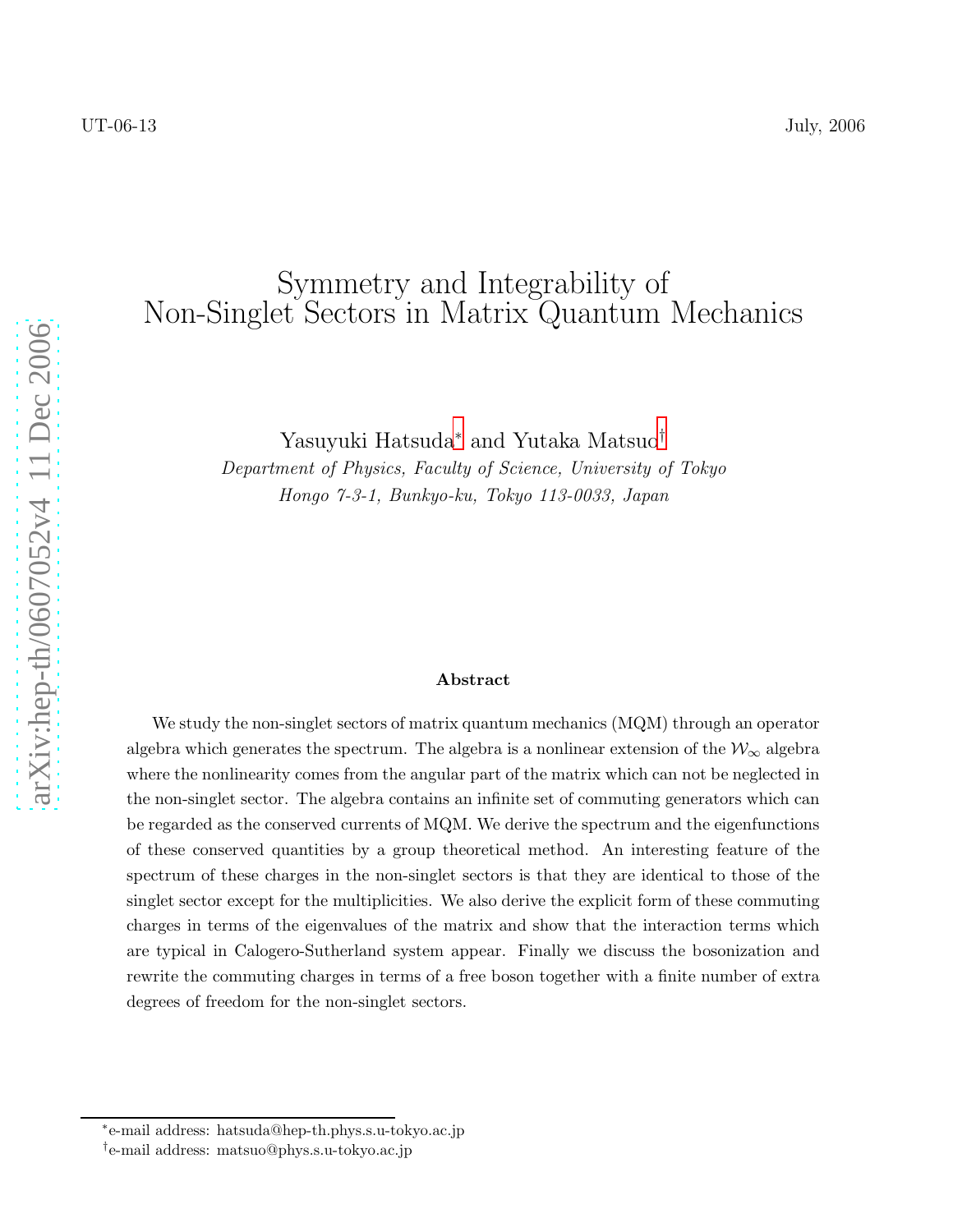## 1 Introduction

Matrix quantum mechanics (MQM) [1] is described by an  $N \times N$  hermitian matrix X as a dynamical degree of freedom with the upside-down potential,

$$
L = \frac{1}{2}\text{Tr}\left(\dot{X}^2\right) + \frac{1}{2}\text{Tr}\left(X^2\right) \,. \tag{1}
$$

It is well-established that this model describes the quantum gravity coupled with  $c = 1$  matter field. This system has global  $U(N)$  symmetry,

$$
X \to U X U^{\dagger} \,, \tag{2}
$$

and the quantum states are classified according to the representation of the  $U(N)$  symmetry. In order to describe short strings, only the singlet sector is relevant. It is known that the dynamics in this sector is reduced to free fermions moving in the upside-down potential. The system is trivially solvable because it is a free theory.

In order to incorporate the complete physical content of the  $c = 1$  matter system such as the vortices in Kosterlitz-Thouless phase transition, the non-singlet sectors can not be neglected [2, 3]. It was then revealed by Kazakov, Kostov and Kutasov [4] that 2d blackholes are described by MQM, and the non-singlet sectors play an important role because the dual string theory, which is described by the sine-Liouville theory, has vortex-antivortex (winding) interactions. In the recent works [5,6], the non-singlet sectors are again shown to be essential in describing the behavior of the long open string solution of  $c = 1$  matter field.

Compared with the singlet sector which is described as a free theory, the non-singlet sector is technically more difficult since one can not neglect interactions. For instance, after reducing the dynamical degree of freedom to the eigenvalues, the Hamiltonian of the system becomes [3, 7],

<span id="page-1-0"></span>
$$
\frac{1}{2}\left(-\sum_{i=1}^{N}\frac{\partial^{2}}{\partial x_{i}^{2}}+\sum_{i\neq j}\frac{\rho(E_{ij})\rho(E_{ji})}{(x_{i}-x_{j})^{2}}-\sum_{i=1}^{N}x_{i}^{2}\right)\psi^{(c)}(x)=E\psi^{(c)}(x),
$$
\n(3)

where  $x_i$  is the eigenvalue of X,  $\rho$  is the representation of the states and  $E_{ij}$  is an element of  $u(N)$ with  $(E_{ij})_{kl} = \delta_{ki}\delta_{lj}$ . Calogero-type interaction is induced when the representation is restricted to the non-singlet representation  $\rho$ . Recently the Calogero-type interaction also apears in the AdS/CFT context [8].

The main purpose of this paper is to provide exact microscopic descriptions of the non-singlet sectors. While the system is integrable, it is not a free theory. It makes the rigorous treatment of the upside-down case rather tricky at least at this moment. Therefore, we will focus on mathematically well-defined system with "upside-up" potential,

$$
L = \frac{1}{2}\text{Tr}\left(\dot{X}^2\right) - \frac{1}{2}\text{Tr}\left(X^2\right) \,. \tag{4}
$$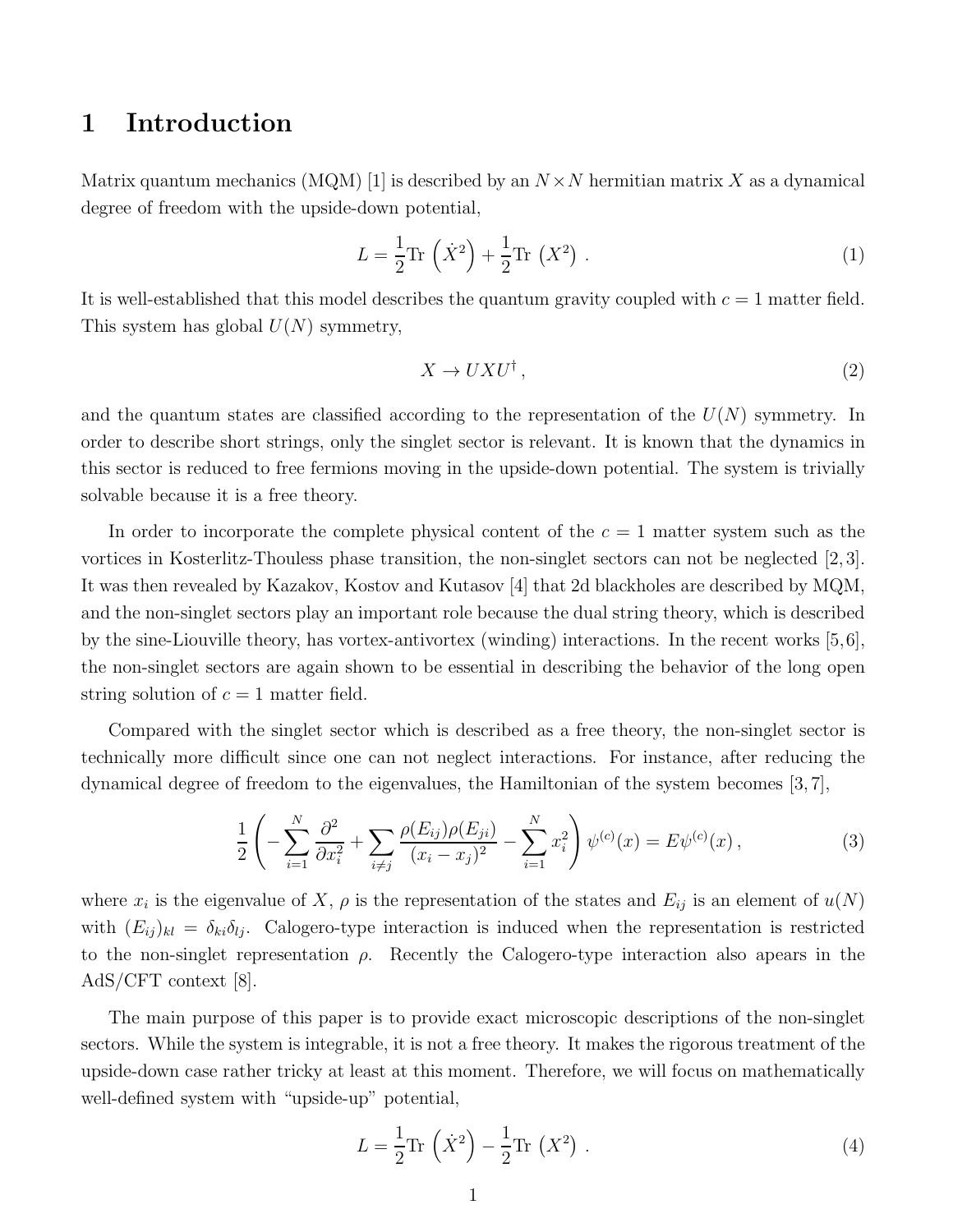This is easier because it is a collection of  $N^2$  harmonic oscillators and the Hilbert space is generated by applying a finite number of creation operators to the vacuum. Since the interaction by the restriction of the representation remains the same, it will provide a good hint to understand the system with the "upside-down" potential.

Our strategy in this paper is to focus on the algebra which generates the spectrum of the system. As we wrote, the symmetry of the system is  $U(N)$  and the Hilbert space is classified according to the representation of this symmetry. There are an infinite set of operators which are invariant under  $U(N)$ . Let us introduce the creation and annihilation operator as

$$
A = \frac{1}{\sqrt{2}} (X + iP), \quad \bar{A} = \frac{1}{\sqrt{2}} (X - iP), \tag{5}
$$

where  $P = \dot{X}$  is the momentum associated with X. They satisfy commutation relations,

$$
[X_{ij}, P_{kl}] = i\delta_{il}\delta_{jk}, \quad [A_{ij}, \bar{A}_{kl}] = \delta_{il}\delta_{jk}.
$$
 (6)

It is easy to see that operators of the form,

<span id="page-2-0"></span>
$$
\mathcal{O}^{(\epsilon_1 \cdots \epsilon_n)} = \text{Tr}(A^{\epsilon_1} \cdots A^{\epsilon_n}), \quad (\epsilon_i = \pm, A^+ := \bar{A}, A^- := A)
$$
 (7)

are invariant under  $U(N)$ . The multiplication of such operators to a state does not change the representation of the state. Thus they can be used to generate the spectrum with a specific representation. For the singlet sector, the algebra generated by these operators is reduced to the  $\mathcal{W}_{\infty}$ algebra [10–13] whose generators are essentially the higher derivative operators  $\oint \bar{\psi}(z) z^n \partial_z^m \psi(z)$ . This simplification occurs because the dynamical degrees of freedom of the matrix are reduced to those of its eigenvalues and the system becomes free fermion system. In particular the ordering of the matrix multiplication in [\(7\)](#page-2-0) becomes irrelevant. On the other hand, for the non-singlet sector, the off-diagonal components become relevant and one can not change the ordering in the above sense. Consequently the number of independent generators are much larger than the usual  $\mathcal{W}_{\infty}$ algebra. It will be also shown that the algebra becomes nonlinear and the structure of the algebra is considerably different from the  $\mathcal{W}_{\infty}$  algebra. We will denote this nonlinear extension as  $\widehat{\mathcal{W}}_{\infty}$ algebra. In a sense, the difficulty of the non-singlet sectors is materialized in the complication of the  $\widehat{\mathcal{W}}_{\infty}$  algebra. We will nevertheless show that the difficulty is manageable and we can derive the complete sets of eigenfunctions for the infinite set of commuting operators in the  $\widehat{\mathcal{W}}_{\infty}$  algebra. We note that these operators are the conserved charges of MQM and their existence implies the integrability of MQM.

There are a few methods to analyze the Hamiltonian dynamics with the Calogero-type interaction [\(3\)](#page-1-0). A standard approach is to reduce the dynamical degree of freedom to the eigenvalues as in [\(3\)](#page-1-0). For the analysis of the relatively simpler generators in  $\widehat{W}_{\infty}$  such as the Hamiltonian itself, their representations remain relatively compact and we have a merit of using much fewer dynamical degree of freedom. The second approach is to apply the bosonization technique where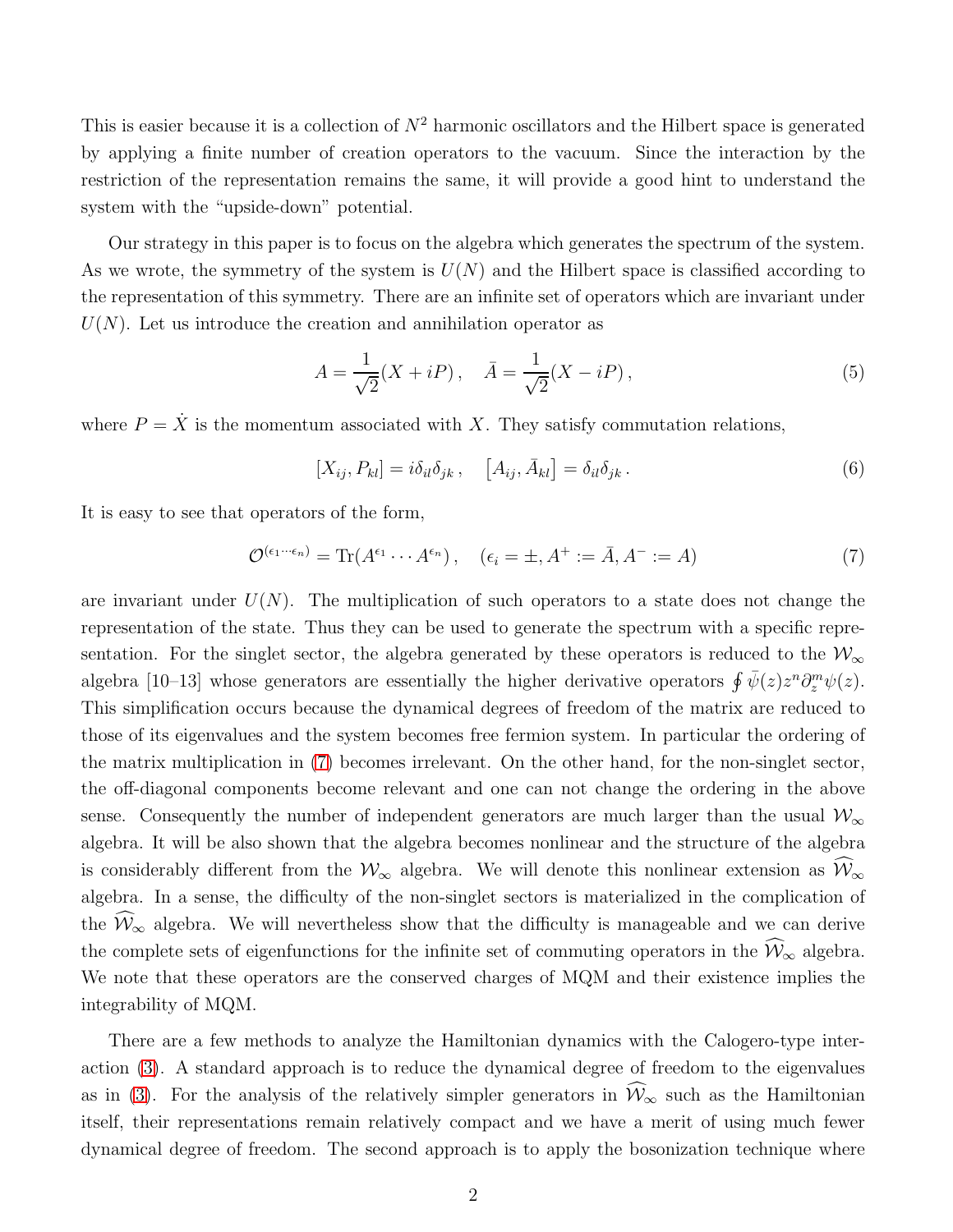the power sums of the eigenvalues are identified with the free boson oscillators. For the singlet sector, it has a definite merit that one can represent the free fermion directly through the bosonfermion correspondence. Even in the presence of the Calogero type interaction, it is still possible to use the bosonization as discussed in [14]. There appear a finite number of additional degrees of freedom from the non-triviality of the representations. In [5], such degrees of freedom are physically identified as the "tips" of the folded long open string. By following this reference, we will refer the additional degree of freedom that arises from the nontriviality of the representation as the degree of freedom of the tips. These two approaches (Calogero and bozonization) share a merit that it has a direct interpretation by the conformal field theory. On the other hand, in the analysis of the higher conserved quantities in  $\widehat{\mathcal{W}}_{\infty}$ , the representation in terms of the eigenvalues is getting more and more complicated. For a systematic study of the  $\widehat{W}_{\infty}$  algebra, the representation in terms of the original matrix becomes much simpler. Indeed we obtain the explicit forms of the eigenfunctions by this approach. We will use a representation of generic elements in the Hilbert space as the multi-trace operators applied to the vacuum. Suppose we identify each trace as a loop operator, the commuting charges of the  $\hat{W}_{\infty}$  algebra describe splitting and joining of these operators. This action resembles the interaction of the matrix string theory [15] and the commuting charges can be represented as the action of the permutation group  $S_n$ . This observation enables us to find the exact eigenstates by applying the group theory.

We organize this paper as follows. In §[2,](#page-4-0) after a brief review of the basic material of MQM, we present some properties of the  $\widehat{W}_{\infty}$  algebra and construct a few of their highest weight states in the content of MQM. Since  $\widehat{W}_{\infty}$  and  $U(N)$  commutes, the highest weight states of  $\widehat{W}_{\infty}$  can be decomposed into the irreducible representations of  $U(N)$ . It provide an efficient way to derive the explicit form of wave functions in each specific representation. In §[3,](#page-11-0) we discuss the reduction of the algebra in terms of eigenvalues of  $\overline{A}$ . The off-diagonal components of  $A, \overline{A}$  provide extra contributions to the generators of  $\widehat{\mathcal{W}}_{\infty}$ . The second conserved charge, for example, has interaction terms which look like the Calogero-Sutherland interactions. In §[4,](#page-13-0) we rewrite the conserved charges by the bosonization technique and present their spectrum. We emphasize that the spectrum has an important feature that every sector share the same spectrum for the infinite set of charges up to the multiplicity. Finally in §[5,](#page-18-0) we come back to the analysis of the  $\widehat{W}_{\infty}$  algebra in the matrix form. After presenting the analogy with the matrix string theory, we derive the analytic expression of the exact eigenstates for any type of the representation by using Young symmetrizer. We also discuss the relation between the eigenstates thus derived with those from the bosonization technique but it is so far successful only for the part of the eigenstates. In §[6,](#page-27-0) we give a short summary and present a few future issues. In the appendix  $\S$ [A,](#page-28-0) we describe an  $O(3)$  harmonic oscillator system. It gives an elementary toy model where key features of MQM can be seen. In particular, the role of  $U(N)$ and  $\widehat{W}_{\infty}$  is replaced by much simpler algebras  $O(3)$  and  $SL(2, R)$ . It is helpful to understand the basic strategy of this paper. In appendix [B,](#page-30-0) we present the explicit forms of the eigenstates which are construced in §[5.](#page-18-0) It illuminates the correspondence between CFT and the group theoretical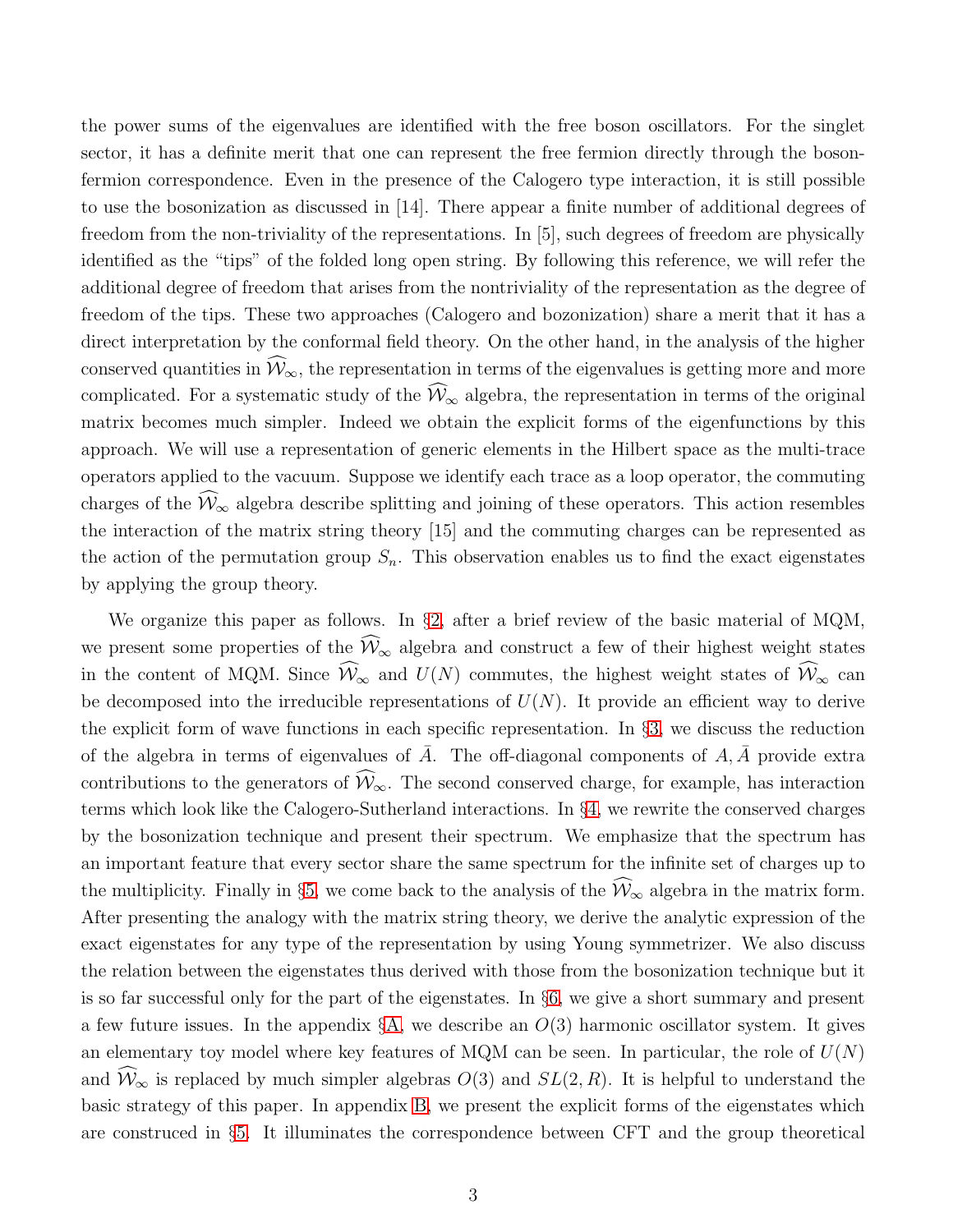<span id="page-4-0"></span>construction of the MQM eigentstates.

# 2 Non-singlet sectors in MQM and  $\hat{W}_{\infty}$  algebra

#### 2.1 Basic structure of MQM

We first present the basis material of MQM to fix the notation. The Hamiltonian of the system is written as,

$$
\mathcal{H} = \frac{1}{2} \text{Tr} \left( P^2 \right) + \frac{1}{2} \text{Tr} \left( X^2 \right) = \frac{1}{2} \text{Tr} \left( A \bar{A} + \bar{A} A \right) = \text{Tr} (\bar{A} A) + \frac{N^2}{2} \,. \tag{8}
$$

The ket vacuum  $|0\rangle$  (resp. the bra vacuum  $\langle 0|$ ) is specified by  $A_{ij}|0\rangle = 0$  (resp.  $\langle 0|\bar{A}_{ij} = 0$ ). In this paper we will mainly work in this creation and annihilation basis instead of working with the coordinate  $(X)$  representation. The translation between the two basis can be made by replacing  $A_{ij}^{\mp} \rightarrow \frac{1}{\sqrt{2}}$ 2  $(X_{ij} \pm \frac{\partial}{\partial X_{ij}})$  and  $|0\rangle \rightarrow \frac{1}{(\pi)^{N^2/4}} e^{-\frac{1}{2}\text{Tr}(X^2)}$ . Equivalently, it can be represented by the integral transformation,

<span id="page-4-2"></span>
$$
\Psi^{(c)}(X) = \int \frac{dZ d\bar{Z}}{(2\pi)^{N^2}} e^{-\frac{1}{2}\text{Tr}X^2 + \sqrt{2}\text{Tr}XZ - \frac{1}{2}\text{Tr}Z^2 - \text{Tr}Z\bar{Z}} \Psi(\bar{Z})
$$
\n(9)

where we represent the Fock state by the coherent state representation,  $\Psi(\bar{Z}) = \langle 0 | e^{\text{Tr}(\bar{Z}A)} | \Psi \rangle$ .

The Hilbert space of MQM is constructed by applying the creation operators  $\bar{A}_{ij}$  to the vacuum. The eigenvalue of  $\mathcal{H}_0 \equiv \mathcal{H} - N^2/2$  is simply the number of the creation operators which are applied to the vacuum<sup>[1](#page-4-1)</sup>,

$$
\mathcal{H}_0 \bar{A}_{i_1 j_1} \cdots \bar{A}_{i_n j_n} |0\rangle = n \bar{A}_{i_1 j_1} \cdots \bar{A}_{i_n j_n} |0\rangle. \qquad (10)
$$

In this sense, the diagonalization of the Hamiltonian  $H$  is trivial. Consequently the partition function is simply given as  $Z(q) = \text{Tr}q^{\mathcal{H}_0} = (1 - q)^{-N^2}$ . Nontrivial structures appear only after we impose the restriction on representation of  $U(N)$ . We also note that the wave function in terms of the eigenvalues of  $X$  are much more complicated. The complication comes in when we change the Fock space basis to the canonical wave function of the eigenvalues of X.

The generators of  $U(N)$  algebra are written as,

$$
J_{\Lambda} = i \operatorname{Tr} (\Lambda [X, P]) = - \operatorname{Tr} \Lambda [A, \bar{A}]. \qquad (11)
$$

They satisfy commutation relations,  $[J_{\Lambda}, \mathcal{Q}_{ij}] = \sum_{k} (\Lambda_{ik} \mathcal{Q}_{kj} - \mathcal{Q}_{ik} \Lambda_{kj})$ , for  $\mathcal{Q} = X, P, A, \bar{A}$ . Since they commute with the Hamiltonian  $[J_{\Lambda}, \mathcal{H}] = 0$ , the quantum Hilbert space can be classified according to the irreducible representation  $\rho$  with respect to  $U(N)$ ,

$$
J_{\Lambda}|\Psi\rangle_a = \sum_{b=1}^{\dim \rho} \rho(\Lambda)_{ab}|\Psi\rangle_b, \quad (a = 1, \cdots, \dim \rho).
$$
 (12)

<span id="page-4-1"></span><sup>&</sup>lt;sup>1</sup> In the following we will refer the eigenvalue of  $\mathcal{H}_0$  as the level of the state.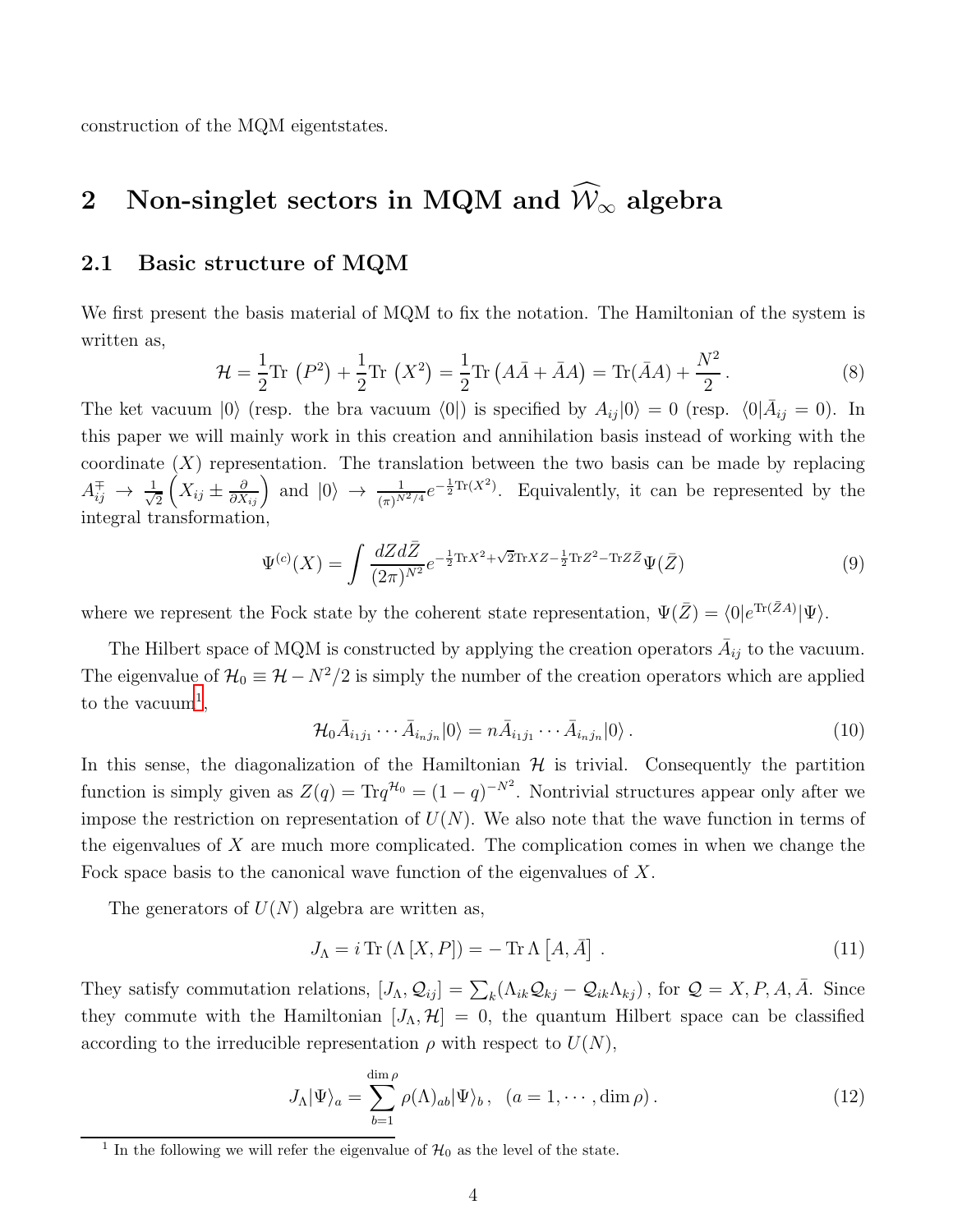

<span id="page-5-0"></span>Figure 1: Simpler representations allowed in MQM.

Since the wave function is constructed by combining  $\overline{A}$  with the adjoint representation, the admissible representations  $\rho$  are restricted. The possible ones are those which correspond to the Young diagram with the same number of boxes and anti-boxes [3]. These representations are produced by direct products of the adjoint representations. For example, by a direct product of two adjoint operators,

$$
A_1 \otimes A_1 = S \oplus 2A_1 \oplus A_2 \oplus A_2^* \oplus B_2 \oplus C_2, \qquad (13)
$$

where S is the singlet (trivial),  $A_1$  is the adjoint, and  $A_2, B_2, C_2$  (in the notation of [3]) are the representations with two boxes and two anti-boxes (fig. [1\)](#page-5-0). The simplest representation is the singlet  $\rho(\Lambda) = 0$ . The next simplest one is the adjoint,

$$
J_{\Lambda}|\Psi\rangle_{ij} = \sum_{k} (\Lambda_{ik}|\Psi\rangle_{kj} - \Lambda_{kj}|\Psi\rangle_{ik}). \qquad (14)
$$

We note that since the integration kernel in [\(9\)](#page-4-2) is invariant under  $U(N)$ , the states in a specific representation  $\rho$  in the creation/annihilation operators is mapped to the wave function  $\Psi^{(c)}(X)$ with the same representation  $\rho$ .

The partition function becomes nontrivial after the restriction of the representation<sup>[2](#page-5-1)</sup>,

<span id="page-5-2"></span>
$$
Z(q) = \sum_{R} d_{R} Z^{(R)}(q) , \qquad (15)
$$

where the summation over R is for the admissible representation of  $U(N)$ ,  $d<sub>R</sub>$  is the dimension of the representation and  $Z^{(R)}(q)$  is the generating function of the multiplicity of the representation

<span id="page-5-1"></span><sup>&</sup>lt;sup>2</sup> We observe in appendix [A](#page-28-0) that there is a close analogy with  $O(3)$  harmonic oscillator system. In that case, the symmetry of the system is  $O(3)$  whereas the spectrum generating algebra is given by  $sl(2, R)$ . The partition function of the three harmonic oscillators has a similar decomposition [\(115\)](#page-29-0).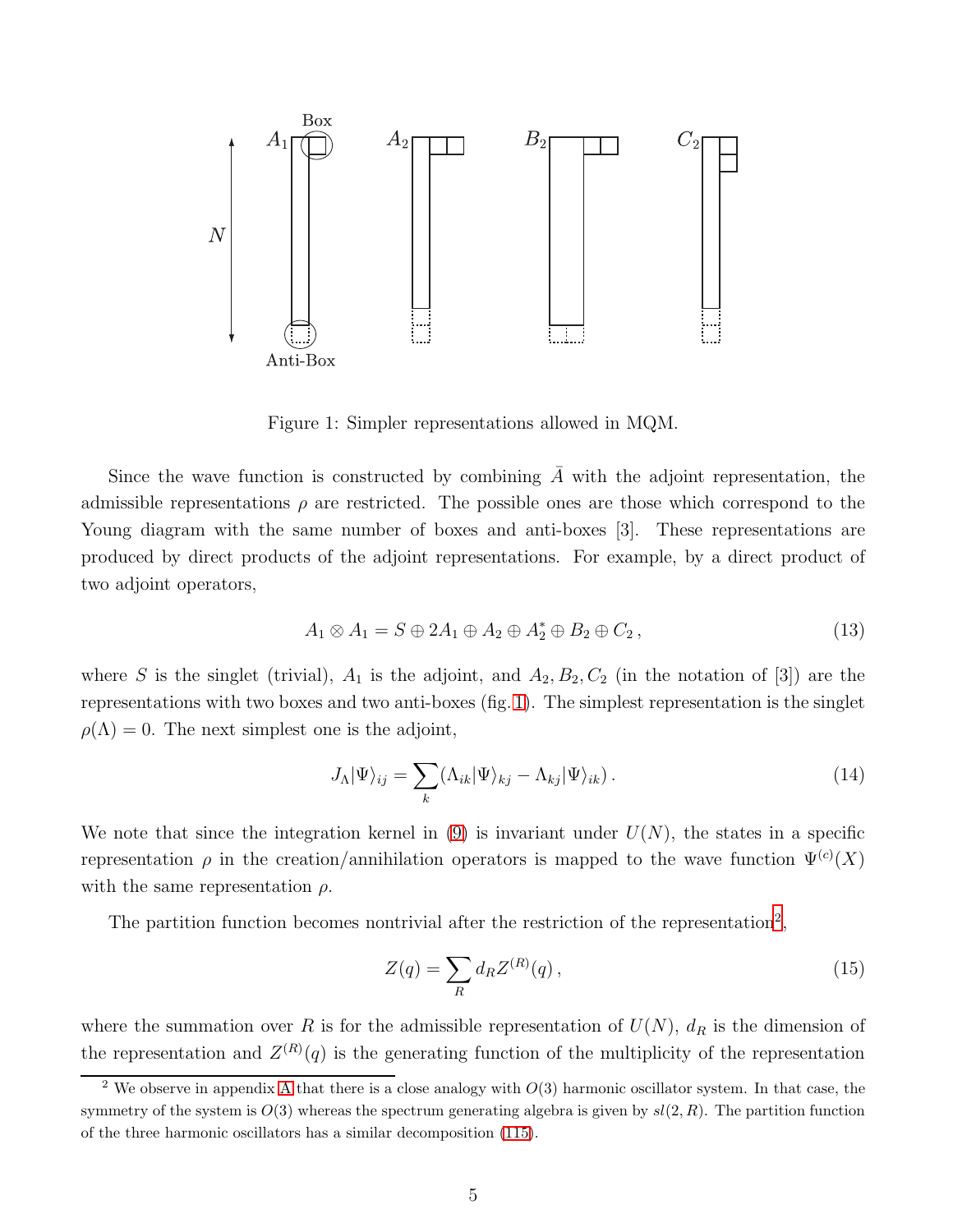at level n as the coefficient of  $q^n$ . For simpler representations, they are explicitly written as [3],

<span id="page-6-3"></span><span id="page-6-2"></span>
$$
Z^{(S)}(q) = \prod_{n=1}^{N} \frac{1}{(1-q^n)}, \quad Z^{(R)}(q) = P^{(R)}(q) Z^{(S)}(q), \tag{16}
$$

$$
P^{(A_1)} = \frac{q - q^N}{1 - q}, \quad P^{(B_2)} = \frac{q^2 (1 - q^{N-1})(1 - q^N)}{(1 - q)(1 - q^2)}, \quad P^{(C_2)} = \frac{q^2 (1 - q^{N-3})(1 - q^N)}{(1 - q)(1 - q^2)},
$$

$$
P^{(A_2)} = \frac{q^3 (1 - q^{N-2})(1 - q^{N-1})}{(1 - q)(1 - q^2)}, \quad (17)
$$

$$
d_{B_2} = \frac{N^2(N+3)(N-1)}{4}, \quad d_{C_2} = \frac{N^2(N-3)(N+1)}{4}, \quad d_{A_2} = \frac{(N^2-1)(N^2-4)}{4}.
$$
 (18)

At this point, it is possible to write the strategy of our study more precisely.

- 1. We give a systematic derivation of the MQM Hilbert space with specific irreducible representations of  $U(N)$ . Our strategy is to find the states with the specific representation  $\rho$  of  $U(N)$ with the lowest  $\mathcal{H}_0$  eigenvalue as the highest weight state<sup>[3](#page-6-0)</sup> of the  $\mathcal{W}_{\infty}$  algebra. The generic states with the representation  $\rho$  can be generated from this set of states by applying the  $\hat{W}_{\infty}$ operators. It explains the decomposition [\(15\)](#page-5-2) where  $Z^{(R)}(q)$  are regarded as "characters" of the representations of  $\widehat{\mathcal{W}}_{\infty}$ .
- 2. As we noted, the diagonalization of the Hamiltonian is trivial in the creation/annihilation basis since it just counts the number of creation operators. These states are, however, not convenient for many purposes since they are not diagonal with respect to the inner product. As we will see, the  $\widehat{\mathcal{W}}_{\infty}$  algebra contains the infinite set of commuting charges which include  $\mathcal{H}_0$  as the simplest charge. These operators are also important since their existence supports the integrability of MQM in the non-singlet sectors. We will construct the basis of the Hilbert space which are the eigenvectors of these infinite set of charges.

## 2.2  $\widehat{\mathcal{W}}_{\infty}$  algebra

As we have defined in the introduction, the  $\widehat{W}_{\infty}$  algebra is generated by the operators of the form [\(7\)](#page-2-0) which commute with  $U(N)$  generators,

<span id="page-6-1"></span>
$$
\left[J_{\Lambda}, \mathcal{O}^{(\epsilon_1 \cdots \epsilon_n)}\right] = 0. \tag{19}
$$

Before we study some detail of the algebra, it is useful to summarize our nomenclature on this algebra. We first note that operators of the form [\(7\)](#page-2-0) are eigenstates of  $\mathcal{H}_0$ ,  $[\mathcal{H}_0, \mathcal{O}^{(\epsilon_1 \cdots \epsilon_n)}] =$ 

<span id="page-6-0"></span><sup>&</sup>lt;sup>3</sup> We keep the terminology of "highest weight representation" while the state indeed has the lowest weight. It is for keeping the convention of CFT. The definition of the degree of the operator in the following has also the different sign compared with the usual CFT convention.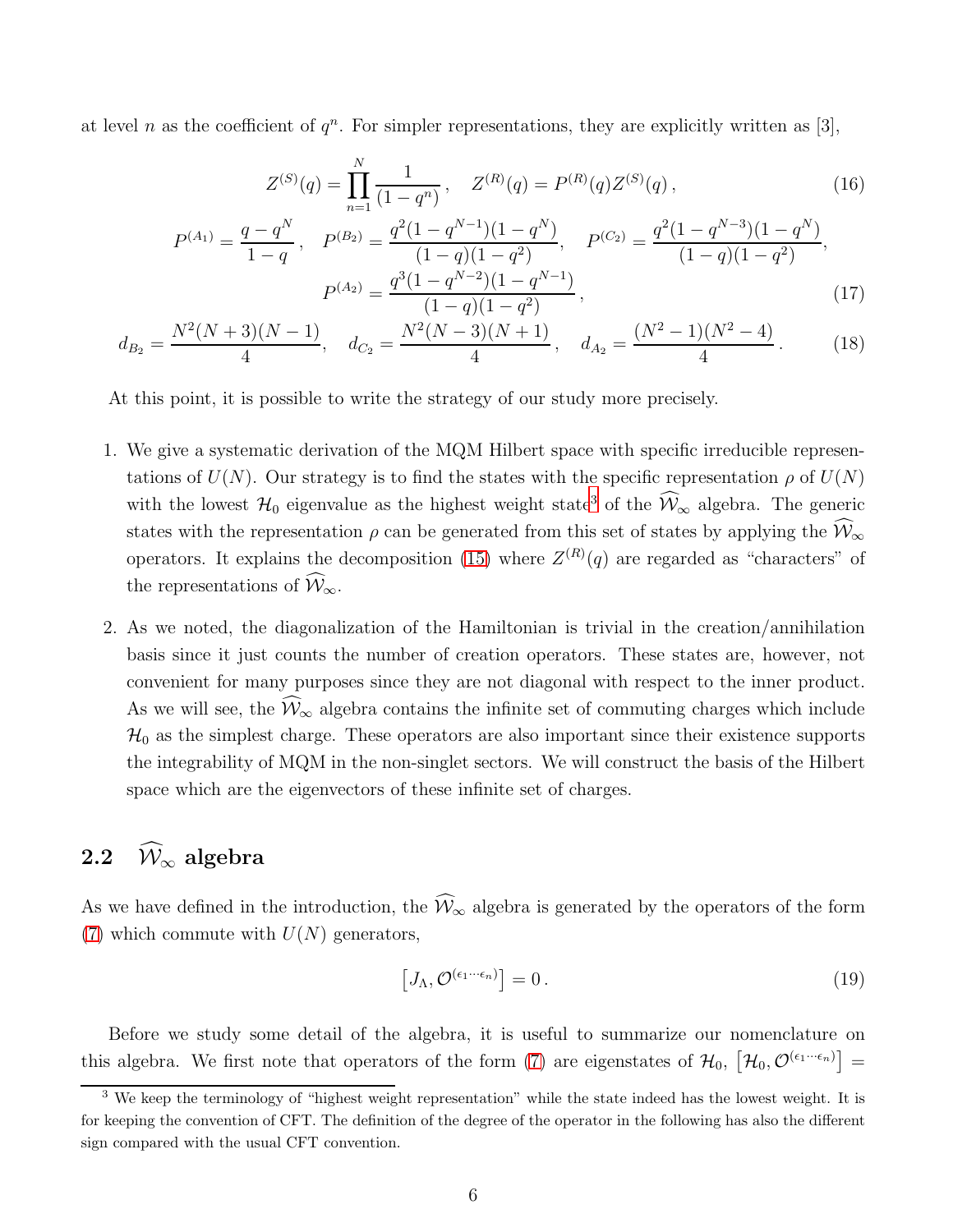$m\mathcal{O}^{(\epsilon_1\cdots\epsilon_n)}$ , where m is the number of  $\bar{A}$  minus the number of A. We call this eigenvalue of  $\mathcal{O}^{(\epsilon_1\cdots\epsilon_n)}$ as the *degree* of this operator. Obviously by applying degree n operator to level m state produces a level  $n+m$  state. Suppose we have a set of states  $\{|a\rangle\}$  at level n with some representation  $\rho$  under  $U(N)$  *i.e.*  $J_{\Lambda}|a\rangle = \sum_{a} \rho_{ab}|b\rangle$ . The commutativity [\(19\)](#page-6-1) between  $J_{\Lambda}$  and the  $\widehat{W}_{\infty}$  generator implies that  $\mathcal{O}^{(\epsilon_1 \cdots \epsilon_n)}|a\rangle$  belongs to the same representation at level  $n+m$  where m is the degree of  $\mathcal{O}^{(\epsilon_1 \cdots \epsilon_n)}$ . Since the level is bounded from below, there must be a set of states  $|R\rangle_a$   $(a = 1, \dots, \text{dim}(R))$  which are annihilated by all the operators in  $\widehat{W}_{\infty}$  with negative degree. We call such set of states as the highest weight state (see footnote [3\)](#page-6-0) of the  $\widehat{W}_{\infty}$  algebra for the representation R.

Here we should not confuse the highest weight conditions for  $U(N)$  and  $\widehat{W}_{\infty}$ . The former picks up one state in each set of states  $\{|a\rangle\}$  which spans basis of the irreducible representation  $\rho$ . Such states exist at various levels. Partition functions which count such states are given as  $Z^{(R)}(q)$ . On the other hand, the latter condition picks up the representation space of  $R$  with  $d_R$  states at the lowest level.

It is also convenient to introduce the normal ordering prescription. As in the quantum field theory, we define the normal ordered operator :  $\mathcal{O}$ : by putting all the annihilation operator A on the right of creation operators  $A$ . For example,

$$
:\mathcal{O}^{+-+-}: = \text{Tr}(\bar{A}A\bar{A}A) := \sum_{i,j,k,l} \bar{A}_{ij}\bar{A}_{kl}A_{jk}A_{li}.
$$
 (20)

We note that the ordering of the matrix multiplication is not changed. By using normal ordered operator, one can avoid the unnecessary factors of order  $N$  (and higher) in the operator algebra. It also makes it possible to recover the cyclicity in the trace,  $:Tr(\mathcal{O}_1\mathcal{O}_2):=Tr(\mathcal{O}_2\mathcal{O}_1):$ .

The algebra between the  $\widehat{W}_{\infty}$  generators are far more complicated than the usual  $\mathcal{W}_{\infty}$  algebra and it seems not possible to write the whole algebra in a closed compact form. The complication comes in from the order dependence of operators and the inclusion of higher order differential operators. Instead of trying to write the whole algebra, we just present the algebra between a few simpler operators which contains a few A. It is enough to show some nontrivial features of the algebra. We define  $J_n = \text{Tr}(\bar{A}^n)$ ,  $L_n = \text{Tr}(\bar{A}^{n+1}A)$  and  $V_{n,m} = \text{Tr}(\bar{A}^{n+1}A\bar{A}^{m+1}A)$ :. The commutation relations between these operators become,

<span id="page-7-0"></span>
$$
[J_n, J_m] = 0, \quad [J_n, L_m] = -nJ_{n+m}, \quad [L_n, L_m] = (m-n)L_{n+m}, \tag{21}
$$

$$
[V_{n,m}, J_r] = r \sum_{s=1}^{r-1} J_{n+s} J_{m+r-s} + 2r L_{n+m+r}, \qquad (22)
$$

$$
[V_{n,m}, L_r] = 2 \sum_{s=0}^{r} V_{n+s,m+r-s} + \sum_{s=1}^{r} (r-s+1) (J_{m+s} L_{n+r-s} + J_{n+s} L_{m+r-s})
$$
  
-(m+1)V\_{n,m+r} - (n+1)V\_{n+r,m}. (23)

The algebra in the first line is identical with the usual  $U(1)$  current algebra and Virasoro algebra without the central extension. It implies that we can keep some features of CFT even for the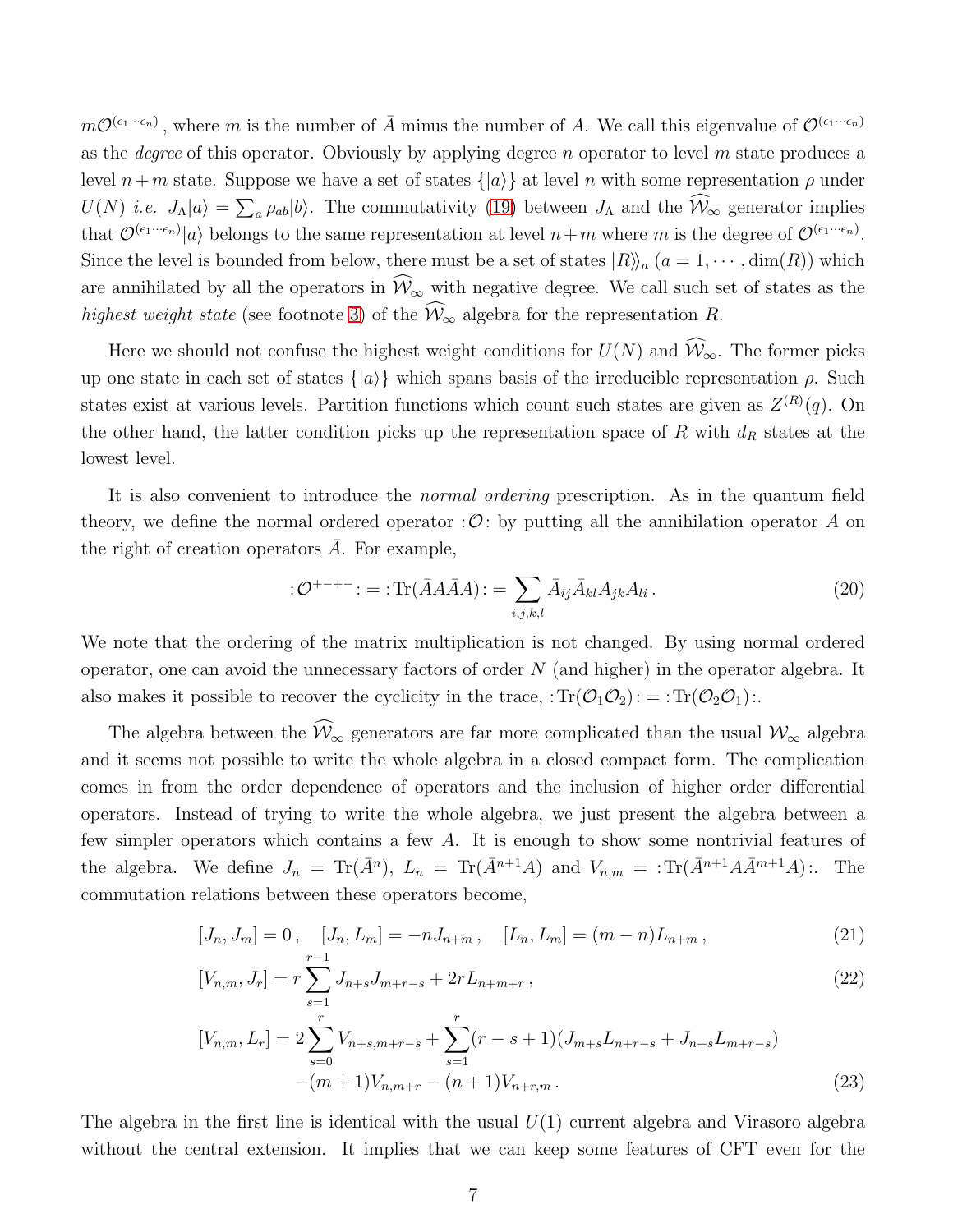non-singlet sectors. The nonlinearity is a characteristic feature of the  $\widehat{W}_{\infty}$  algebra and it shows up in the algebra of  $V_{n,m}$  in [\(22,23\)](#page-7-0). In general, the  $\widehat{W}_{\infty}$  generators induce splitting and joining of the multi-trace operators as we will see in section [5.](#page-18-0) The above nonlinearities are simple examples of such property.

Finally, among the degree zero operators in  $\widehat{\mathcal{W}}_{\infty}$ , there are the infinite set of generators which commute with each other (the elements of Cartan sualgebra). We define<sup>[4](#page-8-0)</sup>,

$$
H_n =: \text{Tr } (\mathcal{L}^n):, \qquad \mathcal{L} = \bar{A}A, \quad n = 1, 2, 3, \cdots. \tag{24}
$$

In order to prove that they commute with each other, we use the commutation relation,  $[\mathcal{L}_{rs}, \mathcal{L}_{tu}] =$  $\mathcal{L}_{ru}\delta_{st} - \mathcal{L}_{ts}\delta_{ru}$ . Commutation relations  $[\mathcal{L}_{rs}, H_n] = 0$  and  $[H_n, H_m] = 0$  follow from this algebra immediately. We note that this set of commuting generators contains the Hamiltonian  $\mathcal{H}_0$  as the first generator  $H_1$ . We also remark that there are many other operators with degree zero in  $\widehat{W}_{\infty}$ such as Tr( $\bar{A}^2A^2$ ). These operators, however, do not commute with  $H_n$  and can not be taken as elements of Cartan subalgebra.

## 2.3 Construction of non-singlet states by the  $\widehat{\mathcal{W}}_{\infty}$  algebra

In the following, we give a few explicit constructions of the non-singlet sectors by using the  $\widehat{\mathcal{W}}_{\infty}$ algebra. As we have explained, we first find the highest weight state of the  $\widehat{\mathcal{W}}_{\infty}$  algebra which provide the non-singlet states at the lowest level. The generic non-singlet states can be generated from this highest weight vectors by applying the  $\widehat{W}_{\infty}$  generators with positive degree. In order to identify the irreducible set of states, it is convenient to re-order the product by using commutation relations to the following standard form,

$$
\prod J_s \prod L_r \prod V_{n,m} \cdots |R\rangle\!\rangle.
$$
\n(25)

Namely we reorder the operators which contains more  $A$  to the right side of the operators with less A. In the following, we present the highest weight states at level 0,1,2.

Highest weight condition at level 0 and the singlet sector There is only one state (Fock vacuum  $|0\rangle$ ) and it automatically satisfies the highest weight state condition. Since  $J_{\Lambda}|0\rangle = 0$ , this is the state which belongs to the singlet representation. Therefore, we write,

$$
|S\rangle\!\rangle = |0\rangle. \tag{26}
$$

It is clear that all the operators which contains A annihilate  $|S\rangle$ . Therefore the generators which give rise to new states are limited to  $J_n$   $(n = 1, 2, 3, \cdots)$ . The general singlet state takes the form  $P(J_1, J_2, \cdots) |S\rangle$  where P is an arbitrary polynomial of  $J_1, J_2, \cdots$ . This is the Fock space of a

<span id="page-8-0"></span><sup>4</sup> It coincides with the definition of the conserved charges in [9].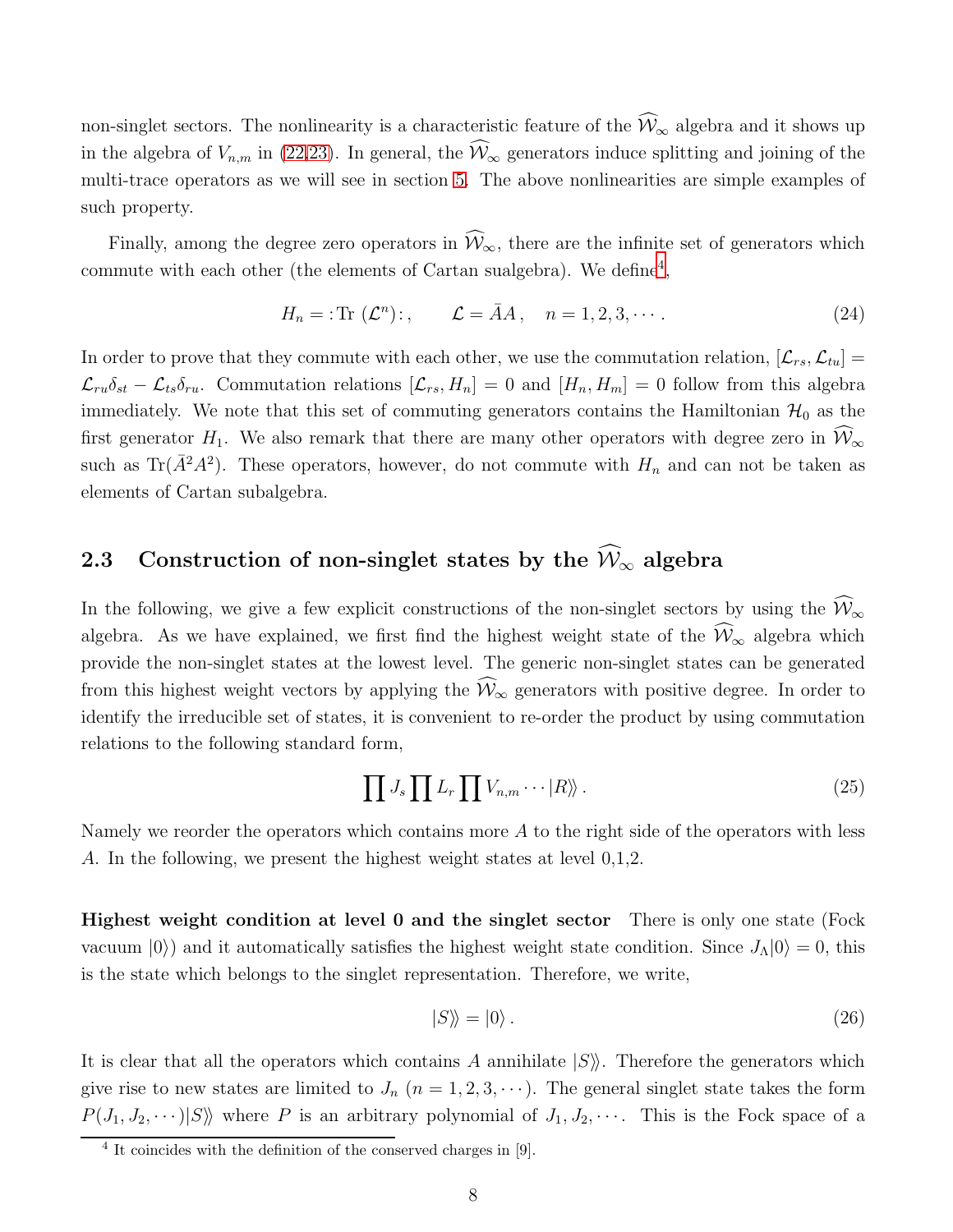free boson field or equivalently a free fermion field. It is consistent with the form of the partition function<sup>[5](#page-9-0)</sup>  $Z^{(S)}(q)$  in [\(16\)](#page-6-2). For the commuting charges  $H_n$ , the weights of  $|S\rangle$  are

$$
H_m|S\rangle = 0 \quad (m = 1, 2, 3, \cdots). \tag{27}
$$

Highest weight state at level 1 and the adjoint sector At this level, there are  $N^2$  states  $\bar{A}_{ij}|0\rangle$ . The only nontrivial highest weight condition is Tr(A)|state $\rangle = \mathcal{O}^{(-)}|$ state $\rangle = 0$ . The solutions to this condition are  $N^2 - 1$  states,

<span id="page-9-3"></span>
$$
|A_1\rangle_{ij} = (\bar{A}_{ij} - \frac{1}{N}\delta_{ij}\text{Tr}\bar{A})|0\rangle, \quad (i, j = 1, \cdots, N).
$$
 (28)

It is easy to see that  $|A_1\rangle$  transforms as the adjoint representation,

$$
J_{\Lambda}|A_{1}\rangle\!\rangle_{ij} = \sum_{k} (\Lambda_{ik}|A_{1}\rangle\!\rangle_{kj} - \Lambda_{kj}|A_{1}\rangle\!\rangle_{ik}). \tag{29}
$$

The remaining one state at level 1 is a singlet state generated from  $|S\rangle$ . As we expected, the highest weight condition of  $\widehat{\mathcal{W}}_{\infty}$  automatically picks up an irreducible representation of  $U(N)$ .

It is easy to see the operators which contain more than one A annihilate  $|A_1\rangle$ . On the other hand applying  $L_n$  generates a new state,

$$
L_n\left(\bar{A}_{ij} - \frac{1}{N}\delta_{ij}\text{Tr}(\bar{A})\right)|0\rangle = \left((\bar{A}^{n+1})_{ij} - \frac{1}{N}\delta_{ij}\text{Tr}(\bar{A}^{n+1})\right)|0\rangle.
$$
\n(30)

Applying  $L_{n'}$  further produces the state of the same form with different n. Then we apply  $J_n$  to generate new states. The general states which belongs to the adjoint representation thus takes the form,

<span id="page-9-1"></span>
$$
\left( (\bar{A}^n)_{ij} - \frac{1}{N} \delta_{ij} \text{Tr}(\bar{A}^n) \right) P(J_1, J_2, \cdots) |0\rangle \tag{31}
$$

with  $n = 1, 2, \dots$ . It coincides with the claim of [7]. The number of states generated by [\(31\)](#page-9-1) is given by the generating function

$$
\left(\sum_{n=1}^{\infty} q^n\right) \prod_{n=1}^{\infty} \frac{1}{1-q^n} = \frac{q}{1-q} \prod_{n=1}^{\infty} \frac{1}{1-q^n}.
$$
\n(32)

This is just the character in the adjoint sector<sup>[6](#page-9-2)</sup>. We note that all states which belong to the adjoint representation are created by the action of the  $\mathcal{W}_{\infty}$  operators with the positive degree on the highest weight state [\(28\)](#page-9-3). The eigenvalues of the highest weight states for  $H_n$  are,

$$
H_1|A_1\rangle\!\rangle = |A_1\rangle\!\rangle \,, \quad H_n|A_1\rangle\!\rangle = 0, (n > 1) \,. \tag{33}
$$

<span id="page-9-0"></span><sup>&</sup>lt;sup>5</sup>The level *n* states are written as  $J_{n_1}J_{n_2}\cdots|S\rangle\$   $(n_1+n_2+\cdots=n; n_1 \ge n_2 \ge \cdots \ge 0)$ . The number of these states is given by the number of partitions of n, and  $Z^{(S)}(q)$  is well-known as the generating function of this partition number.

<span id="page-9-2"></span><sup>&</sup>lt;sup>6</sup>Here we take a limit  $N \to \infty$  in the character. At finite  $N, \overline{A}^N$  can be written in terms of  $\overline{A}, \cdots, \overline{A}^{N-1}$  and we recover the finite  $N$  character [\(16\)](#page-6-2) and [\(17\)](#page-6-3).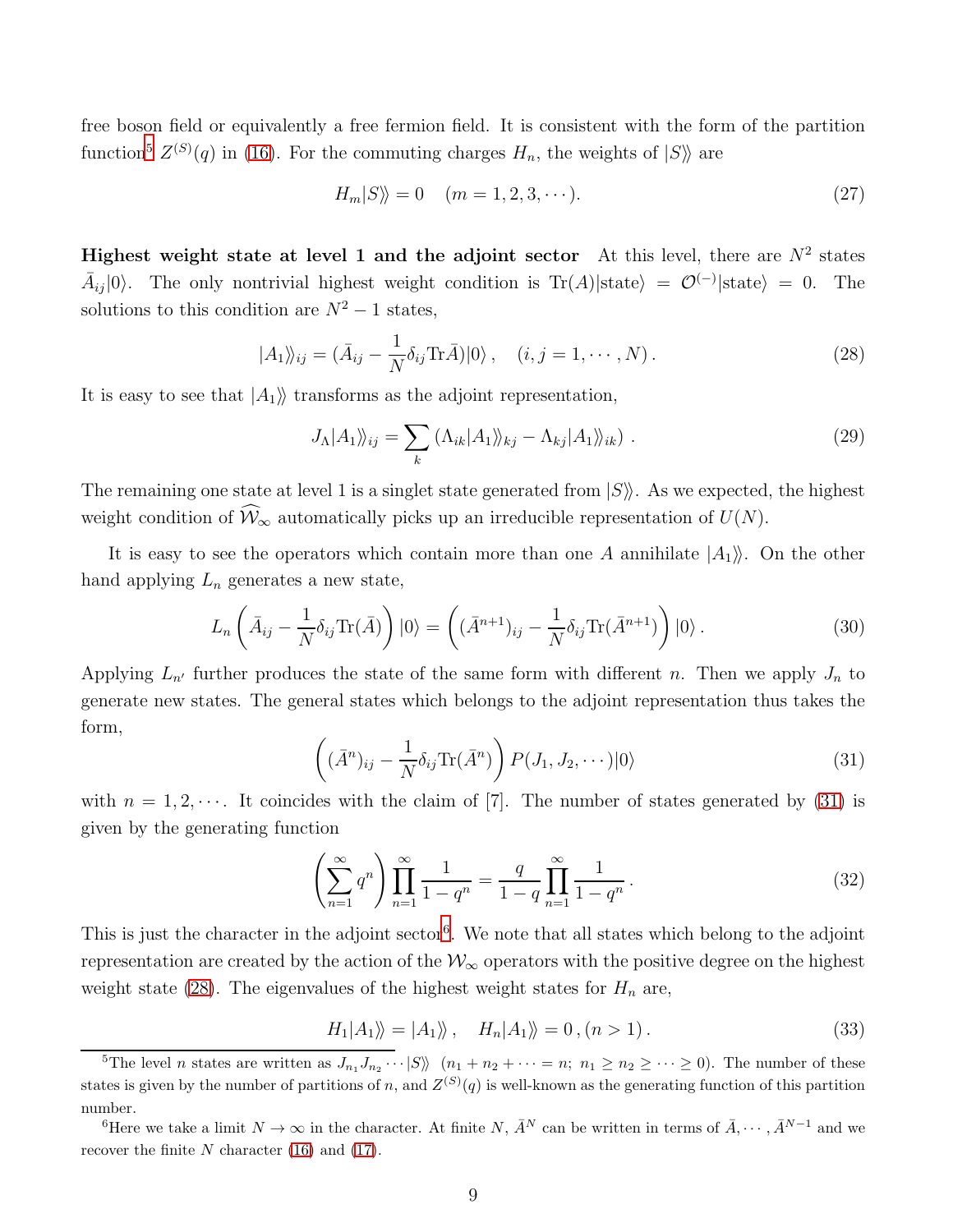**Highest weight state at level 2 and**  $B_2$  **and**  $C_2$  **sectors** Level 2 highest weight state is given by combining  $\bar{A}_{ij}\bar{A}_{kl}$  with other terms where we take contractions of indices of this expression. Nontrivial constraints come from  $\mathcal{O}^{(-)}$ ,  $\mathcal{O}^{(+-)}$  and  $\mathcal{O}^{(-)}$ . Actually the third one does not produce independent constraint since  $[\mathcal{O}^{(-)}, \mathcal{O}^{(+--)}] = \mathcal{O}^{(-)}$ . We use,

$$
\mathcal{O}^{(-)}\bar{A}_{ij}\bar{A}_{kl}|0\rangle = \delta_{ij}\bar{A}_{kl}|0\rangle + \delta_{kl}\bar{A}_{ij}|0\rangle, \qquad (34)
$$

$$
\mathcal{O}^{(+-)}\bar{A}_{ij}\bar{A}_{kl}|0\rangle = \delta_{il}\bar{A}_{kj}|0\rangle + \delta_{kj}\bar{A}_{il}|0\rangle. \tag{35}
$$

After some computation, we found combinations

$$
|B_2\rangle_{ijkl} = \left[\bar{A}_{ij}\bar{A}_{kl} + \bar{A}_{il}\bar{A}_{kj}\right]
$$
  
\n
$$
-\frac{1}{N+2}(\text{Tr}\bar{A})\left(\delta_{ij}\bar{A}_{kl} + \delta_{kl}\bar{A}_{ij} + \delta_{il}\bar{A}_{kj} + \delta_{kj}\bar{A}_{il}\right)
$$
  
\n
$$
-\frac{1}{N+2}\left(\delta_{ij}\bar{A}_{kl}^2 + \delta_{kl}\bar{A}_{ij}^2 + \delta_{il}\bar{A}_{kj}^2 + \delta_{kj}\bar{A}_{il}^2\right)
$$
  
\n
$$
+\frac{\delta_{ij}\delta_{kl} + \delta_{il}\delta_{kj}}{(N+1)(N+2)}\left((\text{Tr}(\bar{A}))^2 + (\text{Tr}(\bar{A}^2))\right)|0\rangle,
$$
  
\n
$$
|C_2\rangle_{ijkl} = [\bar{A}_{ij}\bar{A}_{kl} - \bar{A}_{il}\bar{A}_{ki}]
$$
 (36)

$$
|C_2\rangle_{ijkl} = \left[ \bar{A}_{ij}\bar{A}_{kl} - \bar{A}_{il}\bar{A}_{kj} - \frac{1}{N+2}(\text{Tr}\bar{A})\left(\delta_{ij}\bar{A}_{kl} + \delta_{kl}\bar{A}_{ij} - \delta_{il}\bar{A}_{kj} - \delta_{kj}\bar{A}_{il}\right) \right. \\
\left. + \frac{1}{N+2}\left(\delta_{ij}\bar{A}_{kl}^2 + \delta_{kl}\bar{A}_{ij}^2 - \delta_{il}\bar{A}_{kj}^2 - \delta_{kj}\bar{A}_{il}^2\right) \\
\left. + \frac{\delta_{ij}\delta_{kl} - \delta_{il}\delta_{kj}}{(N+1)(N+2)}\left((\text{Tr}(\bar{A}))^2 - (\text{Tr}(\bar{A}^2))\right) \right] |0\rangle ,
$$
\n(37)

satisfy the highest weight condition. The eigenvalues of  $H_n$  for these states are,

$$
H_1|B_2, C_2\rangle = 2|B_2, C_2\rangle, \quad H_2|B_2\rangle = 2|B_2\rangle, \quad H_2|C_2\rangle = -2|C_2\rangle,
$$
  

$$
H_m|B_2, C_2\rangle = 0, \quad (m > 2).
$$
 (38)

We note that  $H_2$  eigenvalue distinguishes  $|B_2\rangle$  and  $|C_2\rangle$  which could not be separated by  $\mathcal{O}^{(-)}$  and  $\mathcal{O}^{(+-)}$  conditions alone.

For these states the application of  $V_{n,m}$  becomes nontrivial. It produces the states of the form,

<span id="page-10-0"></span>
$$
((\bar{A}^n)_{ij}(\bar{A}^m)_{kl} + (\bar{A}^m)_{ij}(\bar{A}^n)_{kl} \pm (\bar{A}^n)_{il}(\bar{A}^m)_{kj} \pm (\bar{A}^n)_{kj}(\bar{A}^m)_{il} + \cdots) |0\rangle
$$
\n(39)

for  $B_2$  (resp.  $C_2$ ) representations. It is easy to check that applying  $V_{n',m'}$  further, or  $L_{n'}$  does not produce new type of states. Since they are symmetric under  $n \leftrightarrow m$ , the number of the state which is generated from the first factor is given as,

$$
\sum_{1 \le n \le m} q^{n+m} = \frac{q^2}{(1-q)(1-q^2)}.
$$
\n(40)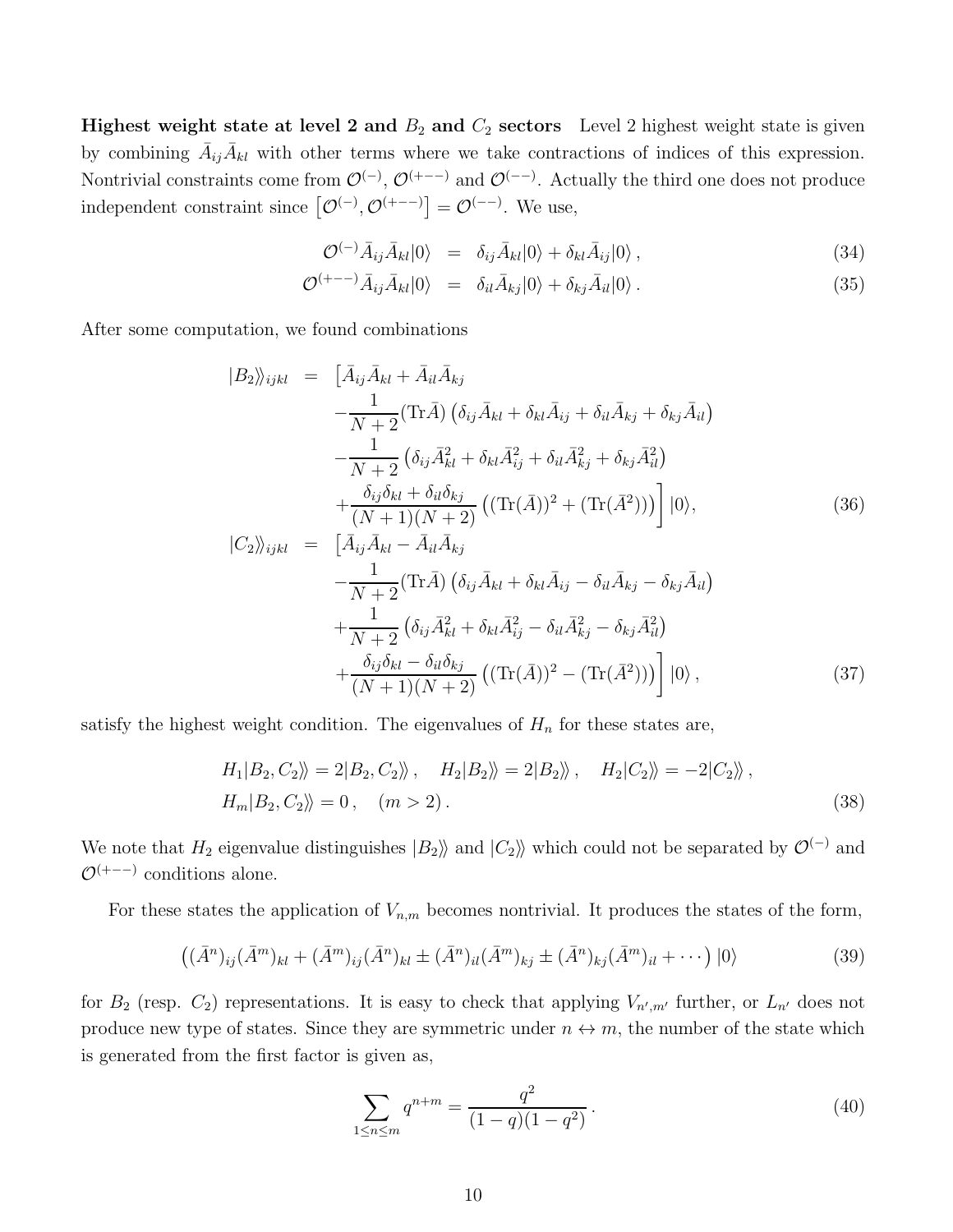This is exactly the prefactor  $P^{(B_2,C_2)}(q)$  in [\(17\)](#page-6-3) in the large N limit. Finally we can multiply the state with any polynomials of  $J_n$  as the singlet and the adjoint sectors. So the most general form of  $B_2$  and  $C_2$  representation sector has the form [\(39\)](#page-10-0) multiplied by  $P(J_1, J_2, \cdots)$ .

We note that at level two, there are extra states, 2 singlet states  $(J_1^2|S\rangle\rangle$  and  $J_2|S\rangle\rangle$ ),  $2(N^2 -$ 1) states with adjoint representation  $(J_1|A_1\rangle\$  and  $L_1|A_1\rangle\rangle$ , and  $d_{B_2}, d_{C_2}$  states with  $B_2$  and  $C_2$ representation respectively. These span precisely the  $N^2(N^2+1)/2$  dimensional level two states.

We have seen that the highest weight conditions of the  $\widehat{W}_{\infty}$  algebra are useful to obtain the explicit form of the wave functions in the non-singlet sectors. It is also clear that the number of the state at each level is given by the character of the  $\widehat{W}_{\infty}$  algebra. We do not have, however, the complete classification of the irreducible representations of  $\widehat{W}_{\infty}$  which should be classified according to the eigenvalues of  $H_n$ . This issue remains as an important open problem which should be solved as the  $\mathcal{W}_{\infty}$  algebra [12, 13].

# <span id="page-11-0"></span>3 Calogero(-Sutherland)-type interaction in  $\widehat{\mathcal{W}}_{\infty}$  generators

In the following chapters, we derive the exact spectrum of the commuting charges  $H_n$  of the  $\widehat{W}_{\infty}$ algebra and their eigenstates. Usually, this problem is approached by reducing the dynamical degree of freedom to the eigenvalues of matrices  $X$  and solve the Hamiltonian problem with the Calogerotype interaction [\(3\)](#page-1-0). As we noted in the previous section, in the creation and annihilation basis, to find eigenfunction of the Hamiltonian is trivial since the Hamiltonian just counts the number of creation operators applied to the vacuum. Therefore a nontrivial issue is how to diagonalize higher charges  $H_n$  ( $n = 2, 3, 4, \cdots$ ). In this section, we derive the explicit form of  $H_2$  in terms of the eigenvalues of  $\bar{A}$  and derive the interaction term which is similar to the Calogero-Sutherland interaction. We will solve the eigenvalue problem (for the adjoint sector) in the next section by applying the bosonization technique. The procedure in these sections illuminates the direct correspondence between the solvable system and CFT which generalizes the free fermion in the singlet sector.

Since A and  $\bar{A}$  are q-numbers, it will be more convenient to introduce c-number matrix  $\bar{Z}$  as the eigenvalue of  $\overline{A}$  in the coherent state basis,

$$
\langle 0|e^{\text{Tr}(A\bar{Z})}|\Psi\rangle = \Psi(\bar{Z})\ ,\quad \bar{A}_{ij}|\Psi\rangle \to \bar{Z}_{ij}\Psi(\bar{Z})\ ,\quad A_{ij}|\Psi\rangle \to \frac{\partial}{\partial \bar{Z}_{ji}}\Psi(\bar{Z})\ .\tag{41}
$$

We diagonalize  $\bar{Z}$  as  $\bar{Z}=e^{K}\bar{z}e^{-K}$  where  $\bar{z}$  is a diagonal matrix and  $e^{K}(K)$ : anti-hermitian) is a unitary transformation which is needed for the diagonalization. We expand  $\bar{Z}$  in terms of K,

$$
\bar{Z}_{ij} = \bar{z}_i \delta_{ij} + (\bar{z}_j - \bar{z}_i) K_{ij} + \frac{1}{2} \sum_k (\bar{z}_i + \bar{z}_j - 2\bar{z}_k) K_{ik} K_{kj} + \mathcal{O}(K^3) \,. \tag{42}
$$

K will be put to be zero at the end of the computation. However, in order to express the differentiation with respect to the matrix  $\overline{Z}$ , we need to keep it for a while.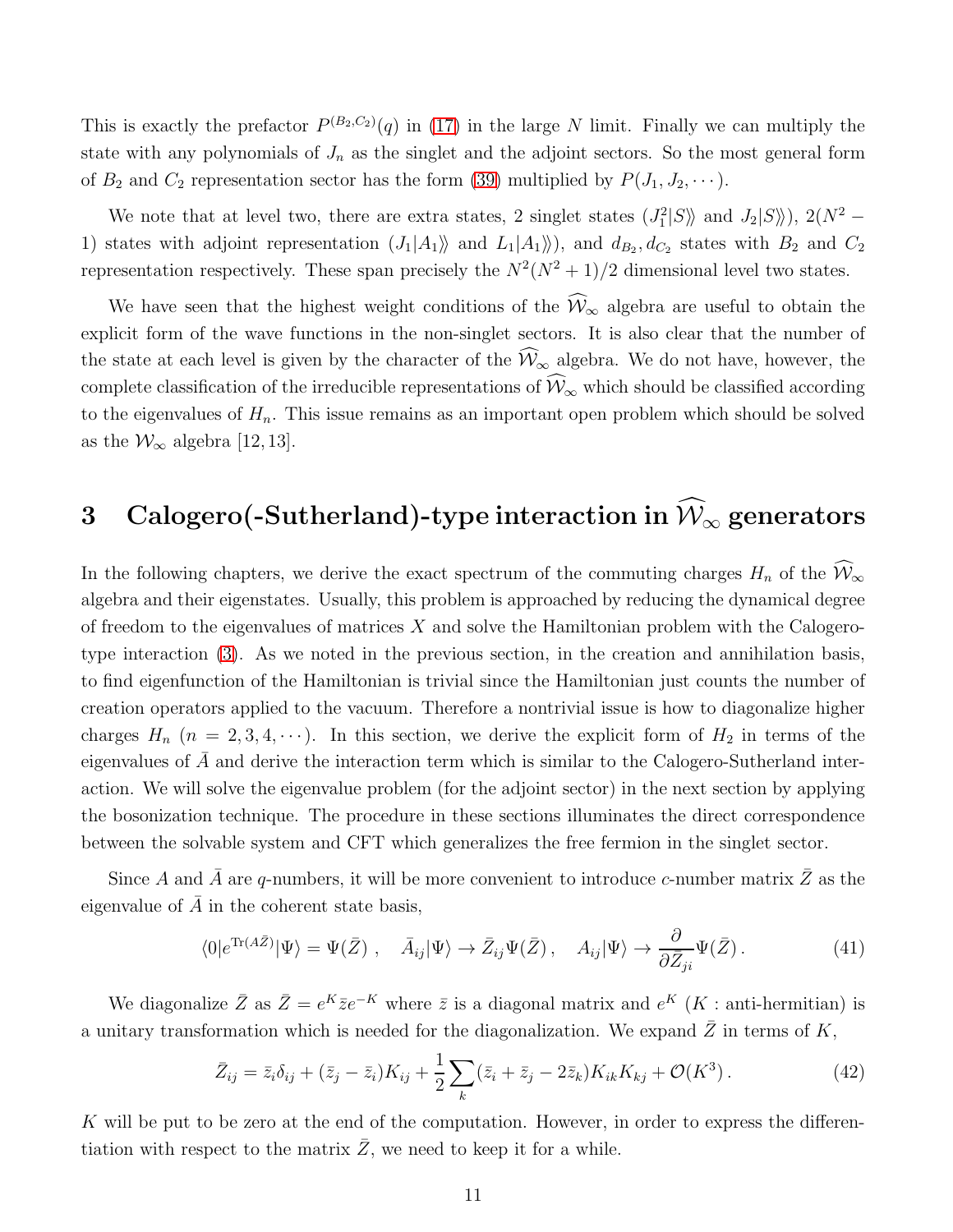We determine the differentiation with respect to  $\overline{A}$  by the requirement,

<span id="page-12-0"></span>
$$
\frac{\partial}{\partial \bar{Z}_{ij}} \bar{Z}_{kl} = \delta_{ik} \delta_{jl} \,. \tag{43}
$$

We write

$$
\frac{\partial}{\partial \bar{Z}_{ij}} = \sum_{r} \mathcal{A}_{ij,r} \partial_r + \sum_{r,s} \mathcal{B}_{ij,rs} \frac{\partial}{\partial K_{sr}} \tag{44}
$$

(with  $\partial_r = \frac{\partial}{\partial \bar{z}}$  $\frac{\partial}{\partial \bar{z}_r}$  and expand the coefficients as

$$
\mathcal{A}_{ij,r} = \mathcal{A}_{ij,r}^{(0)} + \mathcal{A}_{ij,r}^{(1)} + \mathcal{A}_{ij,r}^{(2)} \cdots, \quad \mathcal{B}_{ij,r} = \mathcal{B}_{ij,rs}^{(0)} + \mathcal{B}_{ij,rs}^{(1)} + \mathcal{B}_{ij,rs}^{(2)} \cdots,
$$
\n(45)

where  $\mathcal{A}^{(n)}$  and  $\mathcal{B}^{(n)}$  are  $\mathcal{O}(K^n)$ . We can fix these coefficients order by order by requiring [\(43\)](#page-12-0). For example, the coefficients for  $\mathcal{O}(1)$  and  $\mathcal{O}(K)$  are,

$$
\mathcal{A}_{ij,k}^{(0)} = \delta_{ij}\delta_{jk},\tag{46}
$$

$$
\mathcal{B}_{ij,rs}^{(0)} = \frac{\delta_{ir}\delta_{js}(1-\delta_{rs})}{\bar{z}_r - \bar{z}_s},\tag{47}
$$

$$
\mathcal{A}_{ij,k}^{(1)} = K_{ij} (\delta_{jk} - \delta_{ik}), \qquad (48)
$$

$$
\mathcal{B}_{ij,lk}^{(1)} = \left(\frac{1-\delta_{kl}}{\bar{z}_l - \bar{z}_k} - \frac{1}{2}\frac{1-\delta_{ik}}{\bar{z}_i - \bar{z}_k}\right)\delta_{jk}K_{il} - \left(\frac{1-\delta_{kl}}{\bar{z}_l - \bar{z}_k} - \frac{1}{2}\frac{1-\delta_{ij}}{\bar{z}_i - \bar{z}_j}\right)\delta_{il}K_{kj}
$$
(49)

It is equivalent to the expression,

$$
\frac{\partial}{\partial \bar{Z}_{ij}} = \delta_{ij}\partial_j + \frac{1 - \delta_{ij}}{\bar{z}_i - \bar{z}_j}\partial_{K_{ji}} + K_{ij}(\partial_j - \partial_i) + \sum_l \left(\frac{1 - \delta_{jl}}{\bar{z}_l - \bar{z}_j} - \frac{1}{2}\frac{1 - \delta_{ij}}{\bar{z}_i - \bar{z}_j}\right) K_{il}\partial_{K_{lj}}
$$

$$
-\sum_l \left(\frac{1 - \delta_{il}}{\bar{z}_i - \bar{z}_l} - \frac{1}{2}\frac{1 - \delta_{ij}}{\bar{z}_i - \bar{z}_j}\right) K_{lj}\partial_{K_{li}} + \mathcal{O}(K^2) \,. \tag{50}
$$

These operators can be applied to the wave function with the representation  $\rho$  through the K dependence in  $\Psi_a^{(\rho)}(\bar{Z}) = \rho(e^K)_{ab} \Psi_b^{(\rho)}$  $b^{(\rho)}(\bar{z})$ . In order to see it more explicitly, we consider the adjoint representation in the following. The wave function becomes,

$$
\Psi(\bar{Z})_{ij} = (e^K \Psi(\bar{z}) e^{-K})_{ij}
$$
  
=  $\psi_i \delta_{ij} + (\psi_j - \psi_i) K_{ij} + \frac{1}{2} \sum_k (\psi_i + \psi_j - 2\psi_k) K_{ik} K_{kj} + \cdots$  (51)

where we denote the diagonal component of  $\Psi(\bar{z})$  as  $\psi_i(\bar{z})$ . The expression for the higher charges in terms of the eigenvalues are given by writing the action of Tr  $(\bar{Z} \frac{\partial}{\partial \bar{Z}})^n$  to  $\Psi(\bar{Z})$  and putting  $K = 0$ at the end. We note that in the course of the computation we need higher  $K$  dependent terms since we have differentiation with respect to K.

Since we have an explicit expression only to the first order in  $K$ , we can obtain only  $H_1$  and  $H_2$ . The first one  $H_1$  is trivial,

$$
(H_1^{(A_1)} \cdot \psi)_k = \sum_i \bar{z}_i \partial_i \psi_k. \tag{52}
$$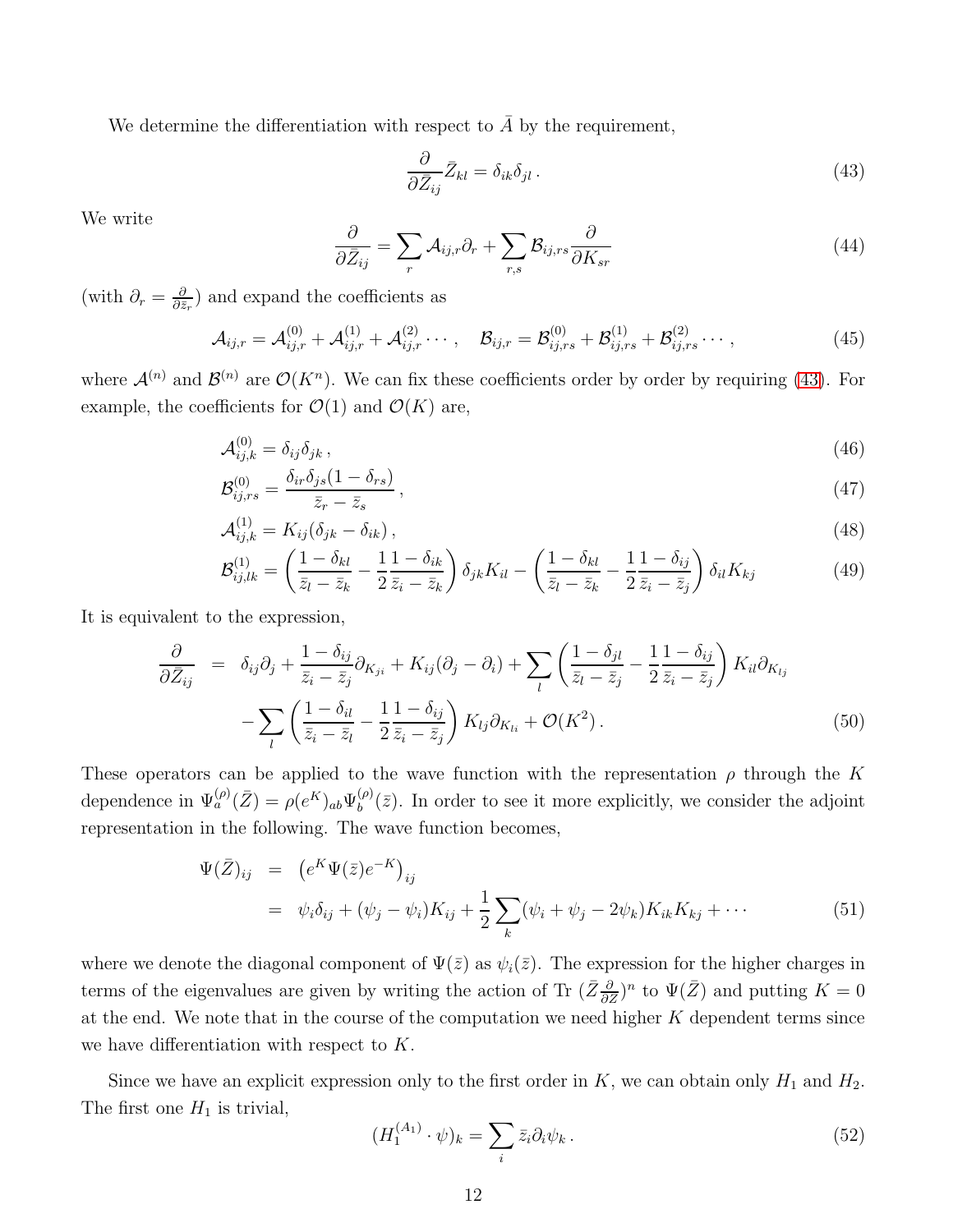We put a suffix  $A_1$  in order to specify that this is the expression for the adjoint sector. The second one becomes,

<span id="page-13-1"></span>
$$
(H_2^{(A_1)} \cdot \psi)_k = \sum_i (\bar{z}_i \partial_i)^2 \psi_k - 2 \sum_{i(\neq k)} \frac{\bar{z}_i \bar{z}_k}{(\bar{z}_k - \bar{z}_i)^2} (\psi_k - \psi_i)
$$

$$
- \sum_i (\bar{z}_i \partial_i) \psi_k + \sum_{i \neq j} \left( \bar{z}_i \bar{z}_j \frac{1 - \delta_{ij}}{\bar{z}_i - \bar{z}_j} (\partial_i - \partial_j) \right) \psi_k
$$
(53)

The first two terms give the Calogero-Sutherland Hamiltonian. The third term is proportional to  $H_1$  and not relevant for the diagonalization. The fourth term is somewhat new. If we rewrite  $\bar{z}_i = e^{\theta_i}$ , the action of  $H_2$  can be written as Calogero-Sutherland [16] like form,

<span id="page-13-2"></span>
$$
(H_2^{(A_1)}\psi)_i = \sum_i \frac{\partial^2 \psi_k}{\partial \theta_i^2} - \sum_i \frac{\partial \psi_k}{\partial \theta_i} - \frac{1}{2} \sum_{i(\neq k)} \frac{\psi_k - \psi_i}{\sinh^2(\theta_{ik}/2)}
$$

$$
+ \frac{1}{2} \sum_{i \neq j} \frac{1}{\sinh(\theta_{ij}/2)} \left( e^{-\theta_{ij}/2} \partial_{\theta_i} - e^{\theta_{ij}/2} \partial_{\theta_j} \right) \psi_k,
$$
(54)

where  $\theta_{ij} = \theta_i - \theta_j$ .

For the usual Calogero-Sutherland model, there have been a large number of references where Hamiltonian system analogous to [\(53\)](#page-13-1) or [\(54\)](#page-13-2) is solved directly in terms of  $\bar{z}$  variables [17]. Here, rather than moving to this direction, we rewrite this Hamiltonian by bosonization technique and solve it from this approach  $|14|$ .

### <span id="page-13-0"></span>4 Bosonization

In order to describe the non-singlet sectors in a way similar to the singlet sector, it is natural to introduce free boson variables,

$$
p_r = \text{Tr } \bar{Z}^r = \sum_i \bar{z}_i^r \,,\tag{55}
$$

(which is called "collective coordinate" or "power sum" in the literature) and rewrite the  $\widehat{\mathcal{W}}_{\infty}$ operators in terms of  $p_r$  and the degree of freedom associated with the tips. Free boson oscillators are usually defined as  $\alpha_n = n\partial_{p_n}$ ,  $\alpha_n^{\dagger} = p_n$  for  $n > 0$ . They satisfy standard commutation relations,

$$
\left[\alpha_n, \alpha_m^{\dagger}\right] = n\delta_{n,m} \,. \tag{56}
$$

In the following we focus on writing the explicit forms of the quantities  $H_1$ ,  $H_2$ ,  $H_3$  when they are applied to specific (non-)singlet sectors. For simplicity we consider the singlet  $(S)$ , the adjoint  $(A_1)$ , and  $B_2, C_2$  $B_2, C_2$  $B_2, C_2$  representations. For each case, by the results of §2, the wave functions are written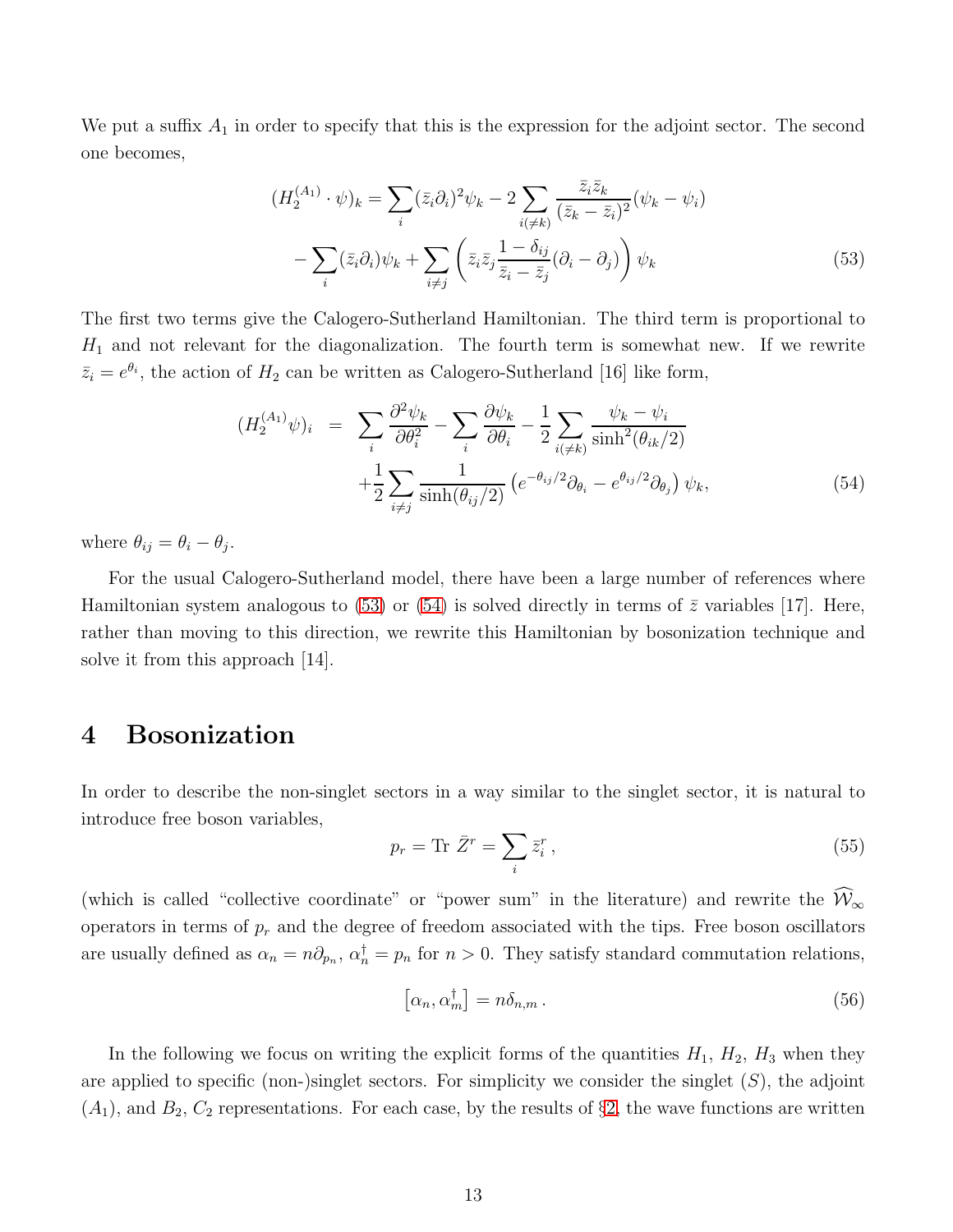as the linear combinations of

<span id="page-14-0"></span>
$$
S : f(p_1, p_2, \dots) \Rightarrow f(p),
$$
  
\n
$$
A_1 : ((\bar{Z}^n)_{ij} + \dots) f(p_1, p_2, \dots) \Rightarrow f(p)|n\rangle,
$$
  
\n
$$
B_2 : ((\bar{Z}^n)_{ij} (\bar{Z}^m)_{kl} + (\bar{Z}^m)_{ij} (\bar{Z}^n)_{kl} + (\bar{Z}^n)_{il} (\bar{Z}^m)_{kj} + (\bar{Z}^n)_{kj} (\bar{Z}^m)_{il} + \dots) f(p_1, p_2, \dots)
$$
  
\n
$$
\Rightarrow f(p)|n, m; + \rangle,
$$
  
\n
$$
C_2 : ((\bar{Z}^n)_{ij} (\bar{Z}^m)_{kl} + (\bar{Z}^m)_{ij} (\bar{Z}^n)_{kl} - (\bar{Z}^n)_{il} (\bar{Z}^m)_{kj} - (\bar{Z}^n)_{kj} (\bar{Z}^m)_{il} + \dots) f(p_1, p_2, \dots)
$$
  
\n
$$
\Rightarrow f(p)|n, m; - \rangle.
$$
  
\n(57)

Here we have skipped writing the subleading order terms since they are not relevant in the following computation. In order to keep the formulae as simple as possible, we will use short hand notations which are written after the arrow  $\Rightarrow$ . The states  $|n\rangle$ ,  $|n, m; \pm\rangle$  represent the degrees of the freedom associated with the tips. For  $B_2$  and  $C_2$ , they are symmetric  $|n, m; \pm\rangle = |m, n; \pm\rangle$ .

There are two different paths to obtain a bosonic representation of  $H_n$ . One is to use the expressions in terms of the eigenvalues which are obtained in the previous section. This approach has a benefit in showing the explicit relation between the Calogero-Sutherland type interactions and their bosonized representations. Another approach is to work directly with the matrix variables. Both approaches give, of course, the same answer. Since the expressions in terms of the eigenvalues are getting more and more complicated for the higher charges and the higher representations, we will basically use the latter approach.

The computation itself is straightfoward. We apply  $\bar{Z}$  representation of  $H_n$ 

$$
H_1 = \sum_{i,j} \bar{Z}_{ij} \frac{\partial}{\partial \bar{Z}_{ij}}, \quad H_2 = \sum_{i,j,k,l} \bar{Z}_{ij} \bar{Z}_{kl} \frac{\partial}{\partial \bar{Z}_{kj}} \frac{\partial}{\partial \bar{Z}_{il}},
$$
  

$$
H_3 = \sum_{i,j,k,l,n,m} \bar{Z}_{ij} \bar{Z}_{kl} \bar{Z}_{nm} \frac{\partial}{\partial \bar{Z}_{kj}} \frac{\partial}{\partial \bar{Z}_{nl}} \frac{\partial}{\partial \bar{Z}_{im}},
$$
(58)

to the states [\(57\)](#page-14-0) and rewrite the results by using the multiplications and the derivations of  $p_r$ . The useful formulae are, for example,

$$
\left[\frac{\partial}{\partial \bar{Z}_{ji}}, (\bar{Z}^n)_{kl}\right] = \sum_{m=1}^n (\bar{Z}^{m-1})_{kj} (\bar{Z}^{n-m})_{il},
$$
\n
$$
\left[\frac{\partial}{\partial \bar{Z}_{ji}}, (p_k)^n\right] = nk(\bar{Z}^{k-1})_{ij} (p_k)^{n-1}, \quad \left[\frac{\partial}{\partial \bar{Z}_{ji}}, f(p)\right] = \sum_{r=1}^N r(\bar{Z}^{r-1})_{ij} \partial_{p_r} f(p).
$$
\n(59)

After some computation, we arrive at the bosonized formulae for  $H_1, H_2, H_3$ .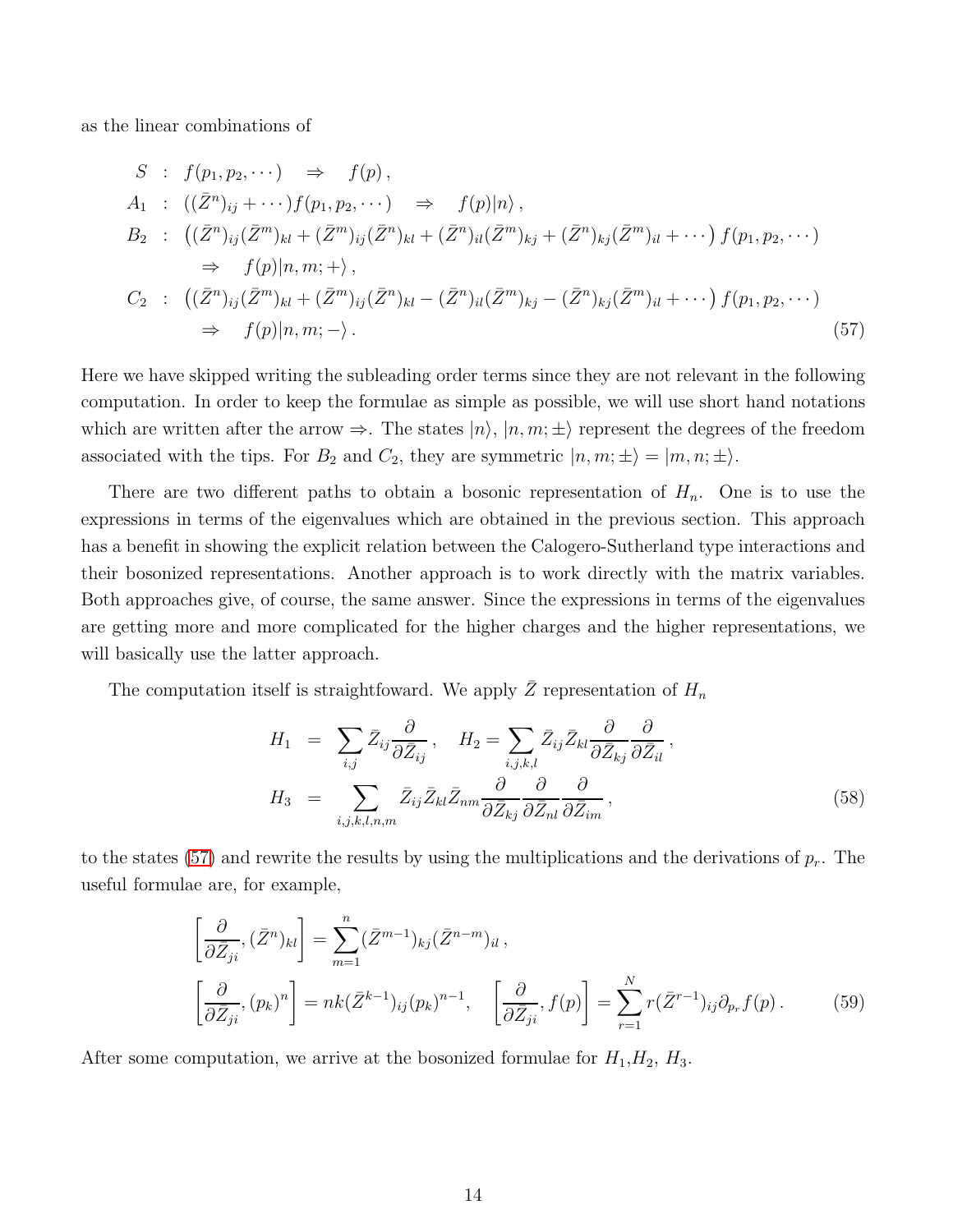The expressions for  $H_1$  (Hamiltonian) are trivial as usual,

<span id="page-15-0"></span>
$$
H_1^{(S)}f(p) = \left(\sum_r r p_r \partial_{p_r}\right) f(p), \qquad (60)
$$

$$
H_1^{(A_1)}f(p)|n\rangle = \left(n + \sum_r r p_r \partial_{p_r}\right) f(p)|n\rangle, \qquad (61)
$$

$$
H_1^{(B_2,C_2)}f(p)|n,m;\pm\rangle = \left(n+m+\sum_r rp_r \partial_{p_r}\right) f(p)|n,m;\pm\rangle. \tag{62}
$$

Here and in the following, we use the upper sign for  $B_2$  and the lower sign for  $C_2$ .

In the expressions for  $H_2$ , there appear various cross terms among the free bosons and the tips,

<span id="page-15-1"></span>
$$
H_2^{(S)}f(p) = \left(\sum_{r,s=1}^N rsp_{r+s}\partial_{p_r}\partial_{p_s} + \sum_{l=1}^N \sum_{r=1}^{l-1} lp_r p_{l-r}\partial_{p_l}\right) f(p),\tag{63}
$$

$$
H_2^{(A_1)}f(p)|n\rangle = 2n \sum_{r=1}^{N} r \partial_{p_r} f(p)|n+r\rangle + 2 \sum_{s=1}^{n-1} (n-s) p_s f(p)|n-s\rangle, + H_2^{(S)}f(p)|n\rangle,
$$
\n(64)

$$
H_2^{(B_2, C_2)} f(p | n, m; \pm \rangle = 2n \sum_{r=1}^N r \partial_{p_r} f(p | n + r, m; \pm \rangle + 2m \sum_{r=1}^N r \partial_{p_r} f(p | n, m + r; \pm \rangle
$$
  
+2 
$$
\sum_{s=1}^{n-1} (n - s) p_s f(p | n - s, m; \pm \rangle + 2 \sum_{s=1}^{m-1} (m - s) p_s f(p | n, m - s; \pm \rangle
$$
  

$$
\pm 2 \sum_{r=1}^n \sum_{s=1}^m f(p | n - r + s, m + r - s; \pm \rangle + H_2^{(S)} f(p | n, m; \pm \rangle. \tag{65}
$$

Obviously  $H_2^{(S)}$  describes the mixing among the free bosons. In the free fermion language, it reduces to  $\oint \bar{\psi}(z)(z\partial_z)^2 \psi(z)$ . This part is common in every sector. The first two terms in  $H_2^{(A_1)}$  $2^{(A_1)}$  and the first four terms in  $H_2^{(B_2,C_2)}$  describe the mixing between the tip and the free boson. They have again the similar form in both  $A_1$  and  $B_2, C_2$ . Finally the fifth term in  $H_2^{(B_2, C_2)}$  describes the mixing among the tips. We note the sign difference between  $B_2$  and  $C_2$ . It is not difficult to confirm that these interactions take the similar forms for even higher representations.

These expressions can be written without the reference to the wave functions if we introduce the shift operators  $\hat{E}_p$  as (for the adjoint sector)

$$
\hat{E}_p|n\rangle = \begin{cases}\n(n-p)|n-p\rangle & p < n \\
0 & p \ge n\n\end{cases}, \quad \hat{E}_0|n\rangle = n|n\rangle, \quad \hat{E}_{-p}|n\rangle = n|n+p\rangle.
$$
\n(66)

Together with the free boson oscillator, the conserved charges are written as

$$
H_1^{(A_1)} = \hat{E}_0 + H_1^{(S)}, \quad H_2^{(A_1)} = 2 \sum_{r=1}^N \hat{E}_{-r} \alpha_r + 2 \sum_{s=1}^N \hat{E}_s \alpha_s^{\dagger} + H_2^{(S)}, \tag{67}
$$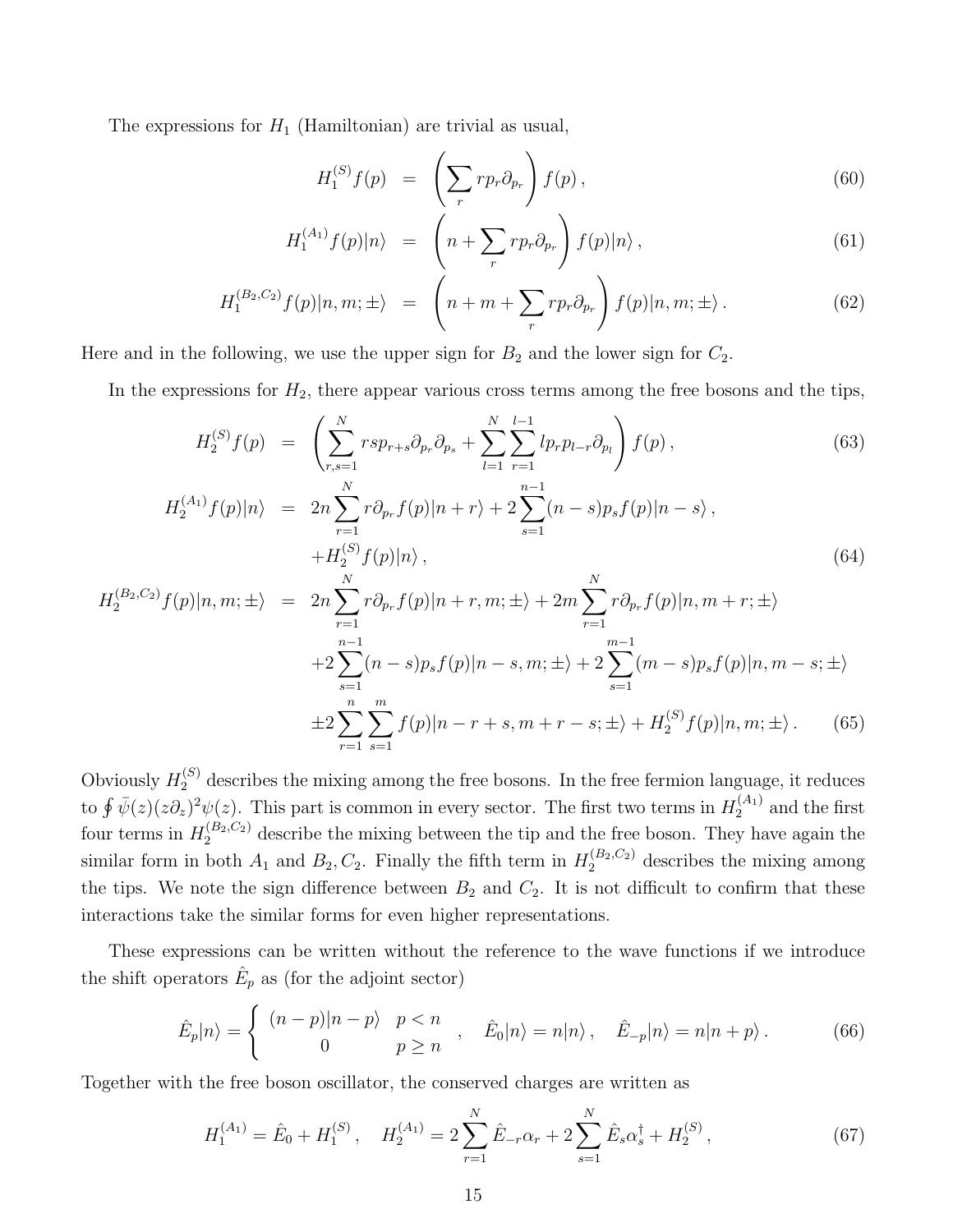where

$$
H_1^{(S)} = \sum_{r=1}^{N} \alpha_r^{\dagger} \alpha_r, \quad H_2^{(S)} = \sum_{r,s=1}^{N} \alpha_{r+s}^{\dagger} \alpha_r \alpha_s + \sum_{l=1}^{N} \sum_{r=1}^{l-1} \alpha_r^{\dagger} \alpha_{l-r}^{\dagger} \alpha_l.
$$
 (68)

Writing a similar formula for  $B_2$  and  $C_2$  is straightfoward.

The expression for  $H_3$  becomes more complicated and we present only the expressions for the singlet and the adjoint sectors. The strategy of the computation is the same as before. The final result is, for the singlet sector,

$$
H_3^{(S)}f(p) = \sum_{r,s,t} rstp_{r+s+t} \partial_{p_r} \partial_{p_s} \partial_{p_t} f - \sum_{r,s} rsp_rp_s \partial_{p_r} \partial_{p_s} f + \sum_{r,s} \left( \sum_{l=1}^{r+s-1} + \sum_{l=1}^{r-1} \right) rsp_lp_{r+s-l} \partial_{p_r} \partial_{p_s} f + \sum_{r} \sum_{l=1}^{r-1} \sum_{m=1}^{r-l-1} rppp_mp_{r-l-m} \partial_{p_r} f + \frac{1}{2} \sum_{r} r(r-1)(r-2)p_r \partial_{p_r} f + \frac{1}{2} n(n-1)(n-2)f.
$$
 (69)

The expression for the adjoint sector involves extra terms which describe the mixing between the bosons and the tip,

<span id="page-16-1"></span>
$$
H_3^{(A_1)}f(p)|n\rangle = (H_3^{(S)}f(p))|n\rangle
$$
  
+  $3n \sum_{r,s} rs \partial_{p_r} \partial_{p_s}f|n+r+s\rangle + 3n \sum_{r} \sum_{l=1}^{r-1} rp_l \partial_{p_r}f|n+r-l\rangle$   
+  $3 \sum_{r} \sum_{l=1}^{r-1} r(n-l)p_l \partial_{p_r}f|n+r-l\rangle + 3 \sum_{r} \sum_{l=1}^{n-1} r(n-l)p_{r+l}\partial_{p_r}f|n-l\rangle$   
+  $\sum_{l=1}^{n-1} \sum_{m=1}^{l-1} (n-l)p_mp_{l-m}f|n-l\rangle + \sum_{l=1}^{n} \sum_{m=1}^{l-1} \left(\sum_{k=1}^{l-m-1} + \sum_{k=1}^{n-l} \right) p_mp_nf|n-m-k\rangle.$  (70)

Numerical evaluation of the spectrum of  $H_2$  and  $H_3$  One of the important questions in this paper is to determine the spectrum of  $H_n$   $(n = 1, 2, 3, \cdots)$  for the various sectors. For the singlet sector, the problem is already solved since it is the free fermion system. The eigenstate is labelled by Young diagram Y which represents the spectrum of fermionic system through Maya diagram correspondence [18]. We write the fermionic state that corresponds to Y as  $|Y\rangle$ . The eigenstate in terms of  $p$  is written by using the boson-fermion correspondence

$$
\langle 0|e^{\sum_{n=1}^{\infty}\frac{\alpha_n}{n}p_n}|Y\rangle = s_Y(p) \tag{71}
$$

where  $s_Y(p)$  is Schur polynomial in terms of the power sum. The eigenvalues of  $H_{1,2}$  is given as,

<span id="page-16-0"></span>
$$
h_1(Y) = \sum_{i} \mu_i = |Y|, \qquad h_2(Y) = \sum_{i=1}^{l} \mu_i(\mu_i - 2i + 1) \tag{72}
$$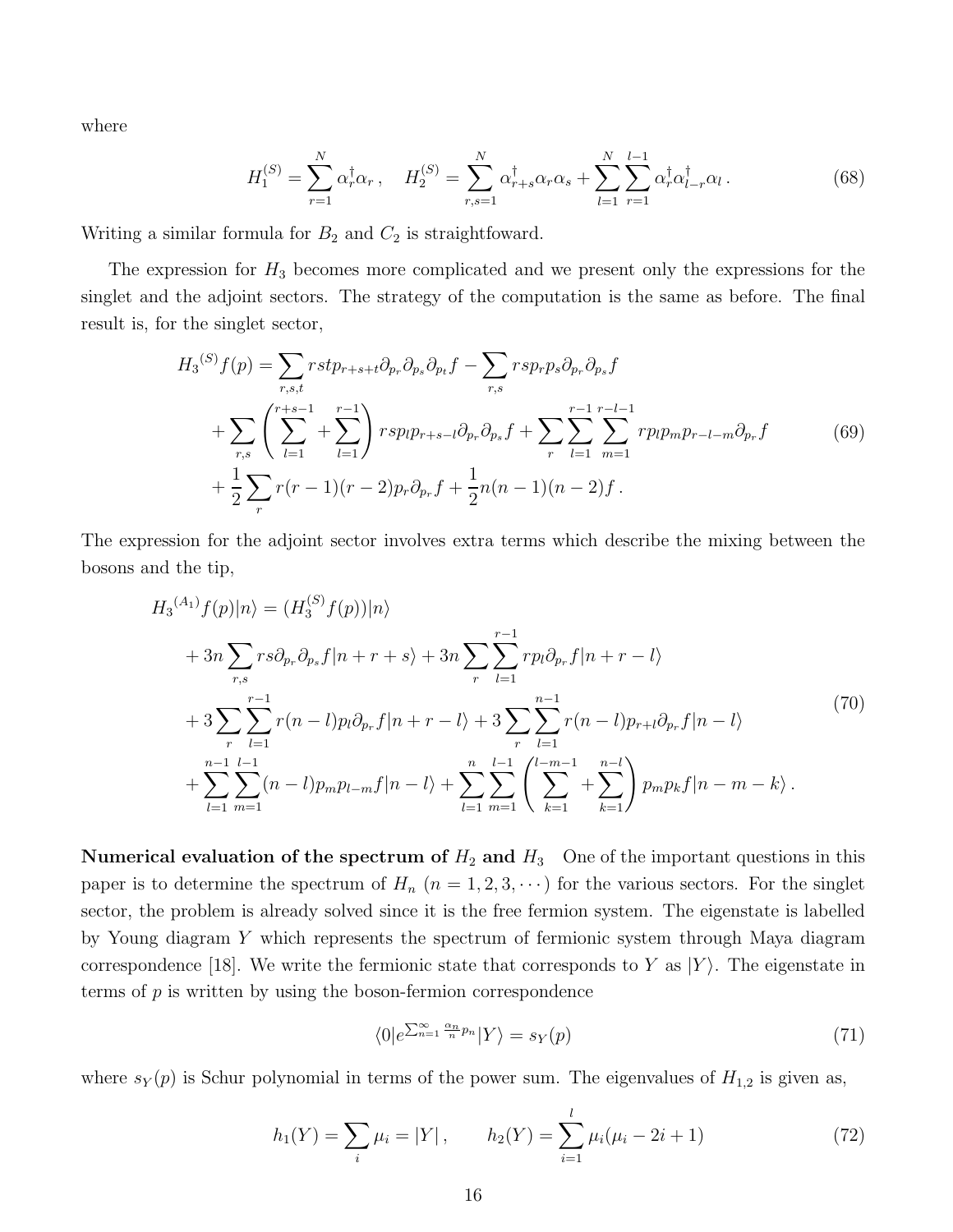where  $\mu_i$  is the number of boxes in *i*-th raw in  $Y(\mu_1 \ge \mu_2 \ge \cdots \ge \mu_l > 0)$ . The eigenvalues of  $H_2^{(S)}$  $2^{(3)}$  and their multiplicity are summarized in the following table. In the table, "level" means the eigenvalue of  $H_1$ . One can see that the most of the degeneracy of the spectrum at the level of the Hamiltonian  $(H_1)$  is resolved by considering  $H_2$ . Some eigenvalues have the multiplicity larger than one since different Young tableaux have the same values of  $h_2$  accidentally. These degeneracies are resolved by considering  $H_3$  and so on.

| level          | $\parallel H_2^{(S)}$ eigenvalues <i>(exponent is multiplicity)</i>           |
|----------------|-------------------------------------------------------------------------------|
| $\overline{0}$ |                                                                               |
|                |                                                                               |
| $\overline{2}$ | $\pm 2$                                                                       |
| 3              | $\pm 6, 0$                                                                    |
| 4              | $\pm 12, \pm 4, 0$                                                            |
| 5              | $\pm 20, \pm 10, \pm 4, 0$                                                    |
| 6              | $\pm 30, \pm 18, \pm 10, \pm 6^2, 0$                                          |
| 7              | $\pm 42, \pm 28, \pm 18, \pm 14, \pm 12, \pm 6, \pm 2, 0$                     |
| 8              | $\pm 56, \pm 40, \pm 28, \pm 24, \pm 20, \pm 16, \pm 14, \pm 8^2, \pm 4, 0^2$ |

For the adjoint sector (and also  $B_2$  and  $C_2$  sectors), it is still difficult for us to evaluate the spectrum in terms of the bosonization language. We will determine it from the different viewpoint in the next section. Here we present the result in advance to explain the important feature of the spectrum of the non-singlet sector. It is, of course, possible to perform a direct computer calcuation based on [\(61\)](#page-15-0) and [\(64\)](#page-15-1) (actually this is what we did before we found the analytic solution). These analysis are, of course, consistent with each other.

The spectrum of  $H_2^{(A_1)}$  $2^{(A_1)}$  is shown by the following table.

| level | $H_2^{(A_1)}$<br>eigenvalues (exponent is multiplicity)                                   |
|-------|-------------------------------------------------------------------------------------------|
| 1     |                                                                                           |
| 2     | $\pm 2$                                                                                   |
| 3     | $\pm 6, 0^2$                                                                              |
| 4     | $\pm 12, \pm 4^2, 0$                                                                      |
| 5     | $\pm 20, \pm 10^2, \pm 4^2, 0^2$                                                          |
| 6     | $\pm 30, \pm 18^2, \pm 10^2, \pm 6^3, 0^3$                                                |
| 7     | $\pm 42, \pm 28^2, \pm 18^2, \pm 14^2, \pm 12^2, \pm 6^3, \pm 2^2, 0^2$                   |
| 8     | $\pm 56, \pm 40^2, \pm 28^2, \pm 24^2, \pm 20^2, \pm 16, \pm 14^3, \pm 8^5, \pm 4^2, 0^5$ |

Interestingly, the eigenvalues are precisely identical with the singlet sector [\(72\)](#page-16-0) up to the multiplicity! It is surprising that the extra terms in  $H_2^{(A_1)}$  associated with the "tip" does not change the spectrum.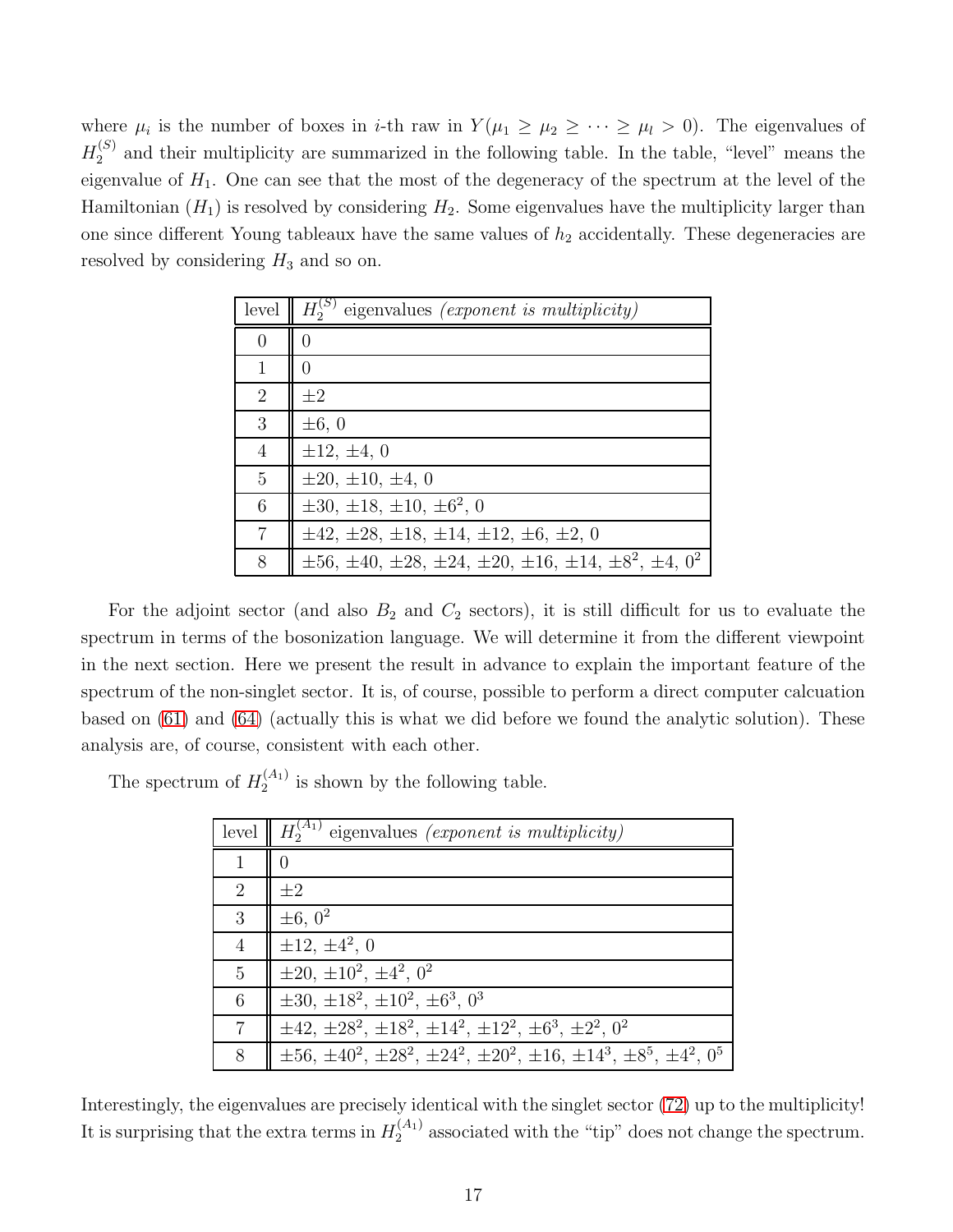It may be a natural guess that the degeneracy appearing  $H_2$  in the adjoint sector can be removed if we consider higher conserved charges such as  $H_3, H_4, \ldots$  However this is not the case. The following table shows the eigenvalues of  $H_3^{(A_1)}$  and their multiplicity computed from [\(70\)](#page-16-1).

| level          | $H_3^{(A_1)}$ eigenvalues <i>(exponent is multiplicity)</i>                                   |
|----------------|-----------------------------------------------------------------------------------------------|
| $\mathbf{1}$   | $\left( \right)$                                                                              |
| $\overline{2}$ | $\Omega^2$                                                                                    |
| 3              | $6^2$ , $-3^2$                                                                                |
| $\overline{4}$ | $\vert 24^2, 0^4, -12 \vert$                                                                  |
| $\overline{5}$ | $60^2$ , $15^4$ , $0^2$ , $-12^4$                                                             |
| 6              | $120^2$ , $48^4$ , $12^4$ , $0^4$ , $-15^3$ , $-24^2$                                         |
| 7              | $210^2$ , $105^2$ , $42^4$ , $30^4$ , $21^2$ , $-6^6$ , $-15^4$ , $-30^4$                     |
| 8              | $336^2$ , $192^4$ , $96^4$ , $84^4$ , $48^4$ , $21^6$ , $12^4$ , $0^3$ , $-24^{12}$ , $-48^2$ |

These eigenvalues are identical to the exact spectrum  $h_3(Y)$  which we derive later [\(95\)](#page-24-0). We note that the multiplicity is even larger than that of  $H_2^{(A_1)}$  because the eigenvalues  $h_3(Y)$  have additional degeneracy for the states associated with different Young diagrams. It resolves, however, some accidental degeneracy in  $H_2$ . For example, the Young diagrams [4, 1, 1] and [3, 3] have the same  $h_2(Y)$  but different  $h_3(Y)$ ,

$$
h_2([4, 1, 1]) = h_2([3, 3]) = 6, \quad h_3([4, 1, 1]) = 12, \quad h_3([3, 3]) = -24. \tag{73}
$$

<span id="page-18-0"></span>The most important degeneracy due to the location of the "tip" remain.

## 5 Group theoretical construction of eigenstates of  $H_n$

### 5.1 Analogy with matrix string theory

In the previous section, we have seen that the spectrum of  $H_2$  (and also  $H_3$ ) for the adjoint sector is identical to that for the singlet sector. This feature actually remains the same for any non-singlet sectors. We will show this fact by explicit construction of their eigenstates. It turns out that the problem can be solved by an application of the group theory at the relatively elementary level.

We first develop a compact notation to represent generic states in the MQM Hilbert space. We note that a state of the form  $\bar{A}_{i_1j_1}\cdots\bar{A}_{i_nj_n}|0\rangle$  can be written as a single trace operator acting on the Fock vacuum,  $\text{Tr}(\mathcal{C}_1 \overline{A} \cdots \mathcal{C}_n \overline{A})|0\rangle$  with  $(\mathcal{C}_1)_{ij} = \delta_{ij_1} \delta_{ji_1}$ ,  $(\mathcal{C}_2)_{ij} = \delta_{ij_1} \delta_{ji_2}$  and so on. It is clear that arbitrary states can be written as the sum of such single trace form with more general constant  $C$ . In order to describe more generic state, it is more useful to introduce the multi-trace operators,  $\prod_{I=1}^P \text{Tr} \left( \mathcal{C}_1^{(I)} \overline{A} \cdots \mathcal{C}_{n_I}^{(I)} \overline{A} \right) |0\rangle$ .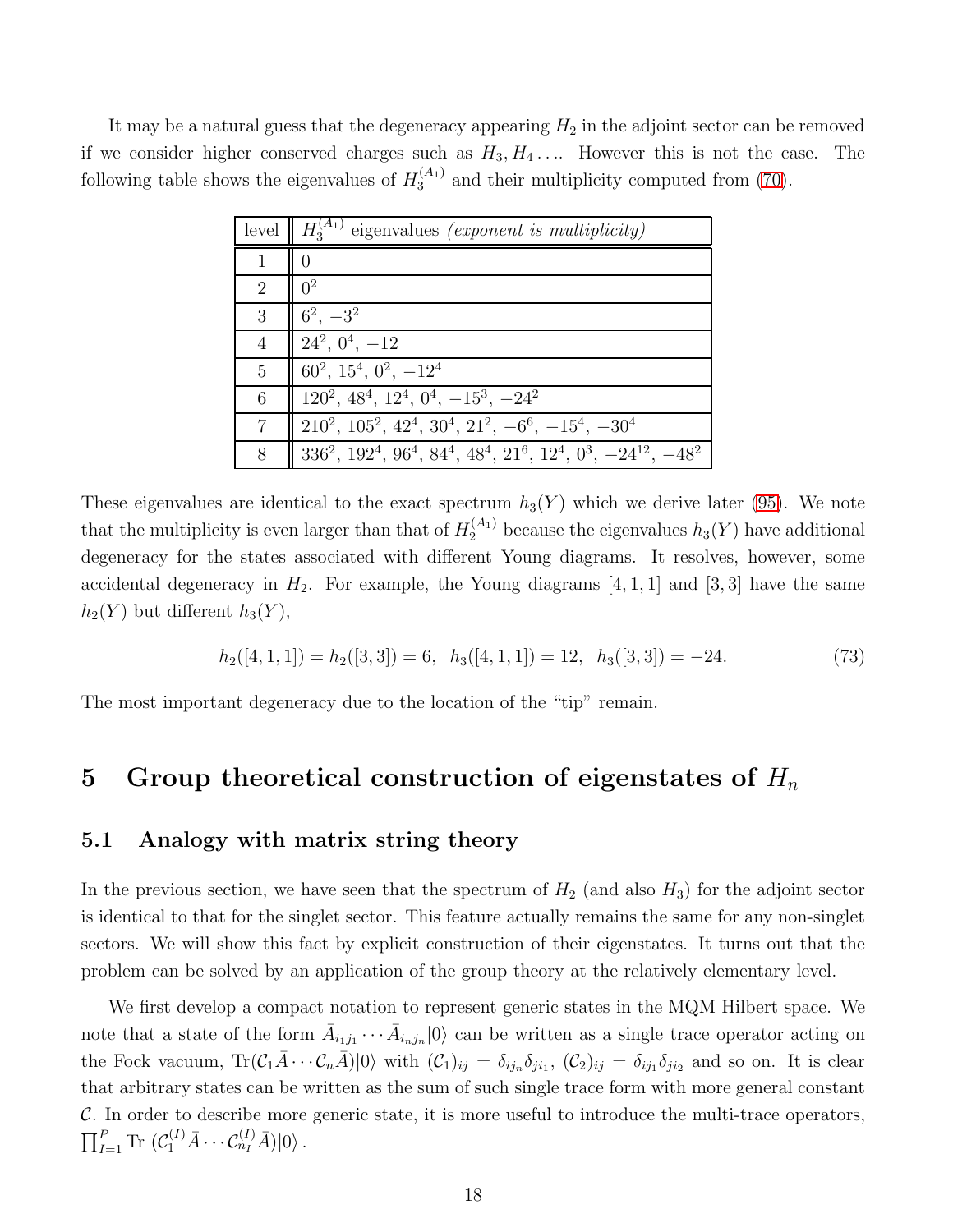

<span id="page-19-0"></span>Figure 2: Splitting and joining rules of  $H_2$ . Each loop represents a single trace operator.

With this notation, the wave function in the singlet sector can be represented by a linear combination of such operator with  $C = 1$ . To represent the adjoint state, we put one of C's as a traceless tensor and other  $C$  to be identity. For  $B_2$  and  $C_2$ , we keep two of  $C$ 's arbitrary with the appropriate symmetry properties.

We apply  $H_2$  to such multi-trace operator state, the an interesting structure shows up,

$$
\frac{1}{2} H_2 \prod_{I=1}^P \text{Tr} (C_1^{(I)} \bar{A} \cdots C_{n_I}^{(I)} \bar{A}) |0\rangle
$$
\n
$$
= \sum_{J=1}^P \left( \prod_{I \neq J}^P \text{Tr} (C_1^{(I)} \bar{A} \cdots C_{n_I}^{(I)} \bar{A}) \right) \cdot \sum_{1 \leq i < j \leq n_J} \text{Tr} \left( C_{i+1}^{(J)} \bar{A} \cdots C_j^{(J)} \bar{A} \right) \text{Tr} \left( C_1^{(J)} \bar{A} \cdots C_i^{(J)} \bar{A} C_{j+1}^{(J)} \bar{A} \cdots C_{n_J}^{(J)} \bar{A} \right) |0\rangle
$$
\n
$$
+ \sum_{J < K} \left( \prod_{I \neq J, K}^P \text{Tr} (C_1^{(I)} \bar{A} \cdots C_{n_I}^{(I)} \bar{A}) \right) \cdot \sum_{i,j} \text{Tr} \left( C_1^{(J)} \bar{A} \cdots C_i^{(J)} \bar{A} C_{j+1}^{(K)} \bar{A} \cdots C_j^{(K)} \bar{A} C_1^{(J)} \bar{A} \cdots C_{n_J}^{(J)} \bar{A} \right) |0\rangle. \tag{74}
$$

If we regard each single trace operator as a "loop operator", the action of  $H_2$  represents splitting and joining of such operators (fig. [2\)](#page-19-0).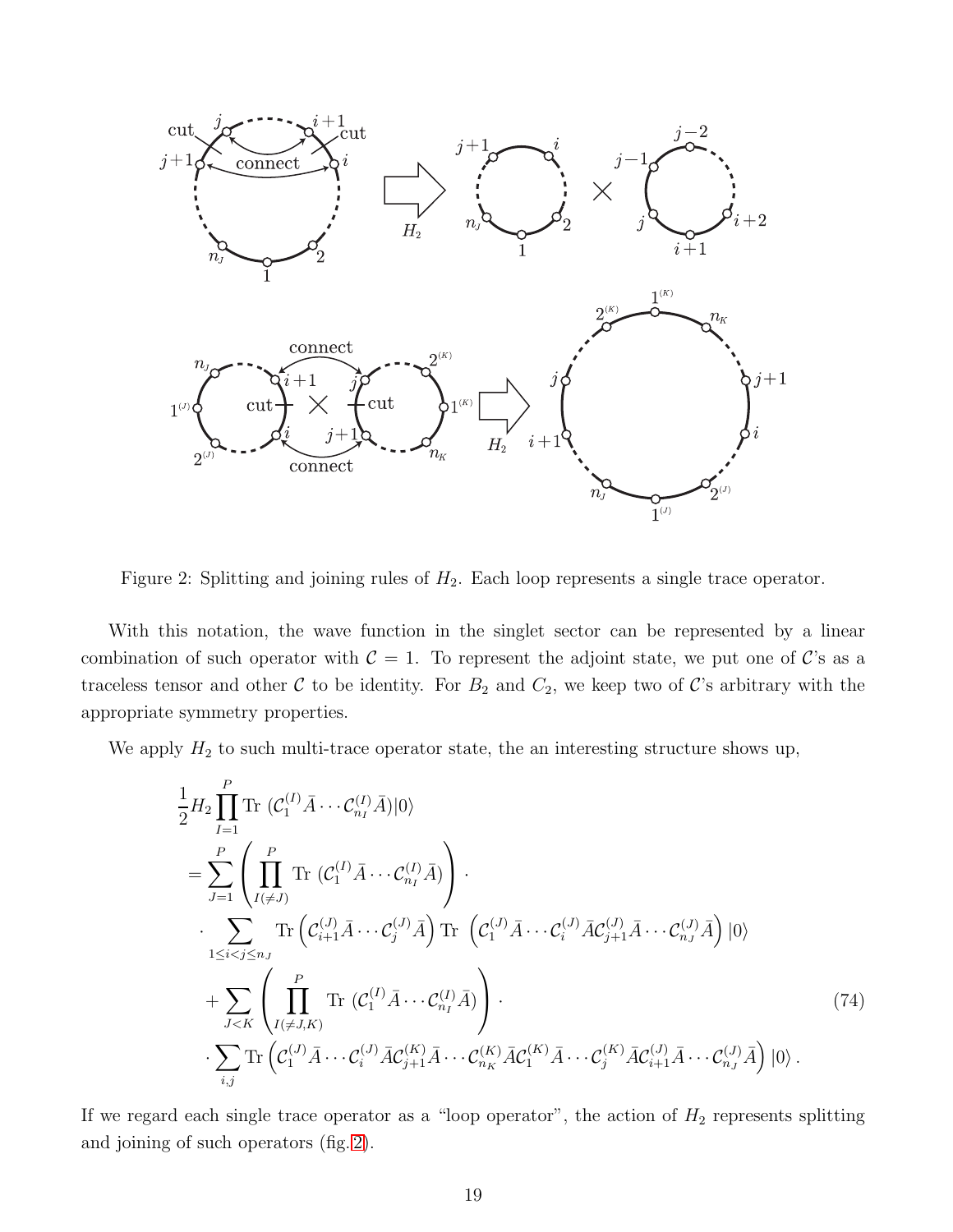This is an intriguing feature of  $H_2$  which have an interpretation in terms of the string field theory. For example in the matrix string theory, such a splitting and joining interaction among the long strings is triggered by the permutation of the short strings. In our case, the long string is given by the matrix  $CA$  and the short string replaced by the single trace operator. This analogy gives us a hope that the action of  $H_2$  may have similar structure as the matrix string theory [15]. This is indeed the case.

We have a similar representation for  $H_3$ . In order to simplify the notation, we introduce

$$
\mathcal{A}_{ij} = \begin{cases} \mathcal{C}_i \bar{A} \mathcal{C}_{i+1} \bar{A} \cdots \mathcal{C}_j \bar{A} & \text{for } i < j \\ \mathcal{C}_i \bar{A} \cdots \mathcal{C}_n \bar{A} \mathcal{C}_1 \bar{A} \cdots \mathcal{C}_j \bar{A} & \text{for } i > j \end{cases}
$$
(75)

which describe a portion of the trace operator  $\text{Tr}(\mathcal{C}_1 \overline{A} \cdots \mathcal{C}_n \overline{A})$ . The action of  $H_3$  is written as

$$
\frac{1}{3}H_{3}\prod_{I=1}^{P} \text{Tr}(\mathcal{A}_{1n_{I}}^{(I)})|0\rangle =
$$
\n
$$
\sum_{J=1}^{P} \left(\prod_{I(\neq J)} \text{Tr}(\mathcal{A}_{1n_{I}}^{(I)})\right) \sum_{1 \leq i < j < k \leq n_{J}} \left[\text{Tr}(\mathcal{A}_{i+1,j}^{(J)}\mathcal{A}_{k+1,i}^{(J)}\mathcal{A}_{j+1,k}^{(J)}) + \text{Tr}(\mathcal{A}_{i+1,j}^{(J)})\text{Tr}(\mathcal{A}_{j+1,k}^{(J)})\text{Tr}(\mathcal{A}_{k+1,i}^{(J)})\right]|0\rangle
$$
\n
$$
+ \sum_{J < K} \left(\prod_{I(\neq J,K)} \text{Tr}(\mathcal{A}_{1n_{I}}^{(I)})\right) \sum_{\substack{1 \leq i < j \leq n_{J} \\ 1 \leq k \leq n_{K}}} \left[\text{Tr}(\mathcal{A}_{i+1,j}^{(J)}\mathcal{A}_{k+1,k}^{(K)})\text{Tr}(\mathcal{A}_{j+1,i}^{(J)}) + \text{Tr}(\mathcal{A}_{j+1,i}^{(J)}\mathcal{A}_{k+1,k}^{(K)})\text{Tr}(\mathcal{A}_{i+1,j}^{(J)})\right]|0\rangle
$$
\n
$$
+ 2 \sum_{J < K < L} \left(\prod_{I(\neq J,K,L)} \text{Tr}(\mathcal{A}_{1n_{I}}^{(I)})\right) \sum_{\substack{1 \leq i \leq n_{J} \\ 1 \leq j \leq n_{K} \\ 1 \leq k \leq n_{L}}} \text{Tr}(\mathcal{A}_{i+1,i}^{(J)}\mathcal{A}_{j+1,j}^{(K)}\mathcal{A}_{k+1,k}^{(L)})|0\rangle.
$$
\n(76)

It describes splitting and joining processes of  $3 \to 1, 2 \to 2, 1 \to 3$  between the loops. Clearly one can continue to carry out this type of the computation for higher  $H_n$ .

### 5.2 Exact eigenstates in terms of Young symmetrizer

In the matrix string theory, the interaction between the loops can be given by the permutation of the connection between the string bits. In the following we will see that exactly the same type of the representation exists for  $H_n$  and it enables us to construct the exact eigenstate by using a group theoretical method.

For this purpose, we introduce an economical notation of the multi-trace operators by using the action of the permutation group  $S_n$ ,

$$
\Psi(\{\mathcal{C}\};\sigma) = \sum_{a_1,\cdots,a_n} (\mathcal{C}_1 \bar{A})_{a_1 a_{\sigma(1)}} \cdots (\mathcal{C}_n \bar{A})_{a_n a_{\sigma(n)}} |0\rangle.
$$
\n(77)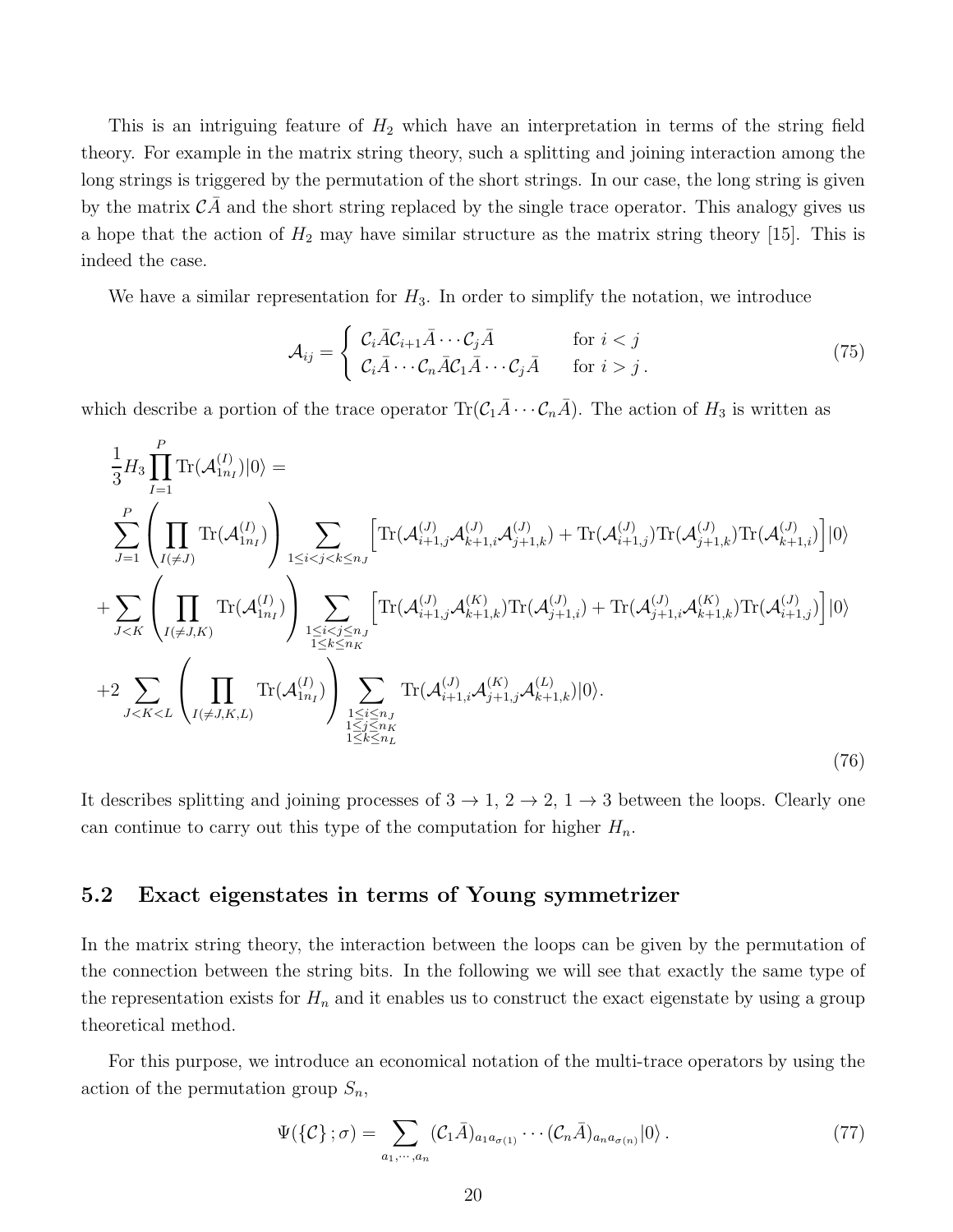Here  $\sigma$  is an element of  $S_n$ . We note that a similar representation for the singlet state apeared in [19]. The structure of the multi-trace operator comes from the decomposition of  $\sigma \in S_n$  as a product of cycles,

$$
\sigma = (a_1 a_2 \cdots a_{\mu_1})(b_1 b_2 \cdots b_{\mu_2}) \cdots,
$$
\n(78)

where  $(a_1a_2 \cdots a_{\mu_1})$  represents a cyclic permutation, *i.e.*  $\sigma(a_1) = a_2, \cdots, \sigma(a_{\mu_1}) = a_1$ . The corresponding  $\Psi(\{\mathcal{C}\};\sigma)$  is written as the product of the loop operators,

$$
\Psi(\{\mathcal{C}\};\sigma) = \text{Tr}(\mathcal{C}_{a_1}\bar{A}\cdots\mathcal{C}_{a_{\mu_1}}\bar{A})\text{Tr}(\mathcal{C}_{b_1}\bar{A}\cdots\mathcal{C}_{b_{\mu_2}}\bar{A})\cdots|0\rangle.
$$
\n(79)

A direct computation shows that the operator  $H_2$  can be represented as the sum of permutation operators,

$$
H_2\Psi(\{\mathcal{C}\};\sigma) = \sum_{i \neq j} \Psi(\{\mathcal{C}\};\sigma(ij)).
$$
\n(80)

As we claimed, this is the interaction of the matrix string theory [15] where the string bits are replaced by the matrices  $C_i\overline{A}$ . More generally it is not difficult to show that the action of  $H_m$  takes a similar form,

$$
H_m \Psi(\{\mathcal{C}\}; \sigma) = \sum_{i_1, \cdots, i_m \, (i_a \neq i_b)} \Psi(\{\mathcal{C}\}; \sigma(i_1 i_2 \cdots i_m)), \tag{81}
$$

where the summation is taken for the set of mutually different integers  $i_1, \dots, i_m$ . At this point, it becomes straightfoward to construct eigenvectors of  $H_m$  by means of the group theory. Let us define the action of  $\tau \in S_n$  on  $\Psi(\sigma)$  as the left multiplication,

$$
\rho(\tau)\Psi(\{\mathcal{C}\};\sigma) = \Psi(\{\mathcal{C}\};\tau\sigma). \tag{82}
$$

Then it is clear that this action commute with  $H_m$ ,

$$
\rho(\tau)H_m\Psi(\{\mathcal{C}\};\sigma) = H_m\rho(\tau)\Psi(\{\mathcal{C}\};\sigma) = \sum_{i_1\cdots i_m} \Psi(\{\mathcal{C}\};\tau\sigma(i_1\cdots i_m)).
$$
\n(83)

It is then possible to use Young symmetrizer [20] associated with a board<sup>[7](#page-21-0)</sup>  $B<sub>Y</sub>$  of a Young diagram Y to obtain an eigenstate. The Young symmetrizer in general is written as,

$$
e_{B_Y} = \frac{d_Y}{n!} a_{B_Y} b_{B_Y},\tag{84}
$$

where

$$
a_{B_Y} = \sum_{\sigma \in H_{B_Y}} \rho(\sigma), \quad b_{B_Y} = \sum_{\sigma \in R_{B_Y}} (-1)^{\sigma} \rho(\sigma).
$$
 (85)

Here  $d_Y$  is the dimension of the irreducible representation of  $S_n$  associated with diagram Y and  $H_{B_Y}$ (resp.  $R_{B_Y}$ ) is the horizontal (resp. vertical) permutation associated with the board  $B_Y$ . Since  $e_{B_Y}$ 

<span id="page-21-0"></span><sup>&</sup>lt;sup>7</sup> A board  $B_Y$  associated with a Young diagram Y is the combination of Y with the numbers,  $1, 2, \cdots, |Y|$ distributed in the boxes of Y without overlap. Obviously there are  $|Y|$ ! boards for each Young diagram Y.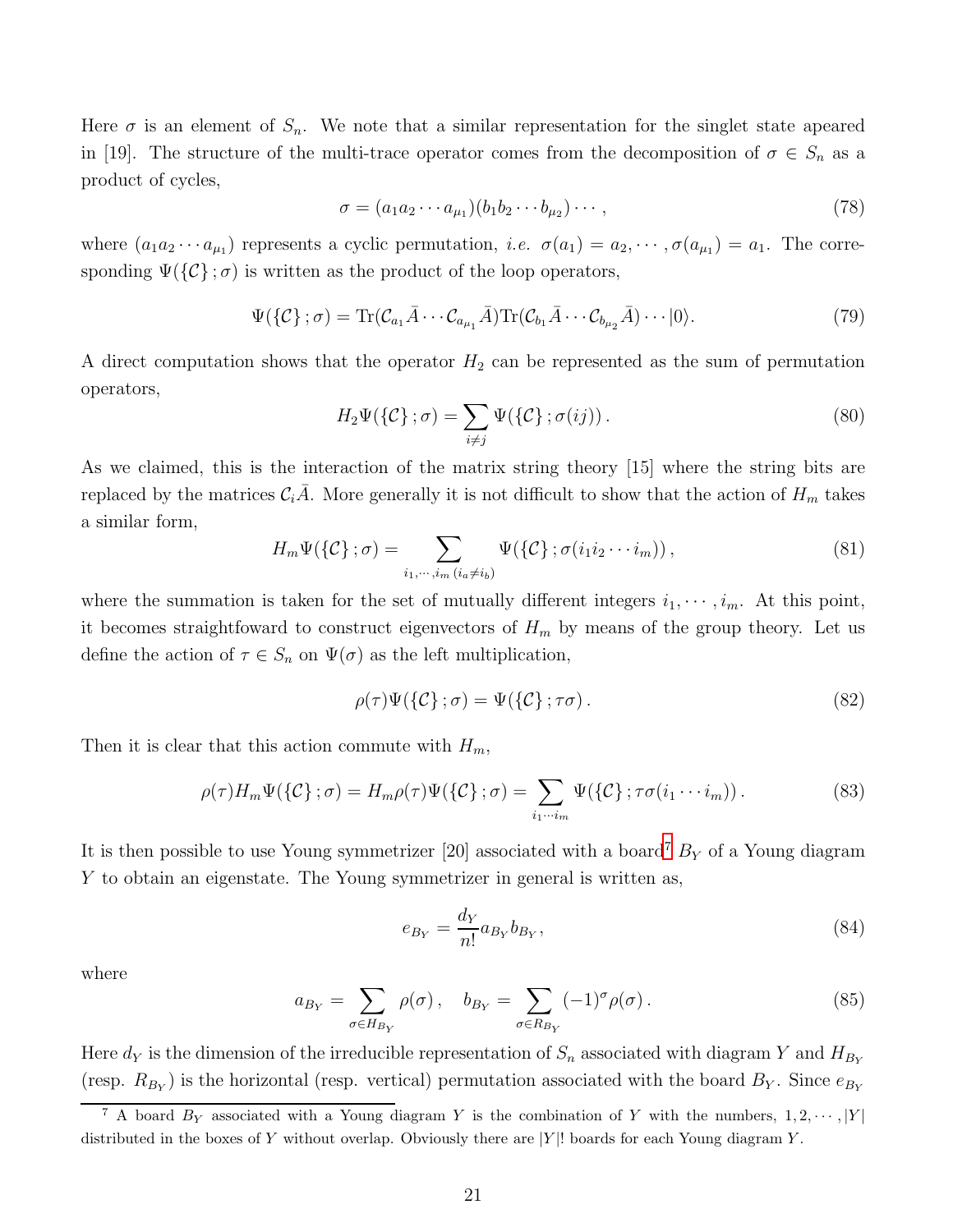is a projector  $(e_{B_Y}^2 = e_{B_Y})$ , it defines a projection of Hilbert space into lower dimensional subspace. We claim that the states after this projection

<span id="page-22-0"></span>
$$
\Psi^{[B_Y]} = e_{B_Y} \Psi(\{\mathcal{C}\}; \sigma), \quad (\sigma \in S_n)
$$
\n(86)

become the eigenfunctions for  $H_1$ ,  $H_2$  and  $H_3$ ,

<span id="page-22-1"></span>
$$
H_1\Psi^{[B_Y]} = h_1(Y)\Psi^{[B_Y]}, \quad H_2\Psi^{[B_Y]} = h_2(Y)\Psi^{[B_Y]}, \quad H_3\Psi^{[B_Y]} = h_3(Y)\Psi^{[B_Y]}, \tag{87}
$$

where  $h_1(Y)$  and  $h_2(Y)$  are defined in [\(72\)](#page-16-0) and  $h_3(Y)$  will be given in [\(95\)](#page-24-0). A proof of this statement is given in the next subsection and it seems natural to conjecture that one may straightforwardly generalize it for all  $H_n$ .

The simplicity of the form of the exact eigenstate [\(86\)](#page-22-0) is remarkable. We will refer the eigenstate constructed in this way as Young symmetrizer state (YSS).

We note that there are some freedom in YSS [\(86\)](#page-22-0), namely the choice of the constant matrices C, the choice of the board  $B<sub>Y</sub>$  for each Young diagram Y and the choice of  $\sigma$ . It explains the origin of the degeneracy of the spectrum in the non-singlet sectors. We note that the eigenvalue depends only on the Young diagram Y .

Of course, the different choices does not always produce independent states. For example, the choice of the board can be absorbed in the choice of the constant matrices  $\mathcal C$  assigned in each box in Y. Furthermore, the different assignments of C sometimes produce an identical state as we see later in the adjoint sector. The locations of the matrices  $\mathcal{C}(\neq 1)$  should be interpreted as the locations of the "tips" in the spectrum of the background fermion.

### 5.3 Calculation of the eigenvalues

In this subsection, we give a detailed proof of  $(87)$  for  $H_2$  and  $H_3$ . Proof for  $H_1$  is trivial.

 $H_2$ : We compute the action of  $H_2$  on YSS as,

$$
H_2 \Psi^{[B_Y]} = \frac{d_Y}{n!} \sum_{i \neq j} \Psi(a_{B_Y} b_{B_Y} \sigma(ij)) = \frac{d_Y}{n!} \sum_{i \neq j} \Psi(a_{B_Y}(ij) b_{B_Y} \sigma).
$$
 (88)

We can evaluate the action of transposition  $(ij)$  according to the following rule.

- When the boxes i and j belong to the same row,  $a_{B_Y}(ij) = a_{B_Y}$ . Therefore it has eigenvalue +1. There are  $\sum_i \mu_i(\mu_i - 1)$  such pairs where  $\mu_i$  is the length of *i*-th row.
- When the boxes i and j belong to the same column,  $(ij)b_{B_Y} = -b_{B_Y}$ . Therefore it has eigenvalue -1. There are  $\sum_i \mu'_i(\mu'_i-1)$  such pairs where  $\mu'_i$  is the length of *i*-th column.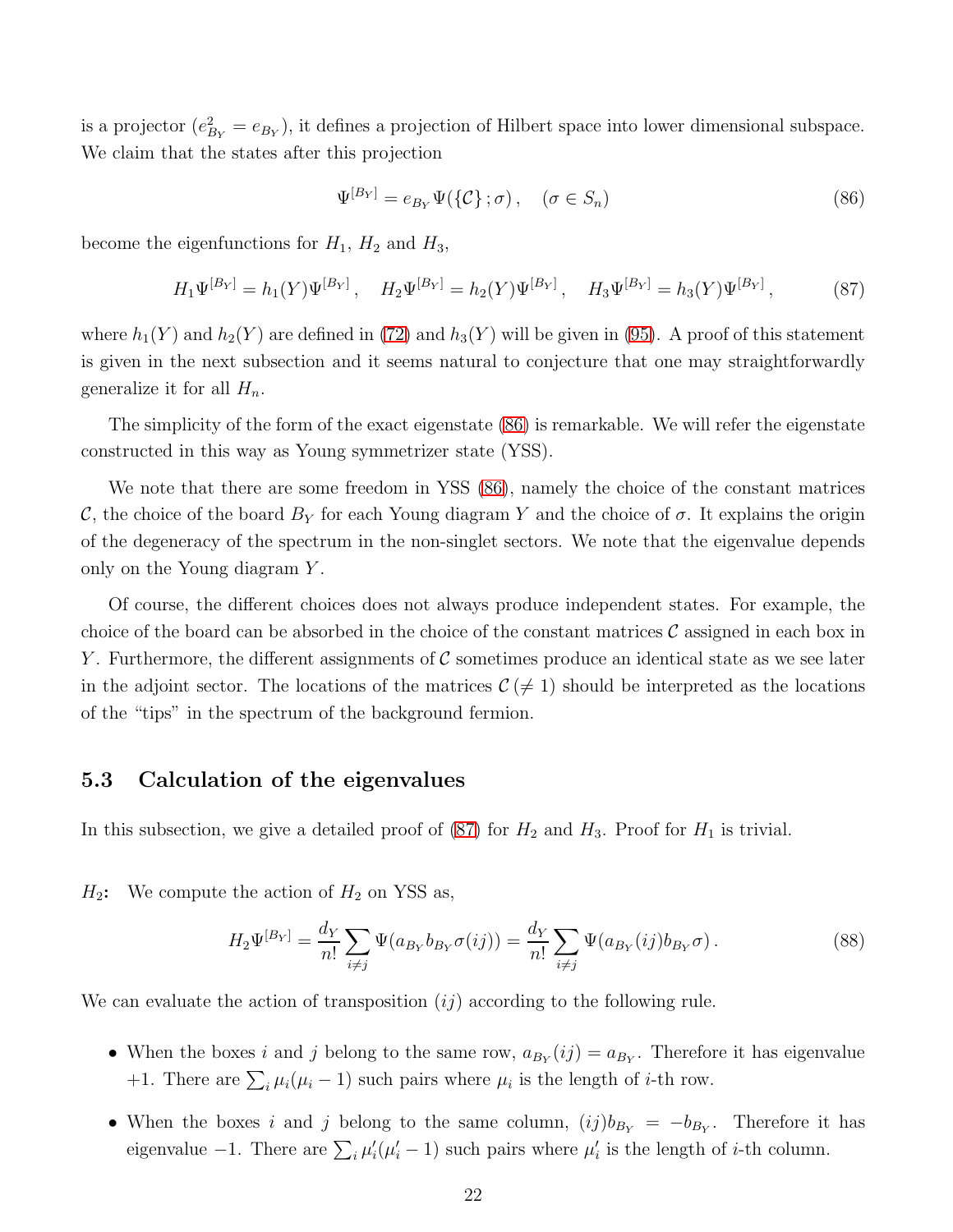• When the boxes i and j do not meet with above two conditions,  $a_{B_Y}(ij)b_{B_Y} = 0$ . It can be shown as follows. Let k be the box which belongs to the same row with  $i$  and the same column with  $j$  (or vice versa),

$$
a_{B_Y}(ij)b_{B_Y} = a_{B_Y}\frac{1+(ik)}{2}(ij)\frac{1-(jk)}{2}b_{B_Y} = 0.
$$
\n(89)

The eigenvalue of  $H_2$  becomes

$$
\sum_{i} \mu_i(\mu_i - 1) - \sum_{i} \mu'_i(\mu'_i - 1) = \left(\sum_{i} \mu_i(\mu_i - 2i + 1)\right) = \mu_2(Y). \tag{90}
$$

 $H_3$ : As  $H_2$ , we use the representation of  $H_3$  as the sum of permutation operators:

<span id="page-23-0"></span>
$$
H_3\Psi(\sigma) = \sum_{i \neq j \neq k \neq i} \Psi(\sigma(ijk)). \tag{91}
$$

The action of  $H_3$  on YSS [\(86\)](#page-22-0) becomes

$$
H_3\Psi^{[B]} = \frac{d_Y}{n!} \sum_{i \neq j \neq k \neq i} \Psi(a_B b_B \sigma(ijk)) = \frac{d_Y}{n!} \sum_{i \neq j \neq k \neq i} \Psi(a_B(ijk)b_B \sigma). \tag{92}
$$

The non-vanishing contributions to the eigenvalue come from the following three cases:

- The boxes i, j, and k belong to the same row. In this case, since  $a_B(ijk) = a_B$ , the contribution is  $\sum_i \mu_i (\mu_i - 1)(\mu_i - 2)\Psi^{[B]}.$
- The boxes i, j, and k belong to the same column. In this case, since  $(ijk)b_B = b_B$ , the contribution is  $\sum_i \mu'_i (\mu'_i - 1)(\mu'_i - 2)\Psi^{[B]}$ .
- Two boxes (e.g. i and j) belong to the same row, and two boxes (e.g. j and k) belong to the same column. In this case, since  $(ijk) = (ij)(jk)$ ,  $a_B(ij) = a_B$  and  $(jk)b_B = -b_B$ , the contribution is  $-3\sum_{i,j}(\mu_i-1)(\mu'_j-1)\Psi^{[B]}.$

Except for above three cases, the contribution of  $(ijk)$  to the eigenvalue vanishes. The reason is as follows. Three boxes do not belong to the same row nor the same column, so we can choose two boxes that belong to different rows and columns. We call these two boxes i and j. Let l be the box which belongs to the same row with j and the same column with i. I is not k otherwise it becomes above third case. Therefore

$$
a_B(ijk)b_B = a_B \frac{1 + (jl)}{2} (ji)(jk) \frac{1 - (il)}{2} b_B = a_B \frac{1 + (jl)}{2} (ji) \frac{1 - (il)}{2} (jk) b_B = 0.
$$
 (93)

Finally [\(92\)](#page-23-0) becomes

$$
H_3 \Psi^{[B]} = h_3(Y) \Psi^{[B]},\tag{94}
$$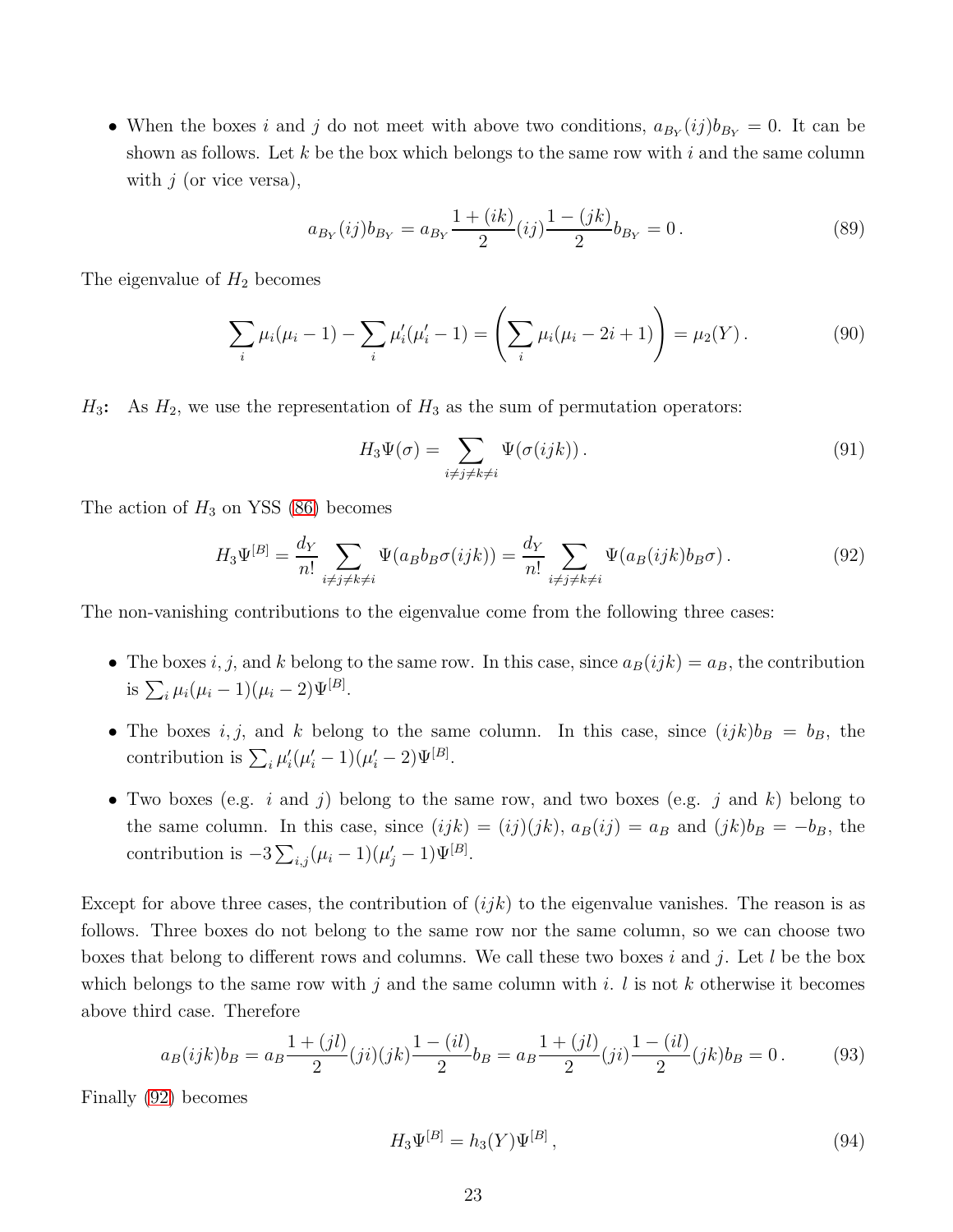where

<span id="page-24-0"></span>
$$
h_3(Y) = \sum_{i} \mu_i (\mu_i - 1)(\mu_i - 2) + \sum_{i} \mu'_i (\mu'_i - 1)(\mu'_i - 2) - 3 \sum_{i,j} (\mu_i - 1)(\mu'_j - 1).
$$
 (95)

It seems to be natural to conjecture that generalizations of this type of the proof are possible and YSS is the eigenstate for higher  $H_n$   $(n = 4, 5, \cdots).$ 

### 5.4 Explicit forms of the exact eigenstates in terms of free boson

The expression of the eigenfunctions [\(86\)](#page-22-0) as YSS is simple, explicit and exact. However, in order to compare it with the result of CFT, it is not the most convenient form. In the following, we present our partial result to express YSS in the singlet and the adjoint sector in terms of the free boson (or fermion) oscillator and the degree of freedom associated with the tip.

In order to extract the eigenstate for a specific representation, we restrict the matrices  $\mathcal C$  to a specific form. For example in order to obtain the singlet state, we put all  $\mathcal C$  to be identity. To obtain the adjoint state, we put one of  $C$  to be a generic traceless matrix and all the other to be identity. In the appendix [B,](#page-30-0) we present the explicit form of the wave function by the Young symmetrizer [\(86\)](#page-22-0) for the lower levels. It will be useful to understand the basic feature of YSS and the discussion in this subsection.

The singlet sector For the singlet sector, it is not difficult to prove that YSS is identical to the Schur polynomial. To see that, we first observe that the wave function  $\Psi^{[B_Y]}$  is unique for each Young diagram since we need to put all C to be 1. Since  $\Psi^{[B_Y]}$  and the Schur polynomial  $s_Y(J_n)|0\rangle$ are both the eigenstates of the conserved charges  $H_1, H_2, \cdots$  with the same eigenvalue and the multiplicity, it implies  $\Psi^{[B_Y]} \propto s_Y(J_n)|0\rangle$ . The normalization is fixed by comparing the coefficient of one particular term, for example,  $J_1^n|0\rangle$ . In  $\Psi^{[B_Y]}$ , it comes from the term which is proportional to e in the symmetrizer and is identical to  $d_Y/n!$ . On the other hand in the Schur polynomial, it is known to be  $d_Y/n!$  again (from the Murnaghan-Nakayama rule) [21]. We conclude,

$$
\Psi^{[B_Y]}|_{\mathcal{C}=1} = s_Y(J_n)|0\rangle.
$$
\n(96)

This is an interesting relation between the Schur polynomial and the Young symmetrizer. One can understand this fact by reminding that the Young symmetrizer is the projection to the irreducible representation when it acts on the tensor product of the fundamental representations [22]. In our case, since the state  $\Psi^{[B_Y]}|_{\mathcal{C}=1}$  is given as the trace of the representation space associated with Y, it equals to the Schur polynomial, which is the character of  $U(N)$ .

**The adjoint sector** In this case, the wave function  $\Psi^{[B_Y]}$  depends only the location of the box in the Young diagram Y where the associated matrix  $\mathcal C$  is not 1. There are naively |Y| choices of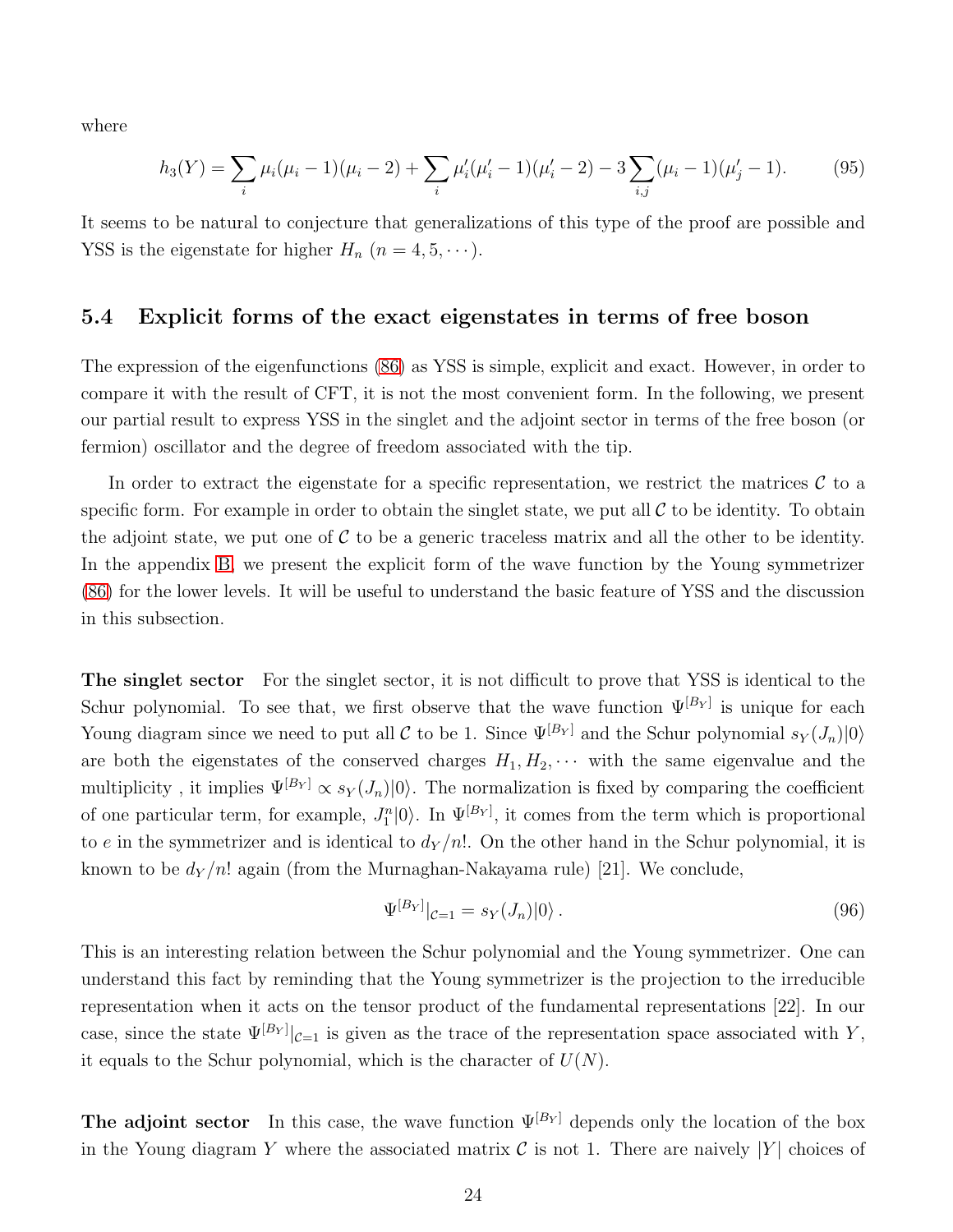

<span id="page-25-0"></span>Figure 3: The multiplicity for each Young diagram in the adjoint sector equals to the number of boxes at the right-bottom corner of each rectangle.

such boxes. However, the number of the independent states are fewer than that. The multiplicity of eigenstates of  $H_2$  for each Young diagram in the adjoint sector can reproduced by the following rule. We represent the Young diagram Y in the form  $[\mu_1^{r_1}, \mu_2^{r_2}, \cdots, \mu_s^{r_s}]$   $(\mu_1 > \mu_2 > \cdots > \mu_s > 0)$ . Namely Y is constructed by piling s rectangles with size  $\mu_i \times r_i$  vertically. The multiplicity for this Young diagram is the same as the number of the rectangles, namely s. It is identical to the number of the special boxes in Y where Y becomes another Young diagram  $Y'$  after one removes one of these boxes. Such boxes are located at the right-bottom corner of each rectangle (fig. [3\)](#page-25-0).

This rule is also consitent with the partition function. For the singlet states, it is written as (one state for each Young diagram)

$$
\sum_{r_1, r_2, \dots = 0}^{\infty} q^{\sum_{s=1}^{\infty} sr_s} = \prod_{n=1}^{\infty} \frac{1}{1 - q^n} = Z^{(S)}(q) \,. \tag{97}
$$

Here each set of integers  $r_n$  represents a Young diagram which consists of the rectangles with sizes  $n \times r_n$ . In order to count the number of the adjoint state in the above rule, we multiply the number of rectangles  $m([r]) = \sum_{n=1}^{\infty} (1 - \delta_{r_n,0})$  in the summation over  $r_1, r_2 \cdots$ . It is then straightforward to show that

$$
\sum_{r_1, r_2, \dots = 0}^{\infty} m([r]) q^{\sum_{s=1}^{\infty} sr_s} = (q + q^2 + q^3 + \dots) \prod_{n=1}^{\infty} \frac{1}{1 - q^n} = \frac{q}{1 - q} \prod_{n=1}^{\infty} \frac{1}{1 - q^n}
$$
(98)

which is exactly the partition function for the adjoint representation  $Z^{(A_1)}(q)$ . Physically our observation here implies that the tips in the non-singlet sector do not affect the spectrum for any  $H_n$  but only change the multiplicity through the freedom in their locations in the Young diagram.

From the explicit computation of the eigenfunction by the computer, it seems rather reasonable to conjecture that all the adjoint eigenstates can be written by the combinations of the (skew) Schur polynomials and the degree of freedom associated with the tip. So far it seems difficult to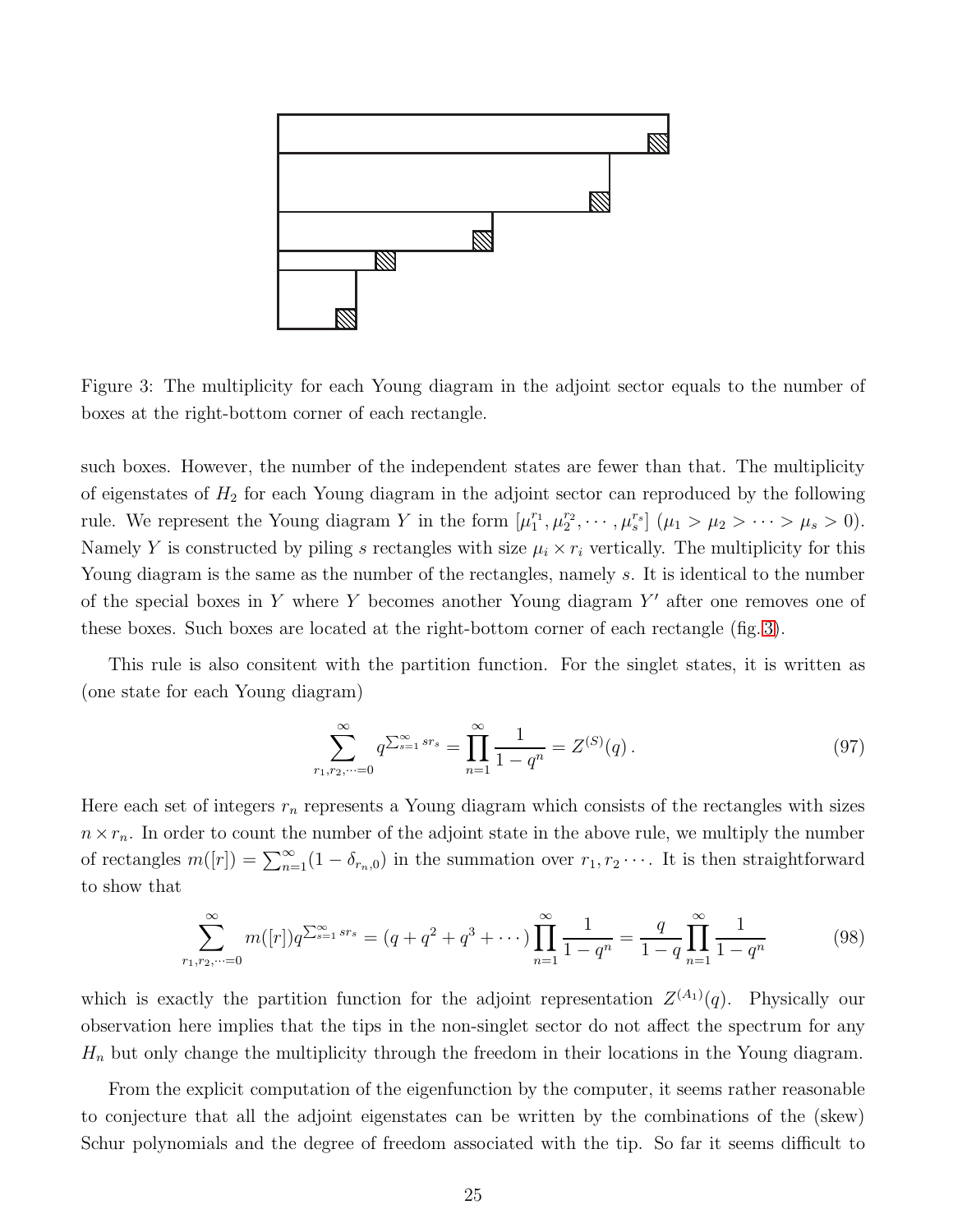write them in compact forms. Therefore, we instead present the explicit forms of eigenstates for the Young diagrams with the limited shape.

For the diagrams  $Y = [n], [1^n]$  the wave functions are simply given by

$$
\Psi^{[n]} = \frac{1}{n} \sum_{r=0}^{n-1} \text{Tr}(\mathcal{C}\bar{A}^{n-r}) s_{[r]}(J) |0\rangle \,, \quad \Psi^{[1^n]} = \frac{1}{n} \sum_{r=0}^{n-1} (-1)^{n-r-1} \text{Tr}(\mathcal{C}\bar{A}^{n-r}) s_{[1^r]}(J) |0\rangle \,. \tag{99}
$$

This is a situation where only one fermion (or hole) is excited and it is coupled with the tip.

Next we give the wave functions corresponding to  $Y = [m, 1^{n-1}]$ . Naively, there are three independent boards but as we argued only two of them are independent. Considering the board shown in fig. [4](#page-27-1) and putting  $C_1 = C$ , we obtain

$$
\Psi_1^{[m,1^{n-1}]} = \frac{d_{[m,1^{n-1}]}}{(m+n-1)!} \sum_{\substack{0 \le r \le m-1 \\ 0 \le s \le n-1}} (-1)^s \operatorname{Tr}(\mathcal{C}\bar{A}^{r+s+1}) \frac{(m-1)!}{(m-r-1)!} \frac{(n-1)!}{(n-s-1)!} \n\cdot (m-r-1)! s_{[m-r-1]} \cdot (n-s-1)! s_{[1^{n-s-1}]} |0\rangle \n= \frac{1}{m+n-1} \sum_{\substack{0 \le r \le m-1 \\ 0 \le s \le n-1}} (-1)^s \operatorname{Tr}(\mathcal{C}\bar{A}^{r+s+1}) s_{[m-r-1]} s_{[1^{n-s-1}]} |0\rangle.
$$
\n(100)

The coefficient of  $\text{Tr}(\mathcal{C}\bar{A}^{r+s+1})$  comes from the number to choose r boxes (considered their order) from  $2, \ldots, m$  and s boxes from  $m + 1, \ldots, m + n - 1$  and from the product of the singlet states with remaining  $Y = [m - r - 1]$  and  $[1^{n-s-1}]$ . Other two states are similarly given by

$$
\Psi_2^{[m,1^{n-1}]} = \frac{1}{(m+n-1)(m-1)} \left[ \sum_{0 \le r \le m-2} (m+n-r-2) \operatorname{Tr}(\mathcal{C}\bar{A}^{r+1}) s_{[m-r-1,1^{n-1}]} + \sum_{\substack{0 \le r \le m-2 \\ 0 \le s \le n-1}} (-1)^s (r+1) \operatorname{Tr}(\mathcal{C}\bar{A}^{r+s+2}) s_{[m-r-2]} s_{[1^{n-s-1}]} \right] |0\rangle, \qquad (101)
$$
  

$$
\Psi_3^{[m,1^{n-1}]} = \frac{1}{(m+n-1)(n-1)} \left[ \sum_{0 \le s \le n-2} (-1)^s (m+n-s-2) \operatorname{Tr}(\mathcal{C}\bar{A}^{s+1}) s_{[m,1^{n-s-2}]} + \sum_{\substack{0 \le r \le m-1 \\ 0 \le s \le n-2}} (-1)^{s+1} (s+1) \operatorname{Tr}(\mathcal{C}\bar{A}^{r+s+2}) s_{[m-r-1]} s_{[1^{n-s-2}]} \right] |0\rangle, \qquad (102)
$$

where  $\Psi_2^{[m,1^{n-1}]}$  $\mathcal{L}^{[m,1^{n-1}]}_{2}$  is the state corresponding to  $\mathcal{C}_{m} = \mathcal{C}$  and  $\Psi_2^{[m,1^{n-1}]}$  $\mathcal{C}_{m+n-1}$  is that corresponding to  $\mathcal{C}_{m+n-1}$  = C. In [\(101\)](#page-26-0) the first term comes from the case that the boxes 1 and  $m$  are not in the same cyclic permutation, and the second term comes from the case that both are in the same one. The relation among these three states is as follows:

<span id="page-26-0"></span>
$$
(m+n-2)\Psi_1^{[m,1^{n-1}]} - (m-1)\Psi_2^{[m,1^{n-1}]} - (n-1)\Psi_3^{[m,1^{n-1}]} = 0.
$$
\n(103)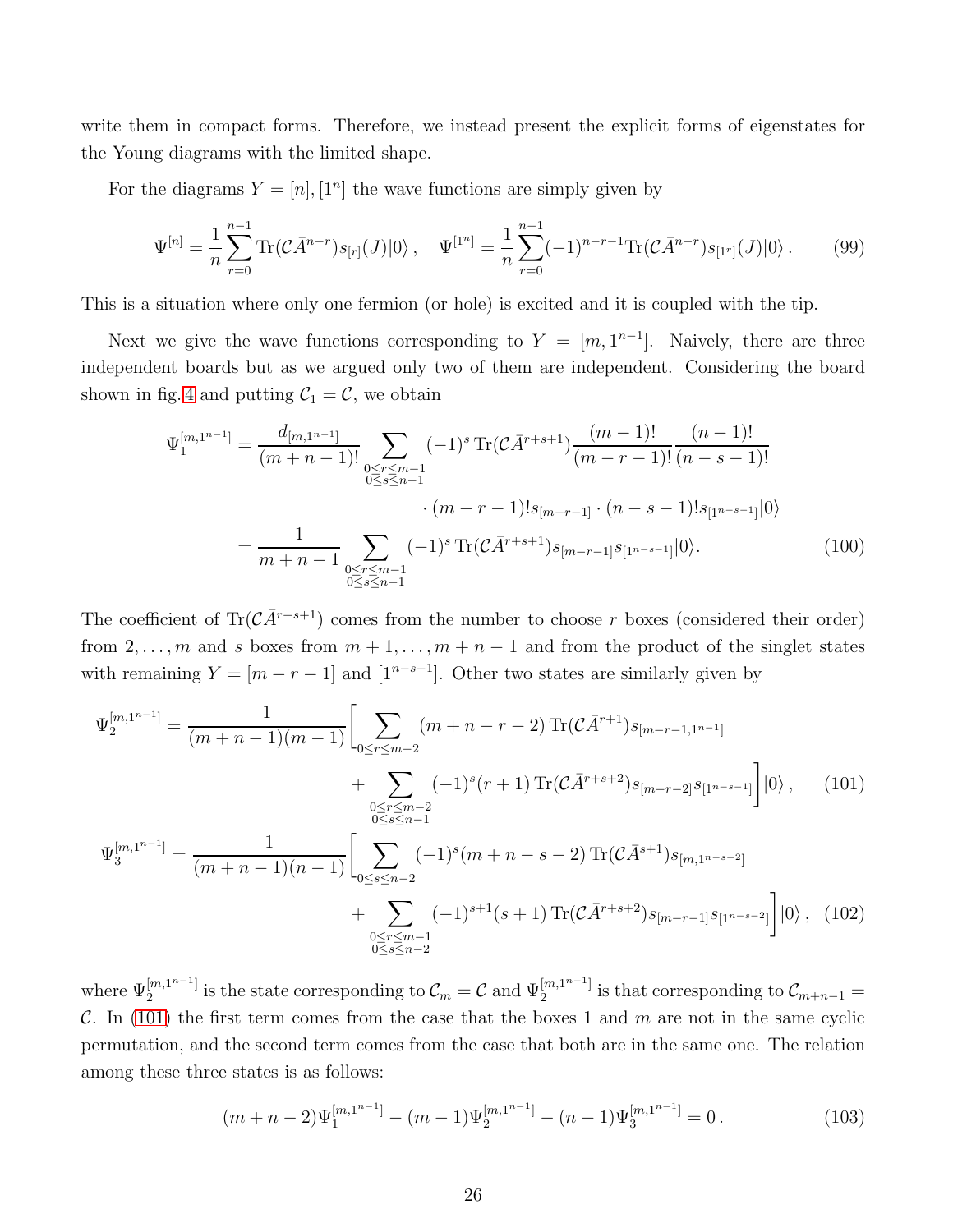

<span id="page-27-1"></span>Figure 4: One board with the Young tableau  $[m, 1^{n-1}]$ .

### <span id="page-27-0"></span>6 Summary and future issues

In this paper, we have studied the spectrum of MQM from the viewpoint of its spectrum generating algebra — the  $\widehat{W}_{\infty}$  algebra. While the usual  $W_{\infty}$  algebra is essentially described by free fermion systems [12, 13],  $\widehat{W}_{\infty}$  describes systems with Calogero(-Sutherland) type interaction which comes from the angular part of the matrix degree of freedom. The action of the  $\widehat{W}_{\infty}$  generators has an interpretation of the splitting and the joining of "loop operators" and through this interpretation it is possible to derive the explicit for of the eigenvectors for arbitrary non-singlet states. It is remarkable that the eigenfunctions of the commuting charges are still classified by the Young diagram and have the same spectrum as the free fermion system. The only difference is the degeneracy of the spectrum whose origin is the arbitrariness of the location of the tips.

There are a few questions which should be answered before we can study the issues of the non-singlet sectors of  $c = 1$  gravity. One important aspect is how to take large N limit. While the representation in terms of the free boson and the degree of the freedom of the tip is a good framework to take the large N analysis, our exact wave functions are defined through the Young symmetrizer and the translation between the two languages seems not complete in the non-singlet sector.

Another issue is how to solve the upside-down (UD) case. This is in a sense obtained from the upside-up (UU) case by a sort of Wick rotation. For instance, the wave function for the singlet sector is the Slater determinant of the free wave functions  $x^{i\epsilon-1/2}$  (for UD case) instead of  $x^n$  (for UU case). In order to consider the matrix generalization, we need to introduce the pure imaginary powers for the matrix X. We note that the basic tools of our analysis, the  $\widehat{W}_{\infty}$  generators, the Young symmetrizer and the free boson variables are defined in terms of the integer power of X. It is clear that we need extra ideas to modify our arguments to UD case. We hope that the basic observation of our analysis, the structure of the spectrum and the multiplicity will remain the same since it is a demonstration of the fact that the spectrum remains the same when we change the locations of the tips.

In the mathematical side, one important question is the study of the representation of the  $\widehat{\mathcal{W}}_{\infty}$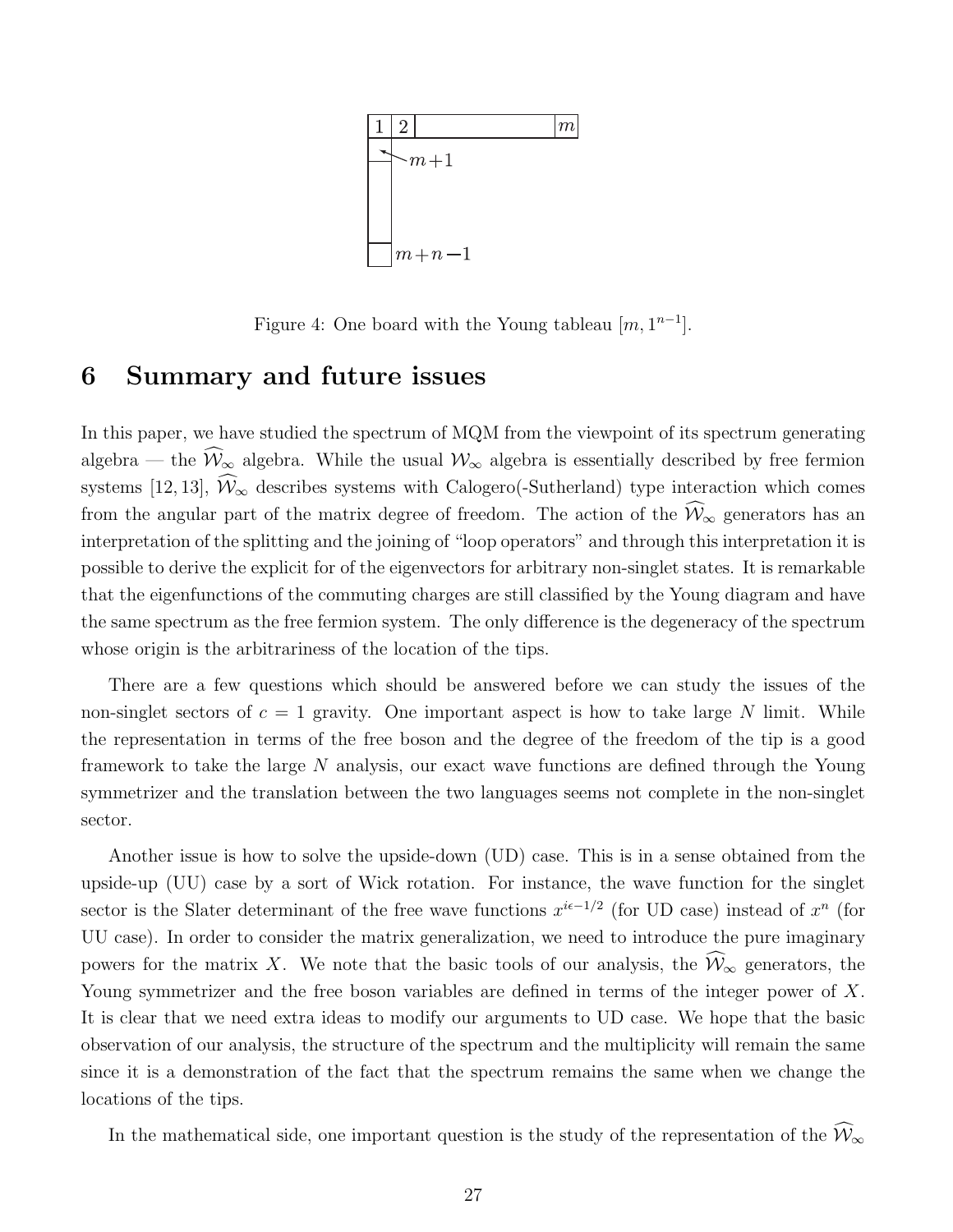algebra. While we discuss some simple irreducible representations which appear in the context of MQM, it should be far from the complete classification of the irreducible representations. The fact that the action of the generators takes the form of splitting and joining of loop operators implies that this algebra will be also essential to understand string theory beyond  $c = 1$ .

**Acknowledgement:** This work was started as a joint project with I. Kostov. We are deeply grateful to him for the illuminating discussions and for his hospitality when Y.M. was invited to Saclay. Y.M. is supported in part by Grant-in-Aid (#16540232) from the Japan Ministry of Education, Culture, Sports, Science and Technology.

## <span id="page-28-0"></span>A Analogy with 3D harmonic oscillator

MQM in the nontrivial representation has many characters which are analogous to 3D harmonic oscillator with the Hamiltonian,

$$
\mathcal{H} = -\frac{1}{2} \sum_{i=1}^{3} \frac{\partial^2}{\partial x_i^2} + \frac{1}{2} \sum_{i} x_i^2 = \sum_{i=1}^{3} a_i^{\dagger} a_i + \frac{3}{2}
$$
 (104)

with

$$
a_i = \frac{1}{\sqrt{2}}(x_i + ip_i) = \frac{1}{\sqrt{2}}(x_i + \partial_i), \quad a_i^{\dagger} = \frac{1}{\sqrt{2}}(x_i - ip_i) = \frac{1}{\sqrt{2}}(x_i - \partial_i).
$$
 (105)

In the polar coordinate, the Hamiltonian is rewritten as,

$$
\mathcal{H} = -\frac{1}{2} \left( \frac{1}{r} \frac{\partial^2}{\partial r^2} r + \frac{1}{r^2} \hat{\Omega} \right) + \frac{1}{2} r^2, \quad \hat{\Omega} = \frac{1}{\sin \theta} \frac{\partial}{\partial \theta} \left( \sin \theta \frac{\partial}{\partial \theta} \right) + \frac{1}{\sin^2 \theta} \frac{\partial^2}{\partial \phi^2}.
$$
 (106)

If we write the wave function as  $\psi = R(r)Y_{lm}(\theta, \phi)$ , the Schrödinger equation for  $R(r)$  becomes,

$$
-\frac{1}{2}\left(\frac{1}{r}\frac{\partial^2(rR)}{\partial r^2}\right) + \frac{1}{2}\left(r^2 + \frac{l(l+1)}{r^2}\right)R(r) = ER(r)
$$
\n(107)

The correspondence between MQM and 3D harmonic oscillator are,  $A^{\pm} \leftrightarrow a_i, a_i^{\dagger}$ , the eigenvalues of  $X \leftrightarrow r$ ,  $U(N)$  rotation  $\leftrightarrow SO(3)$ , representation of  $U(N) \leftrightarrow$  total angular momentum l,  $_{i,j}$  $\rho(E_{ij})\rho(E_{ji})$  $\frac{(E_{ij})\rho(E_{ji})}{(x_i-x_j)^2} \leftrightarrow \frac{l(l+1)}{r^2}$  and so on.

The symmetry of the system is  $SO(3)$  rotation generated by

$$
L_i = i\epsilon_{ijk}x_j\partial_k = i\epsilon_{ijk}a_i^{\dagger}a_j\tag{108}
$$

which commutes with the Hamiltonian. There is another  $SL(2)$  algebra which commutes with  $L_i$ ,

$$
Q^{-} = \frac{1}{2} \sum_{i} (a_i^{\dagger})^2, \quad Q^{0} = \frac{1}{2} (\sum_{i} a_i^{\dagger} a_i + \frac{3}{2}) = \frac{1}{2} \mathcal{H}, \quad Q^{+} = \frac{1}{2} \sum_{i} (a_i)^2.
$$
 (109)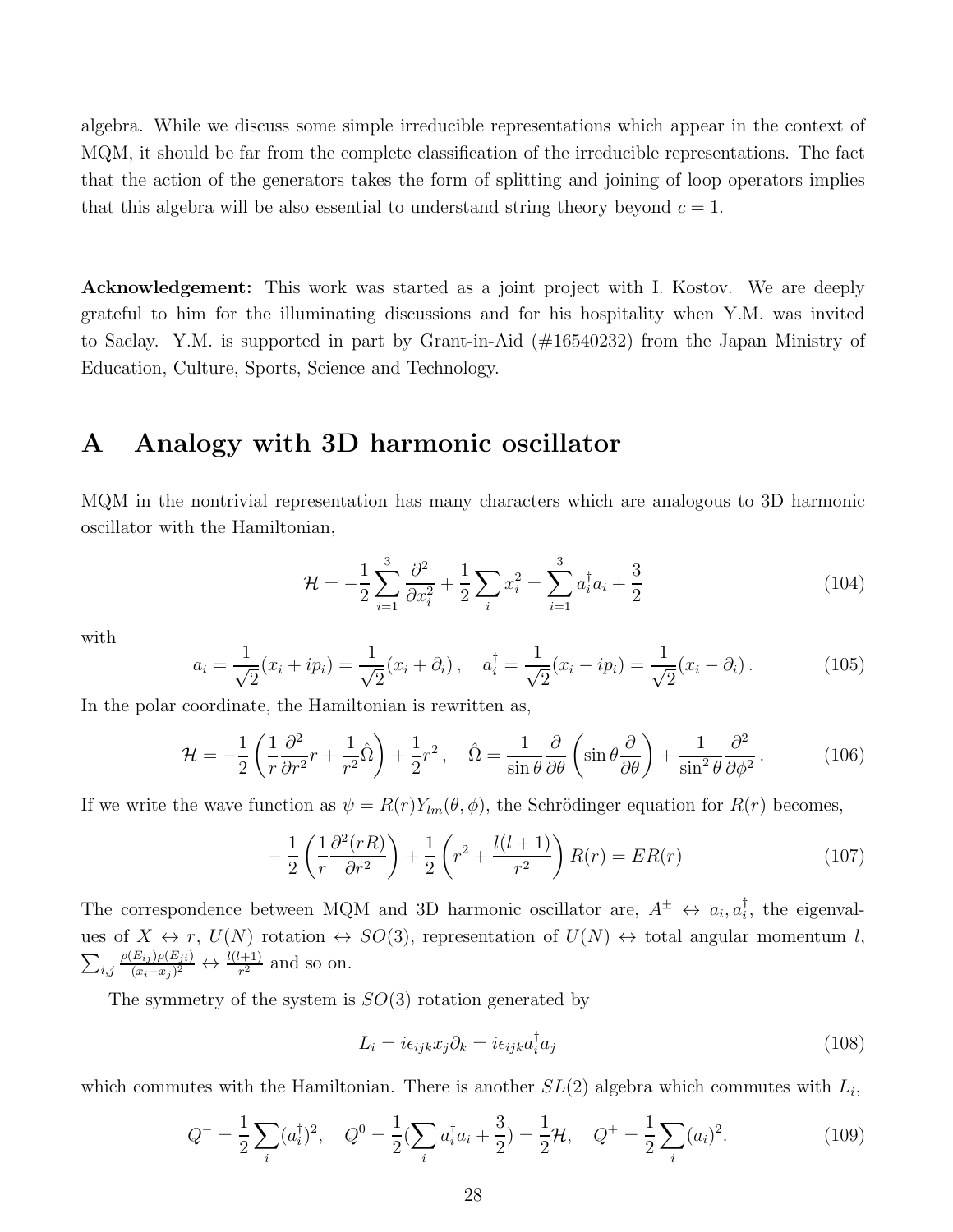which satisfy the  $sl(2, R)$  algebra,

$$
[Q^+, Q^-] = 2Q^0, \quad [Q^0, Q^\pm] = \mp Q^\pm. \tag{110}
$$

This is an analogue of  $\widehat{W}_{\infty}$ . There is a relation between Casimir operator of so(3) and sl(2, R) generators,

$$
\sum_{i=1}^{3} L_i^2 = -4Q^-Q^+ + (2Q^0 - \frac{3}{2})(2Q^0 - \frac{1}{2}) = -4Q^-Q^+ + (\mathcal{H} - \frac{3}{2})(\mathcal{H} - \frac{1}{2})
$$
(111)

The shift appearing in  $Q^0$  is due to the ground state energy of the harmonic oscillators. An analogue of this relation should exist for MQM which describes the correspondence between the representations of  $U(N)$  and  $\widehat{W}_{\infty}$ . So far, since we do not have a full understanding of the representation of  $\mathcal{W}_{\infty}$ , it is difficult to guess such relation.

The Hilbert space of the system is generated by the direct product of the irreducible representations of so(3)  $(L_i)$  and sl(2, R)  $(Q^{\pm}, Q^0)$ . For the so(3) algebra, we have spin l representation,  $|l, m\rangle$   $(m = -l, -l + 1, \dots, l - 1, l)$ . From this state, we generate irrep of  $sl(2, R)$  algebra as

$$
|n,l,m\rangle \propto (Q^-)^n |l,m\rangle \,, \quad Q^+|l,m\rangle = 0 \,, \quad Q^0|l,m\rangle = \frac{1}{2}(l+\frac{3}{2})|l,m\rangle \,.
$$
 (112)

We have changed notation  $|l, m\rangle \rightarrow |l, m\rangle$  since they are the ground state of  $sl(2, R)$ . The assignment of the weight is necessary since we have to impose,

$$
L^{2}|l,m\rangle = l(l+1)|l,m\rangle = (2Q^{0} - \frac{3}{2})(2Q^{0} - \frac{1}{2})|l,m\rangle.
$$
 (113)

The state  $|n, l, m \rangle$   $(n = 0, 1, 2, \dots, l = 0, 1, 2, \dots, m = -l, \dots, l)$  span the Hilbert space of the system.

For example, the lower states are given as follows,

level 0 : 
$$
|0\rangle \leftrightarrow |0,0\rangle\rangle
$$
,  
\nlevel 1 :  $a_i^{\dagger} |0\rangle \leftrightarrow |1, m\rangle\rangle$ ,  
\nlevel 2 :  $a_i^{\dagger} a_j^{\dagger} |0\rangle \leftrightarrow |2, m\rangle\rangle$ ,  $Q^- |0,0\rangle\rangle$   
\nlevel 3 :  $a_i^{\dagger} a_j^{\dagger} a_k^{\dagger} |0\rangle \leftrightarrow |3, m\rangle\rangle$ ,  $Q^- |1, m\rangle\rangle$  (114)

The partition function associated with spin l have the form,  $(2l+1)q^{l+3/2}\frac{1}{1-l}$  $\frac{1}{1-q^2}$  where  $(2l+1)$  is the number of state of spin l representation,  $l + 3/2$  is the "ground state energy" for spin l and  $\frac{1}{1-q^2}$  is the partition function of  $sl(2, R)$  representation. The total partition function is

<span id="page-29-0"></span>
$$
\text{Tr}q^{\mathcal{H}-3/2} = \sum_{l=0}^{\infty} (2l+1)q^l \frac{1}{1-q^2} = \frac{1}{(1-q)^3}.
$$
 (115)

The right hand side is the partition function of three harmonic oscillators.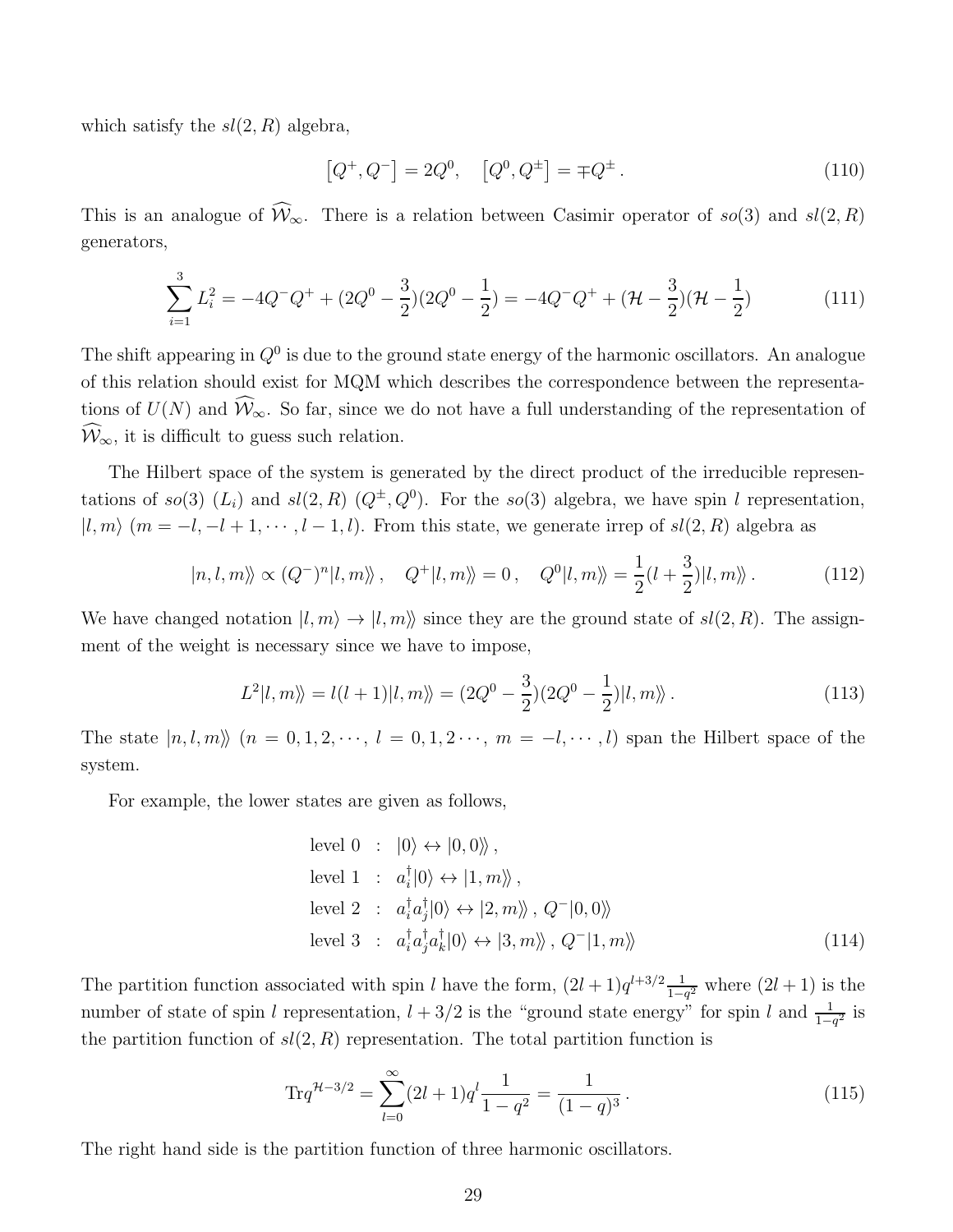# <span id="page-30-0"></span>B Explicit form of the states constructed from Young symmetrizer at the lower levels

In order to see the relation between the states constructed from the Young symmetrizer and free boson (fermion) states, we present the explicit forms of the former at the lower levels.

**Level 2** When  $n = 2$ , the Young symmetrizers are,  $e_{[2]} = \frac{1}{2}$  $\frac{1}{2}(1+(12)), e_{[1,1]}=\frac{1}{2}$  $\frac{1}{2}(1-(12))$  and the states that corresponds to them are

$$
\Psi^{[2],[1^2]} = \frac{1}{2} \left( \text{Tr}(\mathcal{C}_1 \bar{A}) \text{Tr}(\mathcal{C}_2 \bar{A}) \pm \text{Tr}(\mathcal{C}_1 \bar{A} \mathcal{C}_2 \bar{A}) \right) |0\rangle. \tag{116}
$$

The eigenvalue of  $H_2$  is  $\pm 2$  for  $\Psi^{[2]}$  ( $\Psi^{[1^2]}$ ). By restricting  $C_1 = C_2 = 1$ ,  $\Psi^{[Y]}$  reduces to Schur polynomial,

$$
\Psi^{[2]} \to \frac{1}{2}(J_1^2 + J_2)|0\rangle = s_{[2]}(J)|0\rangle \,, \quad \Psi^{[1^2]} \to \frac{1}{2}(J_1^2 - J_2)|0\rangle = s_{[1^2]}(J)|0\rangle \,. \tag{117}
$$

As for the restriction to the adjoint sector, with traceless matrix  $C$ ,

$$
\Psi^{[2]} \to \frac{1}{2} (J_1 \text{Tr}(\mathcal{C}\bar{A}) + \text{Tr}(\mathcal{C}\bar{A}^2)) |0\rangle, \qquad \Psi^{[1^2]} \to \frac{1}{2} (J_1 \text{Tr}(\mathcal{C}\bar{A}) - \text{Tr}(\mathcal{C}\bar{A}^2)) |0\rangle \tag{118}
$$

Level 3 Young symmetrizers are,

$$
e_{[3]} = \frac{1}{3!} (1 + (123) + (213) + (12) + (13) + (23)),
$$
\n(119)

$$
e_{[1^3]} = \frac{1}{3!} (1 + (123) + (213) - (12) - (13) - (23)),
$$
\n(120)

$$
e_{[2,1]} = \frac{1}{3}(1 + (12) - (13) - (123)).
$$
\n(121)

There are several independent boards associated with  $Y = [2, 1]$ . Here we pick up the following one:



From these projectors, one obtains the eigenstates of  $H_2$  as,

$$
\Psi^{[3]} = \frac{1}{3!} \left( \text{Tr}(\mathcal{C}_1 \bar{A}) \text{Tr}(\mathcal{C}_2 \bar{A}) \text{Tr}(\mathcal{C}_3 \bar{A}) + \text{Tr}(\mathcal{C}_1 \bar{A}\mathcal{C}_2 \bar{A}\mathcal{C}_3 \bar{A}) + \text{Tr}(\mathcal{C}_1 \bar{A}\mathcal{C}_2 \bar{A}) \text{Tr}(\mathcal{C}_3 \bar{A}) + \text{Tr}(\mathcal{C}_1 \bar{A}\mathcal{C}_2 \bar{A}) \text{Tr}(\mathcal{C}_3 \bar{A}) + \text{Tr}(\mathcal{C}_1 \bar{A}\mathcal{C}_3 \bar{A}) \text{Tr}(\mathcal{C}_2 \bar{A}) + \text{Tr}(\mathcal{C}_2 \bar{A}\mathcal{C}_3 \bar{A}) \text{Tr}(\mathcal{C}_1 \bar{A}) \right) |0\rangle ,
$$
\n
$$
\Psi^{[1^3]} = \frac{1}{3!} \left( \text{Tr}(\mathcal{C}_1 \bar{A}) \text{Tr}(\mathcal{C}_2 \bar{A}) \text{Tr}(\mathcal{C}_3 \bar{A}) + \text{Tr}(\mathcal{C}_1 \bar{A}\mathcal{C}_2 \bar{A}\mathcal{C}_3 \bar{A}) + \text{Tr}(\mathcal{C}_2 \bar{A}\mathcal{C}_3 \bar{A}) \right) - \text{Tr}(\mathcal{C}_1 \bar{A}\mathcal{C}_2 \bar{A}) \text{Tr}(\mathcal{C}_3 \bar{A}) - \text{Tr}(\mathcal{C}_1 \bar{A}\mathcal{C}_3 \bar{A}) \text{Tr}(\mathcal{C}_2 \bar{A}) - \text{Tr}(\mathcal{C}_2 \bar{A}\mathcal{C}_3 \bar{A}) \text{Tr}(\mathcal{C}_1 \bar{A}) \right) |0\rangle ,
$$
\n
$$
\Psi^{[2,1]} = \frac{1}{3} \left( \text{Tr}(\mathcal{C}_1 \bar{A}) \text{Tr}(\mathcal{C}_2 \bar{A}) \text{Tr}(\mathcal{C}_3 \bar{A}) + \text{Tr}(\mathcal{C}_1 \bar{A}\mathcal{C}_2 \bar{A}) \text{Tr}(\mathcal{C}_3 \bar{A}) \right) - \text{Tr}(\mathcal{C}_1 \bar{A}\mathcal{C}_3 \bar{A}) \text{Tr
$$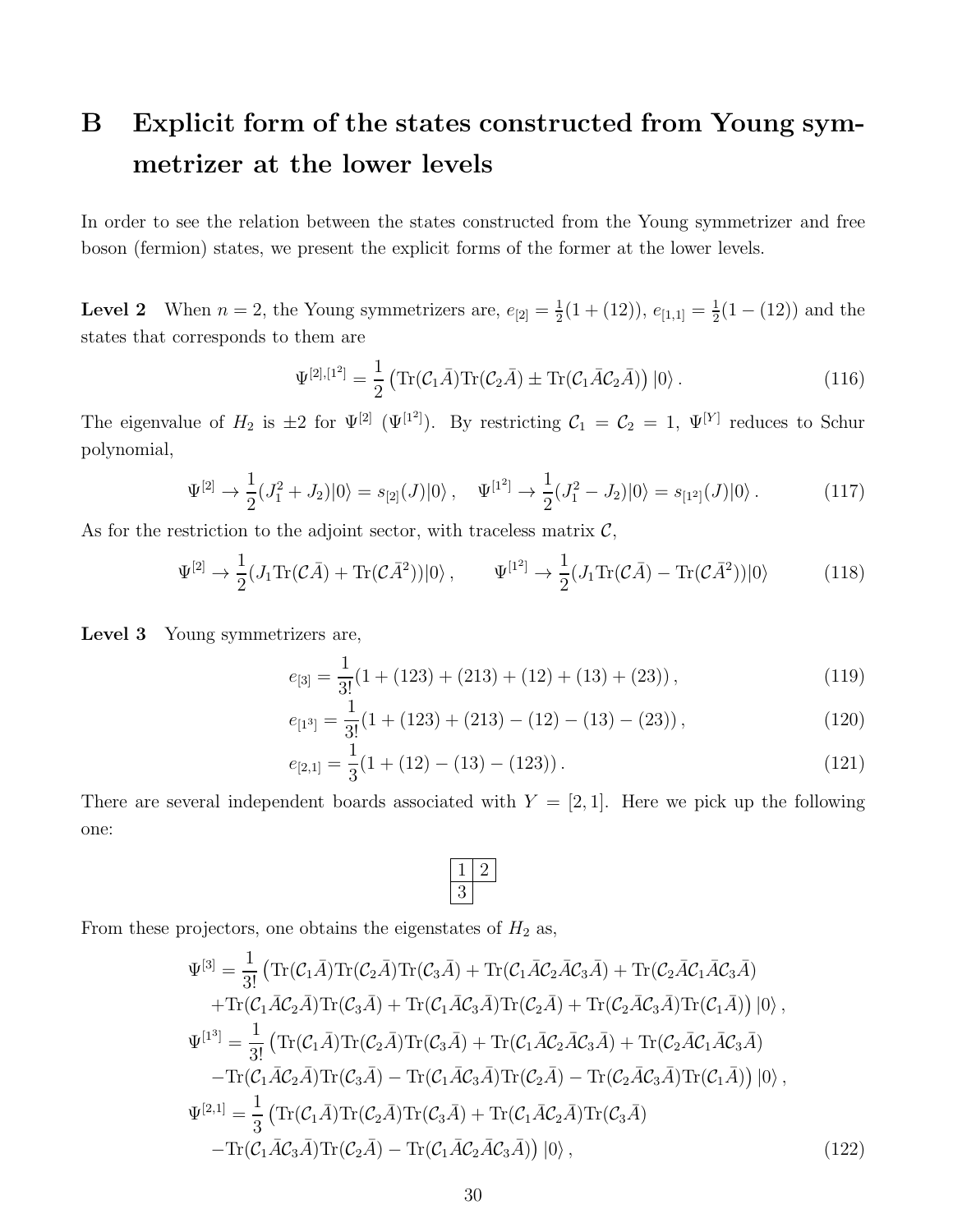with

$$
H_2\Psi^{[3]} = 6\Psi^{[3]}, \quad H_2\Psi^{[1^3]} = -6\Psi^{[1^3]}, \quad H_2\Psi^{[2,1]} = 0.
$$
 (123)

As before, the restriction to the singlet gives the corresponding Schur polynomials. The restriction to the adjoint is also similar. One important lesson here is that there are two independent states which can be derived from  $\Psi^{[2,1]}$ . By putting  $(C_1, C_2, C_3) = (C, 1, 1)$  and  $(C_1, C_2, C_3) = (1, C, 1)$ 

$$
\frac{1}{3} \left( \text{Tr}(\mathcal{C}\bar{A})J_1^2 - \text{Tr}(\mathcal{C}\bar{A}^3) \right) |0\rangle \,, \quad \frac{1}{3} \left( \text{Tr}(\mathcal{C}\bar{A})J_1^2 + \text{Tr}(\mathcal{C}\bar{A}^2)J_1 - \text{Tr}(\mathcal{C}\bar{A})J_2 - \text{Tr}(\mathcal{C}\bar{A}^3) \right) |0\rangle \,.
$$
 (124)

It explains the degeneracy 2 of the adjoint sector for  $Y = [2, 1]$ .

## References

- [1] V. A. Kazakov and A. A. Migdal, Nucl. Phys. B 311, 171 (1988); For the double scaling limit of  $c = 1$  theory, E. Brezin, V. A. Kazakov and A. B. Zamolodchikov, Nucl. Phys. B 338, 673 (1990); G. Parisi, Phys. Lett. B 238, 209 (1990); D. J. Gross and N. Miljkovic, Phys. Lett. B 238, 217 (1990); P. H. Ginsparg and J. Zinn-Justin, Phys. Lett. B 240, 333 (1990); For the recent developments, for example, S. Y. Alexandrov, V. A. Kazakov and I. K. Kostov, Nucl. Phys. B 640, 119 (2002) [\[arXiv:hep-th/0205079\]](http://arxiv.org/abs/hep-th/0205079); Nucl. Phys. B 667, 90 (2003) [\[arXiv:hep-th/0302106\]](http://arxiv.org/abs/hep-th/0302106).
- [2] D. J. Gross and I. Klebanov, Nucl. Phys. B 344, 475 (1990); Nucl. Phys. B 354, 459 (1991).
- [3] D. Boulatov and V. Kazakov, Int. J. Mod. Phys. A 8, 809 (1993) [\[arXiv:hep-th/0012228\]](http://arxiv.org/abs/hep-th/0012228).
- [4] V. Kazakov, I. K. Kostov and D. Kutasov, Nucl. Phys. B 622, 141 (2002) [\[arXiv:hep-th/0101011\]](http://arxiv.org/abs/hep-th/0101011).
- [5] J. M. Maldacena, JHEP 0509, 078 (2005) [Int. J. Geom. Meth. Mod. Phys. 3, 1 (2006)] [\[arXiv:hep-th/0503112\]](http://arxiv.org/abs/hep-th/0503112); see also D. Gaiotto, [arXiv:hep-th/0503215;](http://arxiv.org/abs/hep-th/0503215) J. M. Maldacena and N. Seiberg, JHEP 0509, 077 (2005) [\[arXiv:hep-th/0506141\]](http://arxiv.org/abs/hep-th/0506141).
- [6] L. Fidkowski, [arXiv:hep-th/0506132.](http://arxiv.org/abs/hep-th/0506132)
- [7] G. Marchesini and E. Onofri, J. Math. Phys. 21, 1103 (1980).
- [8] A. Agarwal and A. P. Polychronakos, [arXiv:hep-th/0602049](http://arxiv.org/abs/hep-th/0602049)
- [9] A. P. Polychronakos, [arXiv:hep-th/0607033.](http://arxiv.org/abs/hep-th/0607033)